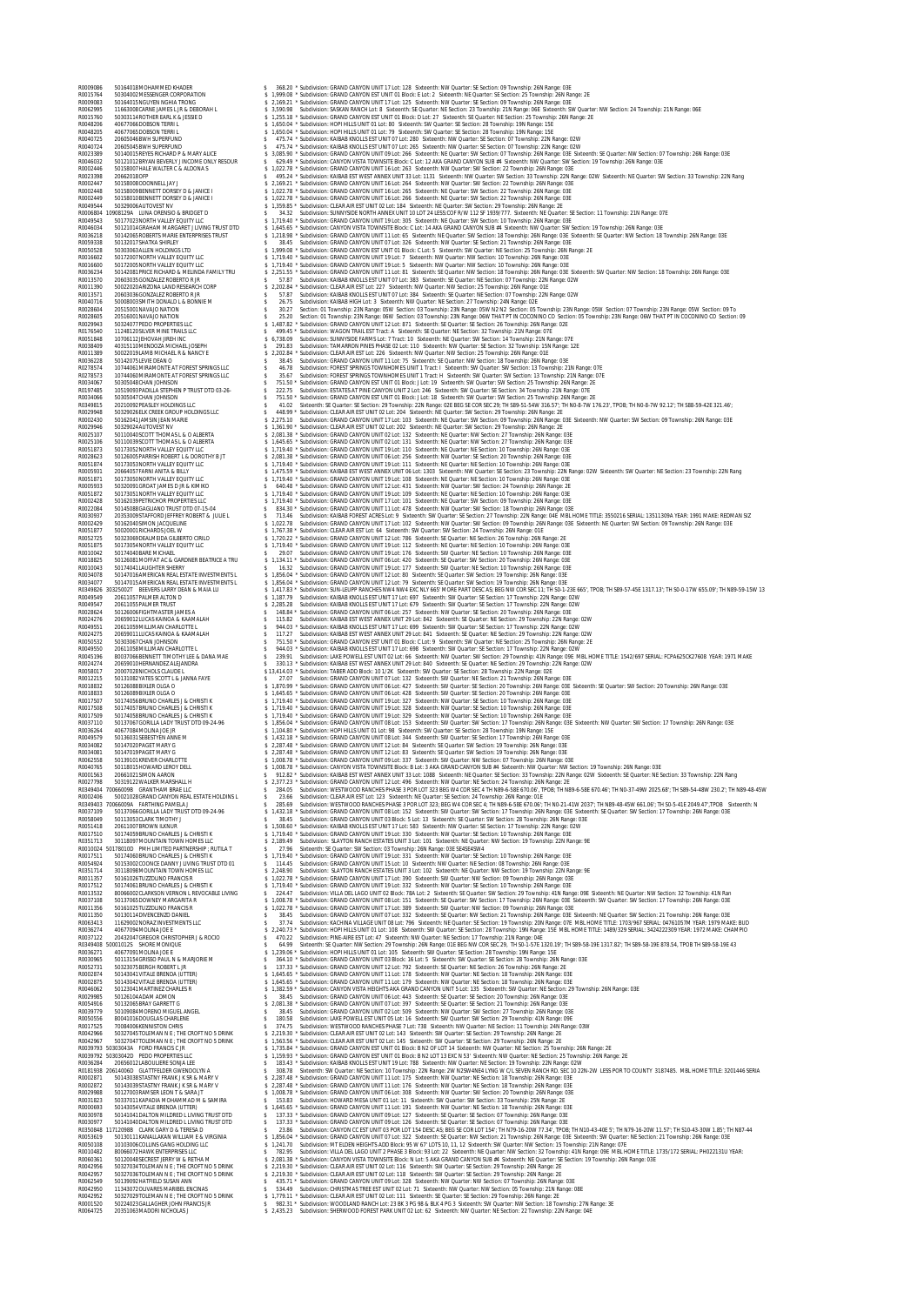R0042953 50327031TOLEMAN N E ; THE CROFT NO 5 DRINK \$ 2,219.30 \* Subdivision: CLEAR AIR EST UNIT 02 Lot: 113 Sixteenth: SE Quarter: SE Section: 29 Township: 26N Range: 2E R0026499 11657002DALE BRANDON E & LISA C REVOCABLE \$ 3,486.81 Subdivision: MANOR AT FOREST HIGHLANDS Lot: 2 Sixteenth: SE Quarter: NE Section: 24 Township: 20N Range: 06E R0028678 50156014LESA THOMAS & MARION L \$ 1,693.52 \* Subdivision: GRAND CANYON UNIT 16 Lot: 14 Sixteenth: SW Quarter: NW Section: 22 Township: 26N Range: 03E R0046084 20664044RUBIO GERARDO ESPINOSA \$ 147.23 Subdivision: KAIBAB EST WEST ANNEX UNIT 06 Lot: 1290 Sixteenth: SW Quarter: SE Section: 23 Township: 22N Range: 02W Sixteenth: SE Quarter: SW Section: 23 Township: 22N Rang R0049593 50136045WIMMER JAMES \$ 33.59 Subdivision: GRAND CANYON UNIT 08 Lot: 358 Sixteenth: NE Quarter: SE Section: 17 Township: 26N Range: 03E R0028676 50156012GUTIERREZ LOUIS G & EMMA G \$ 368.20 \* Subdivision: GRAND CANYON UNIT 16 Lot: 12 Sixteenth: SW Quarter: NW Section: 22 Township: 26N Range: 03E R0002854 60003021JUDD ASA W \$ 2,358.34 \* Subdivision: FREDONIA TOWNSITE Block: 8 POT LOT 1 DESC AS FLLWS:BEG NE COR LOT 1;TH WLY 132';TH SLY 100' TO TRUE POB;TH CONT SLY 10';TH ELY 32';TH NLY 10';TH WLY 32' TO TRUE P R0014839 10312012BABBITT HG JR ET AL GG JR \$ 1,384.15 \* Subdivision: NORMAL SCHOOL ADD Block: 136 Lot: 19 AND:- Lot: 20 , Sixteenth: NE Quarter: NE Section: 21 Township: 21N Range: 07E R0046089 50164077SCHELLINCK PAUL & DANIELLE \$ 38.24 Subdivision: GRAND CANYON UNIT 17 Lot: 358 Sixteenth: SW Quarter: NE Section: 09 Township: 26N Range: 03E R0049591 50136043BELL FAMILY REVOCABLE LIVING TRUST \$ 1,432.18 Subdivision: GRAND CANYON UNIT 08 Lot: 356 Sixteenth: SE Quarter: NE Section: 17 Township: 26N Range: 03E R0018878 50139054SCHOOFS GEORGES \$ 555.36 \* Subdivision: GRAND CANYON UNIT 09 Lot: 244 Sixteenth: NE Quarter: NW Section: 07 Township: 26N Range: 03E R0038489 11658087URSU LIDIA \$ 591.93 Subdivision: FLAGSTAFF RANCH GOLF CLUB Lot: 80 Sixteenth: NE Quarter: SE Section: 25 Township: 21N Range: 06E R020006128020001N CARRAVIA MOULE & REWANNER AND A SANDAY SURVEY AND SEVEN AND SEVEN AND ARREST AND A CONSULTER A SANDAL CONSULTER A SANDAL CONSULTER AND A CONSULTER A SANDAL CONSULTER AND A CONSULTER AND A CONSULTER AND A ROZABOBA SO156025/SORTIOF REVENEY INTO \$1.65.52 Subdivision: GRAND CANYON UNIT 16 Lice 25 Subset MV Guarter: MV Scelicher 27 Downling: 2008 Tange: 02<br>
ROZABOBA SO15023314/UVST IN: THE BUCK CONDUCT AND THE SUBDIVISION COND ROOS 10402020CHN UDHN 10002020CHN S 1,000 30 subdivision: GRAND CANYON UNIT O Jour 2017 Subdivision: GRAND CANYON UNIT O Jour 33 Subdivision: GRAND CANYON UNIT O Jour 33 Subdivision: GRAND CANYON UNIT O Jour 33 Subdivisio R0028134 50319105ANRE/GREEC MELISSA 504 SALES Subdivision: GRAND CANVON UNIT 12 Lot: 265 Sixteenth: NV Quarter: NE Section: 24 Township: 2204 2814 29 Range: 22<br>R0029554 50330032AUTOVEST NV \$ 1,357.27 \* Subdivision: CLEAR A R0029551 50330025AUTOVEST NV \$ 1,359.85 \* Subdivision: CLEAR AIR EST UNIT 02 Lot: 299 Sixteenth: NE Quarter: SE Section: 30 Township: 26N Range: 2E R0029550 50330024AUTOVEST NV \$ 1,358.44 \* Subdivision: CLEAR AIR EST UNIT 02 Lot: 282 Sixteenth: NE Quarter: SE Section: 30 Township: 26N Range: 2E R0013957 40126029F KEMP ASAVARI M \$ 2,992.27 Sixteenth: NW Quarter: SE Section: 18 Township: 17N Range: 06E BEG S OD35M W 3138 FT FR N4 COR SEC 18; TH S 89D25M E 140 FT TO POB; TH N OD35M E 122.4 FT; TH S 76D25M E 140 R0064763 50138017ROBINSON HENRY & PAULINE \$ 2,287.48 \* Subdivision: GRAND CANYON UNIT 09 Lot: 17 Sixteenth: SE Quarter: NE Section: 07 Township: 26N Range: 03E R0061256 11404008PALMER JASON & JEANNE \$ 2,578.09 Subdivision: LAKE MARY MEADOWS Lot: 11 Sixteenth: SE Quarter: SE Section: 19 Township: 20N Range: 08E R0206416 20510005A MEDINA JOSE LUIS & TRINIDAD \$ 141.89 Sixteenth: SE Quarter: SW Section: 13 Township: 22N Range: 03W COMM S4 CORNER SEC 13 TH N 00-23-16 W 447.11' TPOB; N 86-30-06 W 1288.79'; TH N 01-08-33 W 428.20'; TH S 87- R0062582 70065012ULLOA MARTIN R \$ 195.81 Subdivision: WESTWOOD RANCHES PHASE 3 Lot: 310 Sixteenth: SE Quarter: NE Section: 09 Township: 24N Range: 04W R0039363 70026001NAVAJO NATION \$ 137.82 Section: 01 Township: 27N Range: 05W Section: 03 Township: 27N Range: 05W ALL 26N 5W EXC SECS 2, 16, 32, & 36 20296.17AC; ALL 26N 6W EXC SECS 2, 16, 26, 34, & 36 19196.12A R0005094 50316056MILLER ROGER P \$ 3,189.94 \* Subdivision: GRAND CANYON UNIT 10 Lot: 150 Sixteenth: NE Quarter: SE Section: 12 Township: 26N Range: 2E R0066940 40040027SEXTON JEANETTE TRUST DTD 10-21-19 \$ 25.59 Subdivision: NORTHERN-AIRE POR OF APACHE ROAD LYNG ADJACENT TO LOT 14 TO THE C/L OF ROAD AND BETWEEN THE EXTENSION OF THE LOT LINES TO THE C/L (ASSESSOR'S DESC). Sixteenth: R0000638 40337007YOUNG-BODENBACH ANN M \$ 52.77 Subdivision: FOREST LAKES EST Lot: 10 Sixteenth: NE Quarter: SW Section: 19 Township: 11N Range: 15E R0039365 70027002NAVAJO NATION \$ 82.72 Sixteenth: NW Quarter: SW Section: 28 Township: 27N Range: 03W Sixteenth: SW Quarter: SW Section: 28 Township: 27N Range: 03W ALL LYNG W OF W RIM OF RIM ROCK SEC 5, 6, & 7 R0007279 20656003GILL BOBBY G & JOSEPHINE A \$ 57.87 Subdivision: KAIBAB KNOLLS EST UNIT 19 Lot: 779 Sixteenth: NE Quarter: NE Section: 19 Township: 22N Range: 02W R0038030 70079004DUNN JOSHUA L \$ 371.17 Subdivision: WESTWOOD RANCHES PHASE 5 Lot: 486 Sixteenth: NW Quarter: NW Section: 12 Township: 24N Range: 04W R0039362 70025001NAVAJO NATION \$ 24.02 Tract: 1 Quarter: SE Section: 01 Township: 27N Range: 07W Tract: 1 Quarter: NE Section: 01 Township: 27N Range: 07W LOTS 1, 2, & 3 SE4 SE4 SEC 1 157.03AC; LOTS 1, 2, 3, & R0008124 40350076LANDMARK B & R LLC \$ 7,090.50 Subdivision: FOREST LAKES EST UNIT 11 Lot: 877 Sixteenth: NW Quarter: NE Section: 24 Township: 11N Range: 14E R0039361 70024001NAVAJO NATION \$ 21.57 Section: 01 Township: 28N Range: 06W Tract: 1 Quarter: NW Section: 13 Township: 28N Range: 06W LOTS 1, 2, 3, 4, & 5 SE4 SEC 1 396.52AC; LOT 1 NE4, E2 NW4, SW4NW4, S2 SEC 1 R0008129 50140163MYERS ROBERT H & SARA E \$ 490.48 \* Subdivision: GRAND CANYON UNIT 09 Lot: 454 Sixteenth: NW Quarter: SW Section: 07 Township: 26N Range: 03E R0061258 11404010PALMER JASON & JEANNE \$ 1,313.25 Subdivision: LAKE MARY MEADOWS Lot: 13 Sixteenth: NE Quarter: SE Section: 19 Township: 20N Range: 08E R0009459 50175002DOVE JAMES B & KAREN L \$ 1,265.51 \* Subdivision: GRAND CANYON UNIT 19 Lot: 186 Sixteenth: SE Quarter: NW Section: 10 Township: 26N Range: 03E R0042996 50129064VOGELS REIN J & SUSANNA \$ 38.45 Subdivision: GRAND CANYON UNIT 06 Lot: 167 Sixteenth: SW Quarter: NE Section: 20 Township: 26N Range: 03E R0030546 50122049ELDER KIMBERLIE \$ 38.45 Subdivision: CANYON VISTA HEIGHTS AKA GRAND CANYON UNIT 5 Lot: 49 Sixteenth: SE Quarter: NW Section: 29 Township: 26N Range: 03E R0029566 50124016CORLEY EARL D \$ 2,348.48 \* Subdivision: CANYON VISTA HEIGHTS AKA GRAND CANYON UNIT 5 Lot: 175 Sixteenth: NE Quarter: SE Section: 29 Township: 26N Range: 03E Sixteenth: SE Quarter: NE Section: 29 Town R0054972 40071082MARKEWICZ FAMILY REVOCABLE LIVING \$ 652.52 Subdivision: PINEWOOD UNIT 11B Lot: 288 Sixteenth: NW Quarter: NW Section: 14 Township: 18N Range: 07E R0029564 50124014OX HOLDINGS LLC \$ 629.49 \* Subdivision: CANYON VISTA HEIGHTS AKA GRAND CANYON UNIT 5 Lot: 173 Sixteenth: NE Quarter: SE Section: 29 Township: 26N Range: 03E R0074564 50231083HOUSE FINANCIAL SERVICES DEFINED B \$ 285.58 Subdivision: SOUTH RIM RANCH PHASE 1 Lot: 83 Sixteenth: SW Quarter: SW Section: 29 Township: 27N Range: 3E R0018432 20620003MCROY TERESA \$ 200.17 Subdivision: KAIBAB EST WEST ANNEX UNIT 01 Lot: 11 Sixteenth: NE Quarter: NW Section: 14 Township: 22N Range: 02W MBL HOME TITLE: 3001322 SERIAL: S6012154 YEAR: 1969 MAKE: R0032721 50321096MN & S CORPORATION \$ 1,265.95 \* Subdivision: GRAND CANYON UNIT 12 Lot: 561 Sixteenth: NW Quarter: NW Section: 24 Township: 26N Range: 2E R0005082 40078038JDMD LLC INVESTMENTS \$ 3,375.32 Subdivision: PINEWOOD UNIT 10A Lot: 38 Sixteenth: SW Quarter: NW Section: 14 Township: 18N Range: 07E R0022937 50163039HUSTINX LOUIS & EMILIENNE \$ 790.63 \* Subdivision: GRAND CANYON UNIT 17 Lot: 39 Sixteenth: SW Quarter: SE Section: 09 Township: 26N Range: 03E R0022930 80105014HATATHLI BRUCE D & SUSIE \$ 192.32 Subdivision: PARIA CANYON EST Block: 550 Lot: 14 Sixteenth: SW Quarter: SW Section: 31 Township: 41N Range: 09E MBL HOME TITLE: 1585/797 SERIAL: AS19838U YEAR: 1993 MAKE: P R0043871 30325005TSO FRANCIS \$ 140.80 Sixteenth: NW Quarter: SE Section: 11 Township: 22N Range: 10E E2 NW4 NW4 SE4 R0052341 50316008TAIWAN CHRISTIAN FAITH HOPE LOVE C \$ 390.68 \* Subdivision: GRAND CANYON UNIT 10 Lot: 24 Sixteenth: NE Quarter: SE Section: 12 Township: 26N Range: 2E R0299842 10744034LAUDER GREGG R \$ 1,430.00 Subdivision: FOREST SPRINGS TOWNHOMES UNIT 1 Lot: 34 Sixteenth: SW Quarter: SW Section: 13 Township: 21N Range: 07E R0029571 50124021CORLEY EARL D \$ 1,856.04 Subdivision: CANYON VISTA HEIGHTS AKA GRAND CANYON UNIT 5 Lot: 180 Sixteenth: NE Quarter: SE Section: 29 Township: 26N Range: 03E Sixteenth: NW Quarter: SE Section: 29 Town R0027394 20630009SWEENEY TERRI E \$ 21.94 Subdivision: KAIBAB EST WEST ANNEX UNIT 03 Lot: 9 Sixteenth: NE Quarter: SW Section: 15 Township: 22N Range: 02W R0030551 50122054WEINSHELBAUM MICHAEL SCOTT \$ 2,081.38 \* Subdivision: CANYON VISTA HEIGHTS AKA GRAND CANYON UNIT 5 Lot: 54 Sixteenth: SW Quarter: NW Section: 29 Township: 26N Range: 03E Sixteenth: SE Quarter: NW Section: 29 Towns R0062162 20625033MINGO JAMES & BRENDA \$ 1,019.02 Subdivision: KAIBAB EST WEST ANNEX UNIT 04 Lot: 387 Sixteenth: NE Quarter: NW Section: 23 Township: 22N Range: 02W MBL HOME TITLE: 3049625 SERIAL: CAVAZLP988460U YEAR: 1999 R0019777 60006007B BLACK ANTHONY \$ 246.47 Subdivision: FREDONIA TOWNSITE Block: 19 PT LOT 2 BEG 72' E FROM NW COR LOT 2; TH E 72'; TH S AT RT ANGLES 54'; TH W 72'; TH N 54' TO POB. Sixteenth: SE Quarter: SE Section: R0034912 50167003BOWARD BERNARD D \$ 23.52 Subdivision: GRAND CANYON UNIT 18 Lot: 31 Sixteenth: SW Quarter: SE Section: 15 Township: 26N Range: 03E R0013931 50130092REYKDAL BOB JR & FRANCES \$ 39.57 Subdivision: GRAND CANYON UNIT 07 Lot: 215 Sixteenth: SW Quarter: NW Section: 21 Township: 26N Range: 03E R0051017 80034075RENN PAUL L 1994 TRUST \$ 394.68 Subdivision: LAKE POWELL EST Lot: 75 Sixteenth: NE Quarter: SW Section: 29 Township: 41N Range: 09E MBL HOME TITLE: 1308/552 SERIAL: B181197 YEAR: 1981 MAKE: SCHULT SIZE: 1 R0034910 50167001MCMASTER JAMES W \$ 3,365.15 \* Subdivision: GRAND CANYON UNIT 18 Lot: 29 Sixteenth: SW Quarter: SE Section: 15 Township: 26N Range: 03E R0062163 20625034VELASCO SONNI \$ 143.08 Subdivision: KAIBAB EST WEST ANNEX UNIT 04 Lot: 388 Sixteenth: NW Quarter: NE Section: 23 Township: 22N Range: 02W Sixteenth: NE Quarter: NW Section: 23 Township: 22N Range R0005077 30041001V VARGO R GEOFFREY & SUSAN S \$ 3,114.45 Sixteenth: SE Quarter: SE Section: 28 Township: 22N Range: 06E POR SE4 DESC AS FLLWS:BEG SE COR SEC 28 THE TPOB;TH S 88-53-55 W 495.82';TH N 0-46-50 W 634.19';TH N 60-10-20 R0030569 11248068D SILVER MINE TRAILS LLC \$ 77,421.39 \* Subdivision: PONDEROSA TRAILS UNIT 05 Tract: AA Sixteenth: SE Quarter: NE Section: 32 Township: 21N Range: 07E R0053660 20624003B VESPER PROPERTIES LLC \$ 303.01 Subdivision: KAIBAB EST WEST ANNEX UNIT 02 POR LOT 16 DESC AS FLLWS:BEG SE COR LOT 16 THE TPOB;TH S 90-00-00 W 310';TH N 13-20-50 W178.41 TH S 90-00-00 E 328.99';TH S 07-17-10 R0026072 50023010GOEBEL DALE M \$ 2,202.84 \* Subdivision: CLEAR AIR EST Lot: 153 Sixteenth: SE Quarter: NE Section: 25 Township: 26N Range: 01E R0122281 11257005P41 LLC \$ 1,012.12 Subdivision: SINCLAIR SPRINGS TOWNHOUSES Lot: 5 Sixteenth: SE Quarter: SE Section: 29 Township: 21N Range: 07E R0013921 50114011YUNGBLUT MAUDE W \$ 2,287.48 \* Subdivision: GRAND CANYON UNIT 03 Block: 1 Lot: 11 Sixteenth: NW Quarter: NW Section: 28 Township: 26N Range: 03E R0013922 50114012YUNGBLUT MAUDE W \$ 2,287.48 \* Subdivision: GRAND CANYON UNIT 03 Block: 1 Lot: 12 Sixteenth: NW Quarter: NW Section: 28 Township: 26N Range: 03E R0019303 50012001V VERCAMMEN WILLIAM H III \$ 25.35 Sixteenth: SW Quarter: SE Section: 13 Township: 24N Range: 02E NW4 SW4 SE4 R0051006 20654015HUNTER DEBRA \$ 183.43 \* Subdivision: KAIBAB KNOLLS EST UNIT 19 Lot: 928 Sixteenth: NW Quarter: SW Section: 19 Township: 22N Range: 02E RODISON SCHARA MAN MELAMA HILL S 3645 Suddivision: CANYON VISIT OWNERE Block Rust ARE ARRENT SOLET ARE COMPASSED AND CANYON SCHARA THE SAME AND CANYON VISIT AND CANYON VISIT ON THE SAME AND CANYON VISIT 2013 THE SAME AND C R1296657 10419163UILER & LONE TREELIC SAMPALICATER & 15 147.8 % 147.8 % SAMPALICATER AMERICAN UNITOR OLD AN ANNOUND TREELICAT THE SAMPAIRM OR THE SAMPAIRM OR THE SAMPAIRM OR THE SAMPAIRM OR THE SAMPAIRM OR THE SAMPAIRM OR R174024 3031602021 SONE DRIVEN BOLLARY REVIS AND SURVED AND SURVED RESOLUTION ON THE SECRET AND SURVED AND SURVED AND SURVED AND SURVED AND SURVED AND SURVED AND SURVED AND SURVED AND SURVED AND SURVED AND SURVED AND SURVE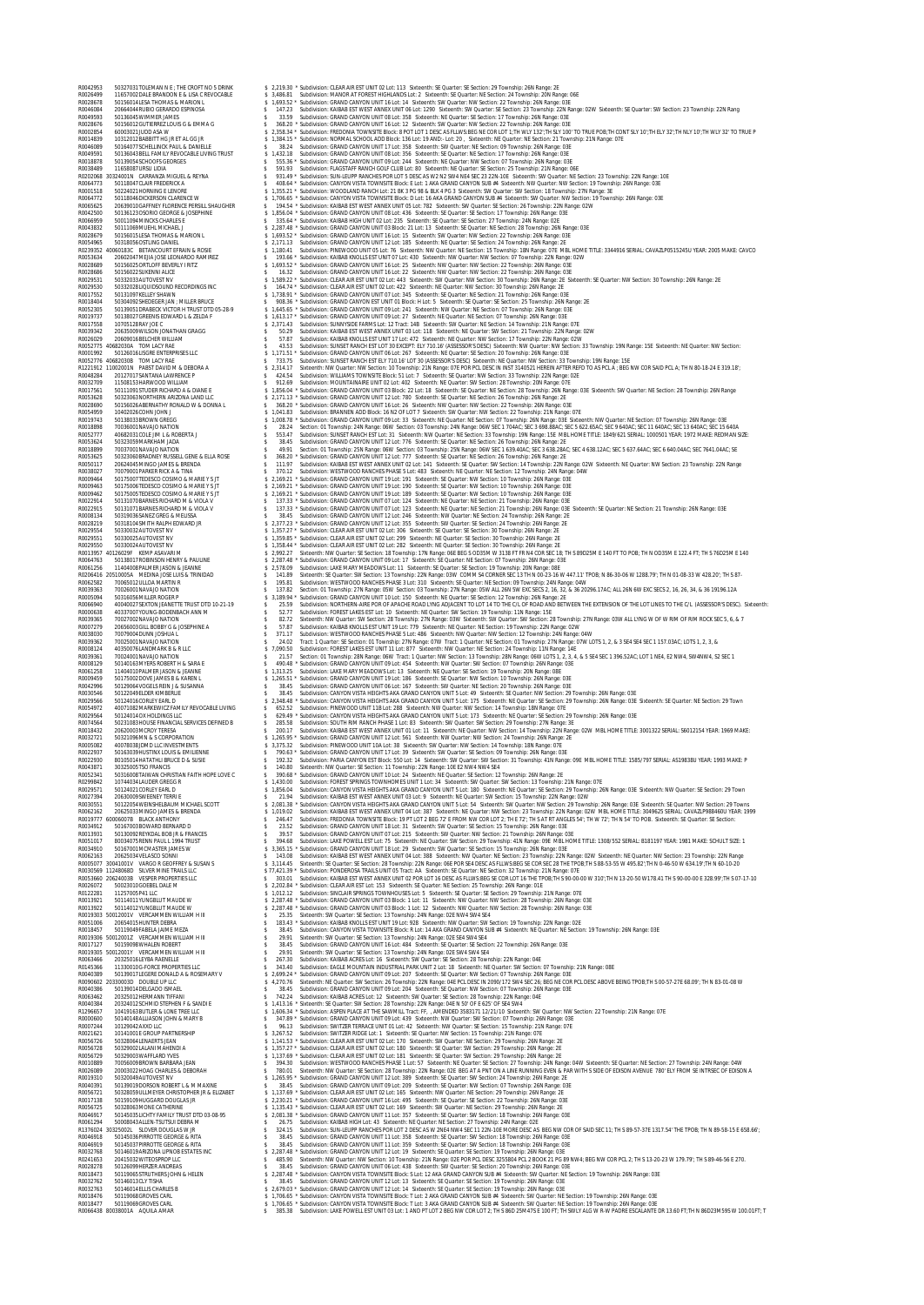**BOOM AND ANNOUNCED AND CONSULTER A SUBMING CONSULTER SERVE AND CONSULTER A SUBMING CONSULTER A SUBMING CONSULTER A SUBMING CONSULTER A SUBMING CONSULTER A SUBMING CONSULTER A SUBMING CONSULTER A SUBMING CONSULTER A SUBMI** ROD 31909 - 1990 - 1990 - 1990 - 1990 - 1990 - 1990 - 1990 - 1990 - 1990 - 1990 - 1990 - 1990 - 1990 - 1990 - 1990 - 1990 - 1990 - 1990 - 1990 - 1990 - 1990 - 1990 - 1990 - 1990 - 1990 - 1990 - 1990 - 1990 - 1990 - 1990 -EOUATHOU NATHOUND NATHOU AND STAND AND COMPRESS TRANSPOSSED AND CANNON UNIT 17 LOC 212 SARGEME. NEGALE NETWORK (2001) 2001 AND COMPRESS 2016 2016 2017 AND COMPRESS 2016 2017 AND COMPRESS 2016 2017 AND COMPRESS 2018 2018 20 ROOGATS = 501450632006 IRMSTEDIT 11-19-07 = \$2.253.77 Subdivision CRACING UNITELIGATES DRIVER IN WORLD INCOLLER AND CONTROLLER AND CONTROLLER AND CONTROLLER AND SUGGER AND A SURFAIN ON A SURFAIN SECTED AND A SURFAIN SECTED R0053154 80042033RIDENHOUR PHILLIP \$ 148.99 Subdivision: LAKE POWELL EST UNIT 04 Lot: 100 FKA CASE 2 MAP 304 AND CASE 2 MAP 85 Sixteenth: SW Quarter: SW Section: 29 Township: 41N Range: 09E R0017079 20522010LIT HOMES LLC \$ 72.67 Subdivision: ARIZONAS JUNIPERWOOD RANCH UNIT 05 Lot: 89 AKA JUNIPER CREST AS REC BK 1 PG 3 Sixteenth: SW Quarter: NE Section: 09 Township: 22N Range: 03W R0035723 80015154BLAKE WALTER SAM \$ 594.29 \* Subdivision: PAGE TOWNSITE (BLOCK 15 LPR 82-04-02H) CASE 4 MAP 70 Block: 15 Lot: 28A Sixteenth: SW Quarter: NE Section: 31 Township: 41N Range: 09E R0005590 50321020AUTOVEST NV \$ 1,265.95 \* Subdivision: GRAND CANYON UNIT 12 Lot: 473 Sixteenth: SE Quarter: NW Section: 24 Township: 26N Range: 2E R0005592 50321022PARKER DESEREE \$ 1,487.82 \* Subdivision: GRAND CANYON UNIT 12 Lot: 475 Sixteenth: NE Quarter: NW Section: 24 Township: 26N Range: 2E R0025934 70066007D SQUARED INVESTMENTS LLC \$ 370.68 Subdivision: WESTWOOD RANCHES PHASE 3 Lot: 321 Sixteenth: NE Quarter: SW Section: 04 Township: 24N Range: 04W R0005594 50321024YANG RUEN-KUEN \$ 904.59 \* Subdivision: GRAND CANYON UNIT 12 Lot: 477 Sixteenth: NE Quarter: NW Section: 24 Township: 26N Range: 2E R0005593 50321023WEIBEL JEFFREY R \$ 137.33 \* Subdivision: GRAND CANYON UNIT 12 Lot: 476 Sixteenth: NE Quarter: NW Section: 24 Township: 26N Range: 2E R0023756 50159002MAHER EDWARD L & JOAN G \$ 368.20 \* Subdivision: GRAND CANYON UNIT 16 Lot: 372 Sixteenth: SW Quarter: SE Section: 22 Township: 26N Range: 03E R0023757 50159003MAHER EDWARD L & JOAN G \$ 368.20 \* Subdivision: GRAND CANYON UNIT 16 Lot: 373 Sixteenth: SW Quarter: SE Section: 22 Township: 26N Range: 03E R0005112 50175084NORTH VALLEY EQUITY LLC \$ 1,719.40 \* Subdivision: GRAND CANYON UNIT 19 Lot: 303 Sixteenth: NE Quarter: SW Section: 10 Township: 26N Range: 03E R0005596 50321026TAI-SHUN CHAN \$ 1,487.82 \* Subdivision: GRAND CANYON UNIT 12 Lot: 485 Sixteenth: NE Quarter: NW Section: 24 Township: 26N Range: 2E R0025935 70066008D SQUARED INVESTMENTS LLC \$ 375.13 Subdivision: WESTWOOD RANCHES PHASE 3 Lot: 322 Sixteenth: NW Quarter: SW Section: 04 Township: 24N Range: 04W R0042499 50136122OSORIO GEORGE & JOSEPHINE \$ 1,856.04 \* Subdivision: GRAND CANYON UNIT 08 Lot: 435 Sixteenth: SE Quarter: SE Section: 17 Township: 26N Range: 03E R0004268 10905023LOVELACE LOUISE \$ 588.41 Subdivision: GRANDVIEW HOMES Lot: 22 Sixteenth: SW Quarter: NE Section: 11 Township: 21N Range: 07E R0054479 50175069FERRET DANIEL \$ 1,719.40 \* Subdivision: GRAND CANYON UNIT 19 Lot: 282 Sixteenth: NE Quarter: SW Section: 10 Township: 26N Range: 03E R0054478 50175068FERRET DANIEL \$ 1,719.40 \* Subdivision: GRAND CANYON UNIT 19 Lot: 281 Sixteenth: NE Quarter: SW Section: 10 Township: 26N Range: 03E R0054475 50175065VAN BOGAERT EVELINE \$ 1,487.23 \* Subdivision: GRAND CANYON UNIT 19 Lot: 278 Sixteenth: NE Quarter: SW Section: 10 Township: 26N Range: 03E R0058831 40684015ANDRUS HERALD R & PHYLLIS E \$ 75.62 Subdivision: SUNSET RANCH EST Lot: 95 Sixteenth: NW Quarter: SE Section: 20 Township: 19N Range: 15E R0041172 50133030NORTHERN ARIZONA LAND LLC \$ 2,081.38 \* Subdivision: GRAND CANYON UNIT 07 Lot: 231 Sixteenth: NW Quarter: SW Section: 21 Township: 26N Range: 03E R0041171 50133029NORTHERN ARIZONA LAND LLC \$ 2,081.38 \* Subdivision: GRAND CANYON UNIT 07 Lot: 230 Sixteenth: NW Quarter: SW Section: 21 Township: 26N Range: 03E R0058832 40684016ANDRUS HERALD R & PHYLLIS E \$ 76.14 Subdivision: SUNSET RANCH EST Lot: 96 Sixteenth: NE Quarter: SE Section: 20 Township: 19N Range: 15E R0057540 50329013AUTOVEST NV \$ 1,357.27 \* Subdivision: CLEAR AIR EST UNIT 02 Lot: 191 Sixteenth: SE Quarter: SW Section: 29 Township: 26N Range: 2E R0057541 50329014AUTOVEST NV \$ 1,357.27 \* Subdivision: CLEAR AIR EST UNIT 02 Lot: 192 Sixteenth: SE Quarter: SW Section: 29 Township: 26N Range: 2E R0016230 80081021ELLIS DIXIE L \$ 1,693.01 \* Subdivision: SUNRISE PH 03 Block: 150 Lot: 3 Sixteenth: SE Quarter: NW Section: 32 Township: 41N Range: 09E MBL HOME TITLE: 2124/198 SERIAL: CAVAZD950822U YEAR: 1996 MAKE: R0023762 50136052SALVATORE GATTO PARTNERS LP \$ 2,094.42 \* Subdivision: GRAND CANYON UNIT 08 Lot: 365 Sixteenth: SE Quarter: NE Section: 17 Township: 26N Range: 03E R0005587 50321017AUTOVEST NV \$ 1,265.95 \* Subdivision: GRAND CANYON UNIT 12 Lot: 470 Sixteenth: SE Quarter: NW Section: 24 Township: 26N Range: 2E R0023763 50136053SALVATORE GATTO PARTNERS LP \$ 2,081.38 \* Subdivision: GRAND CANYON UNIT 08 Lot: 366 Sixteenth: SE Quarter: NE Section: 17 Township: 26N Range: 03E R0005589 50321019AUTOVEST NV \$ 1,265.95 \* Subdivision: GRAND CANYON UNIT 12 Lot: 472 Sixteenth: SE Quarter: NW Section: 24 Township: 26N Range: 2E R0010927 50165047VOLCKAERT JEAN-PAUL \$ 790.63 \* Subdivision: GRAND CANYON UNIT 17 Lot: 231 Sixteenth: NE Quarter: NE Section: 09 Township: 26N Range: 03E R0352107 30133014R SMITH CODY D & BRITTANY R \$ 6,547.72 Sixteenth: SW Quarter: NE Section: 16 Township: 22N Range: 08E BEG C-N-SW-NE COR; TH N89-30-11E 53.47'; TH N0-10-6W 26.88', TPOB; TH N0-23-34W 283.25'; TH N88-34-7E 130.22' R0035749 40168024C6 LLC \$ 1,076.23 Subdivision: ARTESANIA Unit: C6 Sixteenth: SE Quarter: SE Section: 07 Township: 17N Range: 06E DESC: TGTHR W/UNDIV 1/23 INT IN COMMON ELEMENTS & POR DESC IN 3448911 R0010923 50165043PETRICHOR PROPERTIES LLC \$ 1,719.40 \* Subdivision: GRAND CANYON UNIT 17 Lot: 227 Sixteenth: NE Quarter: NE Section: 09 Township: 26N Range: 03E R0044232 50173073NORTH VALLEY EQUITY LLC \$ 1,719.40 \* Subdivision: GRAND CANYON UNIT 19 Lot: 153 Sixteenth: SW Quarter: NE Section: 10 Township: 26N Range: 03E R0056202 50129055ELLIOTT M LOUISE \$ 2,287.48 \* Subdivision: GRAND CANYON UNIT 06 Lot: 158 Sixteenth: SE Quarter: NE Section: 20 Township: 26N Range: 03E Sixteenth: NE Quarter: NE Section: 20 Township: 26N Range: 03E R0057534 50329007AUTOVEST NV \$ 1,359.85 \* Subdivision: CLEAR AIR EST UNIT 02 Lot: 185 Sixteenth: NE Quarter: SW Section: 29 Township: 26N Range: 2E R0050902 40082032MCQUEEN KENNETH O \$ 5,584.16 Subdivision: PINEWOOD UNIT 16 Lot: 142 Sixteenth: SE Quarter: SW Section: 14 Township: 18N Range: 07E R0035748 40168023C6 LLC \$ 1,076.23 Subdivision: ARTESANIA Unit: C5 Sixteenth: SE Quarter: SE Section: 07 Township: 17N Range: 06E DESC: TGTHR W/UNDIV 1/23 INT IN COMMON ELEMENTS & POR DESC IN 3448909 R0034417 30347035A LITTLESUNDAY FRANKLIN \$ 1,183.75 \* Sixteenth: NE Quarter: NE Section: 07 Township: 22N Range: 11E NW4NE4NE4 R0057537 50329010AUTOVEST NV \$ 1,357.27 \* Subdivision: CLEAR AIR EST UNIT 02 Lot: 188 Sixteenth: NE Quarter: SW Section: 29 Township: 26N Range: 2E R0057538 50329011KENDAL & KENDAL CONTRACTING LLC \$ 529.55 \* Subdivision: CLEAR AIR EST UNIT 02 Lot: 189 Sixteenth: NE Quarter: SW Section: 29 Township: 26N Range: 2E MOTHS SCHOOLING IN A LISTENT 1.30 A SUBDOIL THE SELECT SUBDOIL THE SELECT SUBDOIL THE SELECT SUBDOIL THE SELECT SUBDOIL THE SELECT SUBDOIL THE SELECT SUBDOIL THE SELECT SUBDOIL THE SELECT SUBDOIL THE SELECT SUBDOIL THE SE R006471 50145025RM/REKATHERINE L \$1,422.18 \* 5145.84 Subdivision: GRAND CANYON UNIT TILO: 449 Sixteenth: NV Quarter: SW Section: 18 Township: 2001 Range: 03E<br>R006472 5014505090CIRKELINDA \$36.45 Subdivision: GRAND CANYON UN ROO6470<br>ROO6470 50145068/ROUPM NONNEY STATES 1 1.265.55 Subdivision: GRAND CANYON UNIT T12.0: 426 Subtenth: SW Quarter: NE Section: 24 Township: 26N Range: 23E<br>ROO6470 50134016CREATNE INVESTINGT SOLUTIONS LP \$17.33 Subdiv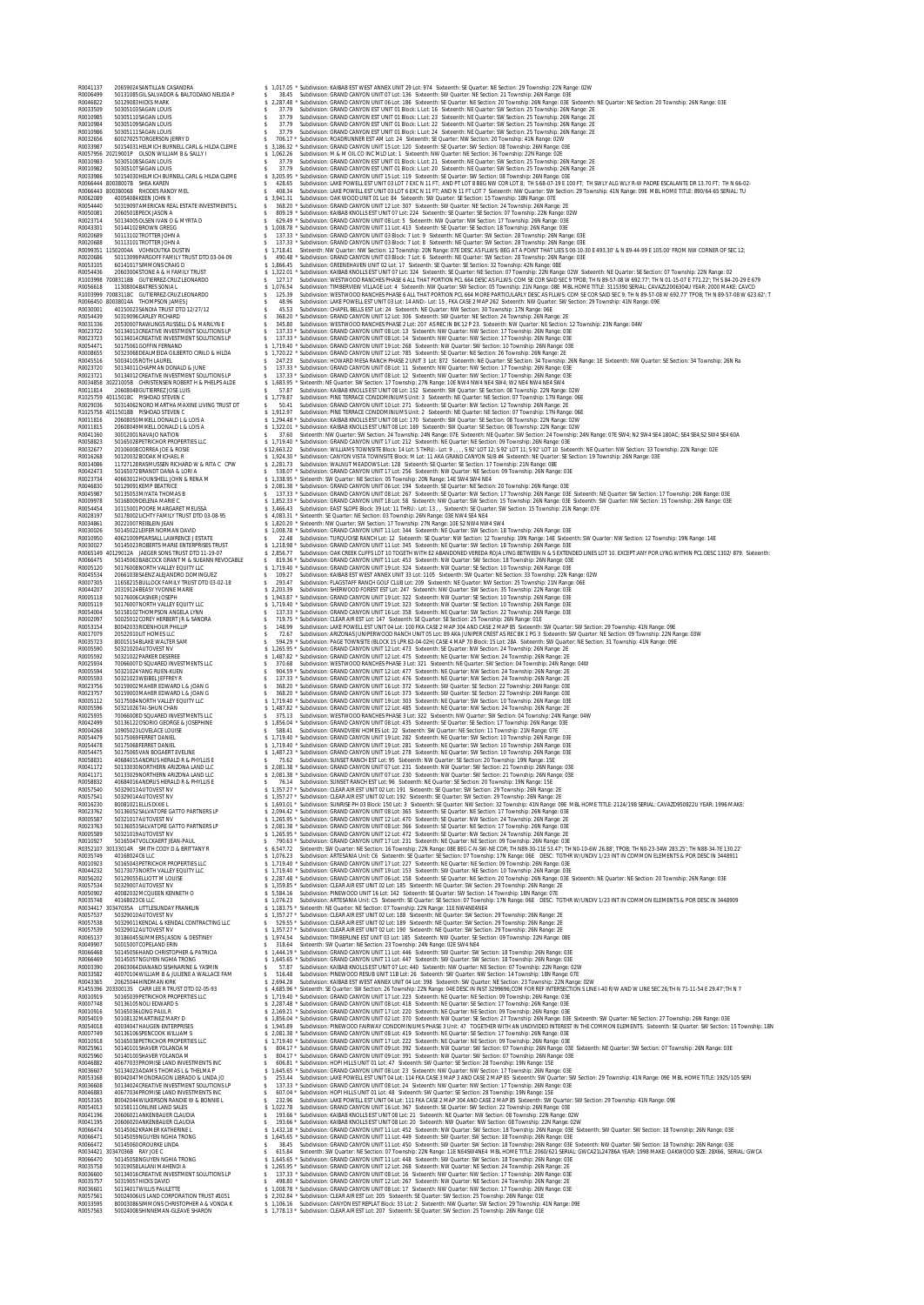R0045576 40504005POKEY PROPERTIES LLC \$ 3,339.71 Subdivision: PINE FLATS Lot: 7, Subdivision: HES PART OF HES 95 DESC AS LOT 7, Tract: 2 Quarter: NW Section: 27 Township: 19N Range: 06E R0025966 50140106LANGENBAHN LARRY M \$ 2,445.46 \* Subdivision: GRAND CANYON UNIT 09 Lot: 397 Sixteenth: SE Quarter: SW Section: 07 Township: 26N Range: 03E R0054053 40316041JOHNSON PAUL B & ANGELA J \$ 374.63 Subdivision: PINE CANYON UNIT 3 Lot: 206 Sixteenth: NW Quarter: NW Section: 06 Township: 14N Range: 12E R0025963 50140103ZAVALA JOSE DUARTE \$ 490.48 \* Subdivision: GRAND CANYON UNIT 09 Lot: 394 Sixteenth: NE Quarter: SW Section: 07 Township: 26N Range: 03E Sixteenth: NW Quarter: SW Section: 07 Township: 26N Range: 03E R0025972 50140112SPENCER CHARLES D \$ 1,613.17 \* Subdivision: GRAND CANYON UNIT 09 Lot: 403 Sixteenth: SW Quarter: SW Section: 07 Township: 26N Range: 03E R0023310 50161044ALLIASON JOHN & MARY B \$ 375.96 \* Subdivision: GRAND CANYON UNIT 17 Lot: 415 Sixteenth: NW Quarter: SW Section: 09 Township: 26N Range: 03E R0057554 50023028GOTTMAN MITCH \$ 928.78 \* Subdivision: CLEAR AIR EST Lot: 187 Sixteenth: SW Quarter: NE Section: 25 Township: 26N Range: 01E R0058402 50332016BAUWIN MICHEL \$ 51.05 Subdivision: CLEAR AIR EST UNIT 02 Lot: 394 Sixteenth: SE Quarter: NW Section: 30 Township: 26N Range: 2E R0037946 50128126BOUQUET GERMAINE \$ 5,041.24 \* Subdivision: GRAND CANYON UNIT 06 Lot: 294 Sixteenth: NE Quarter: SW Section: 20 Township: 26N Range: 03E R0035765 50319065MN & S CORPORATION \$ 1,265.95 \* Subdivision: GRAND CANYON UNIT 12 Lot: 275 Sixteenth: NE Quarter: NE Section: 24 Township: 26N Range: 2E R0035764 50319064PARRISH ROBERT L & DOROTHY B JT \$ 2,171.13 \* Subdivision: GRAND CANYON UNIT 12 Lot: 274 Sixteenth: NE Quarter: NE Section: 24 Township: 26N Range: 2E R0016207 50138102MILLER ROGER & GRACE \$ 2,081.38 \* Subdivision: GRAND CANYON UNIT 09 Lot: 176 Sixteenth: SW Quarter: NE Section: 07 Township: 26N Range: 03E RODABIONALOGAS HENRIE & PAMELA GO SAMA 1970 STARS IS 360.15 "subdivision CRAND CANYON UNIT 18 US 1.35 States SHE SAMA CANYON UNIT SUITS SERVER TO A SUITS SERVER TO TOWNTHIP 20 N Range OSE SIME AND THE CONFIDENTIAL CONDUCT R0001197 20509069STEWART ROBERT L & PHYLLIS J \$ 599.30 \* Subdivision: KAIBAB KNOLLS EST UNIT 13A Lot: 7045 Sixteenth: SE Quarter: NE Section: 13 Township: 22N Range: 03W R0054035 40058127BAILEY AARON S REVOCABLE TRUST DTD \$ 1,880.03 Subdivision: PINEWOOD UNIT 03 Lot: 65 Sixteenth: SE Quarter: NE Section: 15 Township: 18N Range: 07E R0057543 50329016AUTOVEST NV \$ 1,357.27 \* Subdivision: CLEAR AIR EST UNIT 02 Lot: 194 Sixteenth: SE Quarter: SW Section: 29 Township: 26N Range: 2E R0037956 50128136YOUR LAND ARCHITECT \$ 38.45 Subdivision: GRAND CANYON UNIT 06 Lot: 304 Sixteenth: SW Quarter: NW Section: 20 Township: 26N Range: 03E Sixteenth: NW Quarter: SW Section: 20 Township: 26N Range: 03E R0037957 50128137GAUTHIER ERNEST TRUST DTD 05-24-91 \$ 364.10 \* Subdivision: GRAND CANYON UNIT 06 Lot: 305 Sixteenth: SW Quarter: NW Section: 20 Township: 26N Range: 03E R0037959 50129002HINTON AMY LYNN \$ 364.10 \* Subdivision: GRAND CANYON UNIT 06 Lot: 105 Sixteenth: NW Quarter: NE Section: 20 Township: 26N Range: 03E R0174881 60007008E HOLMES ORA & EDITH \$ 22.98 Subdivision: FREDONIA TOWNSITE Block: 13 PT OF LOT 3 BEG SE COR LOT 3; TH N ALNG E LINE LOT 3, 173'; TH W PARALLEL TO S LINE LOT 3, 10'; TH S PARALLEL TO E LINE LOT 3, 173'; T R0184687 50231231BENNETT TIMOTHY & DANA \$ 283.75 Subdivision: SOUTH RIM RANCH PHASE 3 Lot: 231 Sixteenth: SE Quarter: NW Section: 26 Township: 27N Range: 3E Sixteenth: SE Quarter: NE Section: 26 Township: 27N Range: 3E R0023330 11508059HARRIS PAMELA \$ 1,831.62 Subdivision: MOUNTAINAIRE UNIT 02 Lot: 308 Sixteenth: NE Quarter: SW Section: 28 Township: 20N Range: 07E R0002033 80032038MCCABE MICHELLE \$ 2,121.89 Subdivision: SUNRISE TRACT 01 Block: 1 Lot: 4 Sixteenth: SE Quarter: NW Section: 32 Township: 41N Range: 09E R0184686 50231230CHAMBERS JOHN \$ 283.75 Subdivision: SOUTH RIM RANCH PHASE 3 Lot: 230 Sixteenth: SE Quarter: NW Section: 26 Township: 27N Range: 3E Sixteenth: SW Quarter: NE Section: 26 Township: 27N Range: 3E S R0065174 50108093TAYLOR ALFORD JR & RUBY MAE \$ 38.45 Subdivision: GRAND CANYON UNIT 02 Lot: 312 Sixteenth: SW Quarter: SE Section: 27 Township: 26N Range: 03E R0066020 20661031SAENZ ALEJANDRO DOMINGUEZ \$ 80.97 Subdivision: KAIBAB EST WEST ANNEX UNIT 33 Lot: 1098 Sixteenth: SW Quarter: NE Section: 33 Township: 22N Range: 02W R0065175 50108094TAYLOR ALFORD JR & RUBY MAE \$ 38.45 Subdivision: GRAND CANYON UNIT 02 Lot: 313 Sixteenth: SW Quarter: SE Section: 27 Township: 26N Range: 03E R0144863 50231159WEST WILLIAM C & MONDAY S \$ 283.56 Subdivision: SOUTH RIM RANCH PHASE 2 Lot: 159 Sixteenth: SE Quarter: SW Section: 21 Township: 27N Range: 3E Sixteenth: NE Quarter: SW Section: 21 Township: 27N Range: 3E S R0065171 50108090RAUSCHER PAUL H JR \$ 1,359.02 \* Subdivision: GRAND CANYON UNIT 02 Lot: 309 Sixteenth: SE Quarter: SW Section: 27 Township: 26N Range: 03E R0050938 20528004MUNO JOHN A & KIMBERLY J \$ 369.81 Subdivision: WESTWOOD RANCHES PHASE 2 Lot: 228 REC IN BK 12 PG 23 Sixteenth: SW Quarter: SW Section: 01 Township: 23N Range: 04W R0055396 30045026MARTINEZ TINA LETITIA \$ 1,874.45 Subdivision: CREIGHTON EST Lot: 2 Sixteenth: SE Quarter: SW Section: 32 Township: 22N Range: 07E Sixteenth: SW Quarter: SW Section: 32 Township: 22N Range: 07E R0004200 50121018BRAY GARRETT G \$ 1,938.48 \* Subdivision: CANYON VISTA TOWNSITE Block: C Lot: 18 AKA GRAND CANYON SUB #4 Sixteenth: NW Quarter: SW Section: 19 Township: 26N Range: 03E R0004201 50121019BRAY GARRETT G \$ 2,081.38 \* Subdivision: CANYON VISTA TOWNSITE Block: C Lot: 19 AKA GRAND CANYON SUB #4 Sixteenth: NW Quarter: SW Section: 19 Township: 26N Range: 03E R0060723 10124022PIATT MARK T \$ 3,463.98 Subdivision: PINECREST TERRACE Lot: 5 Sixteenth: NE Quarter: SW Section: 15 Township: 21N Range: 07E R0021161 50002010U2 ACQUISITIONS LLC \$ 272.57 Sixteenth: NE Quarter: SW Section: 07 Township: 25N Range: 01E Sixteenth: NW Quarter: SW Section: 07 Township: 25N Range: 01E NW4 SW4; NE4 SW4; SE4 SW4; SW4 SW4 Sixteenth R0002025 20654023LAWSON LANNIE K JR & PRECY MAY F \$ 57.87 Subdivision: KAIBAB KNOLLS EST UNIT 19 Lot: 936 Sixteenth: SW Quarter: SW Section: 19 Township: 22N Range: 02E R0023343 20524011SENG SHAWN C \$ 313.99 Subdivision: ARIZONAS JUNIPERWOOD RANCH UNIT 05 Lot: 15 AKA JUNIPER CREST AS REC BK 1 PG 8 Sixteenth: NW Quarter: NE Section: 35 Township: 22N Range: 03W R0054059 40316047SATRAN MARK J & CAROL J \$ 309.84 Subdivision: PINE CANYON UNIT 3 Lot: 212 Sixteenth: NW Quarter: NW Section: 06 Township: 14N Range: 12E R0002021 50318021SCURTI GISELLA TERRIBILI \$ 1,254.15 \* Subdivision: GRAND CANYON UNIT 12 Lot: 150 Sixteenth: NW Quarter: SE Section: 24 Township: 26N Range: 2E Sixteenth: SW Quarter: SE Section: 24 Township: 26N Range: 2E R0001173 20234009BOHALL LAVON \$ 711.28 Sixteenth: NW Quarter: SW Section: 31 Township: 23N Range: 02E NW4 SW4 R0002020 50318020AUTOVEST NV \$ 1,265.95 \* Subdivision: GRAND CANYON UNIT 12 Lot: 149 Sixteenth: NW Quarter: SE Section: 24 Township: 26N Range: 2E R0057565 50024011CLARK JAMES C & TANA C \$ 969.13 \* Subdivision: CLEAR AIR EST Lot: 210 Sixteenth: SE Quarter: SW Section: 25 Township: 26N Range: 01E R0059748 20306007A 11 PARADISE LLC \$ 1,701.74 Subdivision: SKI VILLAGE EST N 148' OF LOT 7 Sixteenth: NW Quarter: SW Section: 26 Township: 23N Range: 04E R0038822 20333101HOFFMEYER RUSS & MICHELE \$ 52.55 Subdivision: MAINE TOWNSITE Block: 40 Lot: 8 Sixteenth: SW Quarter: SE Section: 26 Township: 22N Range: 04E R0014478 50174065BANE TERRY ROGER & MERRY LEE \$ 498.80 \* Subdivision: GRAND CANYON UNIT 19 Lot: 342 Sixteenth: NE Quarter: SE Section: 10 Township: 26N Range: 03E Sixteenth: NW Quarter: SE Section: 10 Township: 26N Range: 03E R0014477 50174064NORTH VALLEY EQUITY LLC \$ 1,719.40 \* Subdivision: GRAND CANYON UNIT 19 Lot: 335 Sixteenth: NW Quarter: SE Section: 10 Township: 26N Range: 03E R0058451 60026010SODERQUIST RANDY AUSTIN & ABRIANNA \$ 316.00 Subdivision: LEWIS EST Lot: 10 Sixteenth: NW Quarter: NW Section: 21 Township: 41N Range: 02W R0038841 10402077SPRINGHILL BAPTIST CHURCH \$ 6,753.87 Subdivision: WASHINGTON ADD REVISED PLAT Block: B Lot: 12 Sixteenth: SW Quarter: NW Section: 22 Township: 21N Range: 07E R0016652 50111082ROFF-FUQUAY SUSAN I \$ 1,008.78 \* Subdivision: GRAND CANYON UNIT 03 Block: 22 Lot: 9 Sixteenth: SE Quarter: NE Section: 28 Township: 26N Range: 03E R0058453 60026012SODERQUIST R AUSTIN & ABRIANNA M \$ 782.37 Subdivision: LEWIS EST Lot: 12 Sixteenth: NW Quarter: NW Section: 21 Township: 41N Range: 02W MBL HOME TITLE: 3314199 SERIAL: CEM002682AZA YEAR: 2002 MAKE: CLAYTON SIZE: 2 R0058452 60026011SODERQUIST RANDY AUSTIN & ABRIANNA \$ 316.00 Subdivision: LEWIS EST Lot: 11 Sixteenth: NW Quarter: NW Section: 21 Township: 41N Range: 02W R0014472 50342011GIBBS GARY R & GAIL \$ 225.51 Subdivision: HOWARD MESA RANCH PHASE 1 UNITS 11 & 12 Lot: 351 Sixteenth: SE Quarter: SE Section: 19 Township: 25N Range: 02E Sixteenth: NE Quarter: SE Section: 19 Township: R0057124 30057044PROPERTY CONSULTANTS INC \$ 1,037.49 \* Subdivision: FORT VALLEY EST Tract: A Sixteenth: SE Quarter: SE Section: 26 Township: 22N Range: 06E Sixteenth: SW Quarter: SE Section: 26 Township: 22N Range: 06E R0002490 40677102MOLINA JOE E \$ 1,273.77 \* Subdivision: HOPI HILLS UNIT 01 Lot: 116 Sixteenth: SW Quarter: SE Section: 28 Township: 19N Range: 15E R0060777 10132019ALPINE MESA HOMEOWNERS ASSOCIATION \$ 959.99 \* Subdivision: ALPINE MESA UNIT 01 Tract: B Sixteenth: NE Quarter: SE Section: 15 Township: 21N Range: 07E R0049975 50125075WONOTO MONIKA \$ 148.76 \* Subdivision: CANYON VISTA HEIGHTS AKA GRAND CANYON UNIT 5 Lot: 328 Sixteenth: NW Quarter: SW Section: 29 Township: 26N Range: 03E R0004674 11733080AGUIRRE REVOCABLE TRUST DTD 08-06- \$ 2,077.57 Subdivision: SADDLEBACK LODGE TOWNHOUSE Lot: 80 Sixteenth: SE Quarter: NE Section: 18 Township: 21N Range: 08E DESC: TGTHR W/UNDIV INT IN TR A. R0054092 40378067KELLY CHARLENE RAY \$ 331.40 Subdivision: STARLIGHT PINES UNIT TWO PHASE ONE Lot: 121 Sixteenth: SE Quarter: SW Section: 31 Township: 15N Range: 12E R0002014 50318014JMC LAND LLC \$ 38.45 Subdivision: GRAND CANYON UNIT 12 Lot: 143 Sixteenth: SW Quarter: SE Section: 24 Township: 26N Range: 2E R0002488 40677100MOLINA JOE E \$ 1,271.33 \* Subdivision: HOPI HILLS UNIT 01 Lot: 114 Sixteenth: SW Quarter: SE Section: 28 Township: 19N Range: 15E R0002489 40677101MOLINA JOE E \$ 1,273.77 \* Subdivision: HOPI HILLS UNIT 01 Lot: 115 Sixteenth: SW Quarter: SE Section: 28 Township: 19N Range: 15E R0005513 50304062SORRENTINO ROBERT \$ 1,071.41 \* Subdivision: GRAND CANYON EST UNIT 01 Block: G Lot: 4 Sixteenth: SW Quarter: SE Section: 25 Township: 26N Range: 2E R0050961 50113029CAMERON DUANE H & MARGARET A \$ 1,613.17 \* Subdivision: GRAND CANYON UNIT 03 Block: 4 Lot: 2 Sixteenth: SW Quarter: SW Section: 28 Township: 26N Range: 03E R0049985 50148025C EADB LLC \$ 317.43 \* Sixteenth: NW Quarter: NW Section: 30 Township: 26N Range: 03E POR NW4 SEC 30 BEG NW COR SEC 30;TH S 00-03- 24 W ALNG W LINE SEC 30 1321.95';TH S 89-59-53 E 60' TO NW COR O R0038833 40677014PAUKSTIS BERNARD P \$ 1,481.41 \* Subdivision: HOPI HILLS UNIT 01 Lot: 24 Sixteenth: SW Quarter: SE Section: 28 Township: 19N Range: 15E R0038834 10402068CARTER REBECCA PERSONAL REP \$ 138.51 Subdivision: WASHINGTON ADD REVISED PLAT Block: B Lot: 3 Sixteenth: SW Quarter: NW Section: 22 Township: 21N Range: 07E R0037522 50018009ORTIZ ERIC NICHOLAS \$ 1,874.74 \* Subdivision: CLEAR AIR EST Lot: 9 Sixteenth: NW Quarter: SW Section: 23 Township: 26N Range: 01E R0056264 50142019EMERSON JOHN E & NATALIE S \$ 1,218.98 \* Subdivision: GRAND CANYON UNIT 11 Lot: 19 Sixteenth: NW Quarter: NW Section: 18 Township: 26N Range: 03E R0017916 50134082BANCO FORECLOSURES SALE LLC \$ 42.56 Subdivision: GRAND CANYON UNIT 08 Lot: 82 Sixteenth: SW Quarter: NW Section: 17 Township: 26N Range: 03E R0056265 50142020EMERSON JOHN E & NATALIE S \$ 2,287.48 \* Subdivision: GRAND CANYON UNIT 11 Lot: 20 Sixteenth: NW Quarter: NW Section: 18 Township: 26N Range: 03E R0002480 20612013GIBBENS 1994 REVOCABLE TRUST DTD 0 \$ 2,490.20 \* Subdivision: KAIBAB KNOLLS EST UNIT 17 Lot: 477 Sixteenth: NE Quarter: NE Section: 17 Township: 22N Range: 02W R0046457 20612024MCGUIRE DEBORAH L \$ 1,383.89 \* Subdivision: KAIBAB KNOLLS EST UNIT 17 Lot: 488 Sixteenth: NW Quarter: NE Section: 17 Township: 22N Range: 02W R0002481 20612014GIBBENS 1994 REVOCABLE TRUST DTD 0 \$ 2,490.20 \* Subdivision: KAIBAB KNOLLS EST UNIT 17 Lot: 478 Sixteenth: NE Quarter: NE Section: 17 Township: 22N Range: 02W R0002483 40677095MOLINA JOE E \$ 1,104.80 \* Subdivision: HOPI HILLS UNIT 01 Lot: 109 Sixteenth: SW Quarter: SE Section: 28 Township: 19N Range: 15E R0002484 40677096MOLINA JOE E \$ 1,239.06 \* Subdivision: HOPI HILLS UNIT 01 Lot: 110 Sixteenth: SW Quarter: SE Section: 28 Township: 19N Range: 15E R0002485 40677097MOLINA JOE E \$ 1,239.06 \* Subdivision: HOPI HILLS UNIT 01 Lot: 111 Sixteenth: SW Quarter: SE Section: 28 Township: 19N Range: 15E R0062964 50008107BECKMON GENE R \$ 1,108.62 \* Subdivision: KAIBAB HIGH Lot: 107 Sixteenth: SW Quarter: NE Section: 27 Township: 24N Range: 02E R0002486 40677098MOLINA JOE E \$ 1,239.06 \* Subdivision: HOPI HILLS UNIT 01 Lot: 112 Sixteenth: SW Quarter: SE Section: 28 Township: 19N Range: 15E R0002487 40677099MOLINA JOE E \$ 1,104.80 \* Subdivision: HOPI HILLS UNIT 01 Lot: 113 Sixteenth: SW Quarter: SE Section: 28 Township: 19N Range: 15E R0050950 50113018COOGAN DONALD E \$ 137.33 Subdivision: GRAND CANYON UNIT 03 Block: 3 Lot: 18 Sixteenth: SW Quarter: SW Section: 28 Township: 26N Range: 03E R0006835 50133008BEERS MAURICE C & MILDRED P \$ 436.25 \* Subdivision: GRAND CANYON UNIT 07 Lot: 184 Sixteenth: NE Quarter: SW Section: 21 Township: 26N Range: 03E R0024695 50133037SALUTA DONALD J \$ 808.90 \* Subdivision: GRAND CANYON UNIT 07 Lot: 240 Sixteenth: NW Quarter: SW Section: 21 Township: 26N Range: 03E R0021185 50138087NOELP BRIAN ROBERT \$ 2,632.61 \* Subdivision: GRAND CANYON UNIT 09 Lot: 161 Sixteenth: NW Quarter: SE Section: 07 Township: 26N Range: 03E R0048640 40065121SHEPARD HERBERT R \$ 317.14 Subdivision: PINEWOOD UNIT 07 Lot: 121 Sixteenth: NE Quarter: NW Section: 15 Township: 18N Range: 07E R0056256 40060028STUBBS THOMAS M & KAROLYN \$ 1,595.90 Subdivision: PINEWOOD UNIT 02 Lot: 121 Sixteenth: NW Quarter: NE Section: 15 Township: 18N Range: 07E R0050956 50113024COOGAN DONALD E \$ 137.33 \* Subdivision: GRAND CANYON UNIT 03 Block: 3 Lot: 24 Sixteenth: NW Quarter: SW Section: 28 Township: 26N Range: 03E R0037518 50018003LUTZ HORST R & ELEONORE \$ 71.46 Subdivision: CLEAR AIR EST Lot: 3 Sixteenth: SW Quarter: SW Section: 23 Township: 26N Range: 01E R0050957 50113025GARDNER CHARLOTTE R \$ 490.48 \* Subdivision: GRAND CANYON UNIT 03 Block: 3 Lot: 25 Sixteenth: NW Quarter: SW Section: 28 Township: 26N Range: 03E R0050954 50113022DEEHAN OLIVER EVERETT & JUDY \$ 38.45 Subdivision: GRAND CANYON UNIT 03 Block: 3 Lot: 22 Sixteenth: NW Quarter: SW Section: 28 Township: 26N Range: 03E R0017924 50134090JOHNSON JAMES A \$ 2,494.31 \* Subdivision: GRAND CANYON UNIT 08 Lot: 186 Sixteenth: NE Quarter: NW Section: 17 Township: 26N Range: 03E R0017928 50134094GRAB PROPERTIES LLC \$ 808.90 \* Subdivision: GRAND CANYON UNIT 08 Lot: 190 Sixteenth: NW Quarter: NE Section: 17 Township: 26N Range: 03E R0017929 50134095GRAB PROPERTIES LLC \$ 819.36 \* Subdivision: GRAND CANYON UNIT 08 Lot: 191 Sixteenth: NW Quarter: NE Section: 17 Township: 26N Range: 03E R0062935 50024016MYERS JEFF D FAMILY TRUST \$ 71.46 Subdivision: CLEAR AIR EST Lot: 215 Sixteenth: NE Quarter: SW Section: 25 Township: 26N Range: 01E R0062933 50024012DUGGINS HARRY B \$ 881.17 \* Subdivision: CLEAR AIR EST Lot: 211 Sixteenth: SE Quarter: SW Section: 25 Township: 26N Range: 01E R0027731 50136004HELMER MILTON W & BETTY \$ 1,218.98 \* Subdivision: GRAND CANYON UNIT 08 Lot: 300 Sixteenth: SW Quarter: NE Section: 17 Township: 26N Range: 03E Sixteenth: NW Quarter: SE Section: 17 Township: 26N Range: 03E R0023375 50317013MILLER ROGER P \$ 3,358.57 \* Subdivision: GRAND CANYON UNIT 10 Lot: 13 Sixteenth: SE Quarter: NE Section: 12 Township: 26N Range: 2E R0349343 40512005M JACKSON GEORGE W IV \$ 2,695.24 Tract: 23 Quarter: SE Section: 34 Township: 19N Range: 06E Tract: 24 Quarter: SE Section: 34 Township: 19N Range: 06E PT OF LOTS 23 & 24; BEG NE COR LOT 19; TH S32-42-13W R0062938 50024021DUGGINS HARRY B \$ 881.17 \* Subdivision: CLEAR AIR EST Lot: 236 Sixteenth: SW Quarter: SW Section: 25 Township: 26N Range: 01E R0062939 50024022CRINAN CAROL B \$ 928.78 \* Subdivision: CLEAR AIR EST Lot: 237 Sixteenth: SW Quarter: SW Section: 25 Township: 26N Range: 01E R0349342 40512005L JACKSON GEORGE W IV \$ 1,119.81 Tract: 23 Quarter: SW Section: 34 Township: 19N Range: 06E Tract: 24 Quarter: SW Section: 34 Township: 19N Range: 06E PT OF LOTS 23 & 24; BEG NE COR LOT 19; TH S32-42-13W R0034030 50305015DORSETT SANDRA L & WILLIAM D \$ - Subdivision: GRAND CANYON EST UNIT 01 Block: I Lot: 15 Sixteenth: SE Quarter: SW Section: 25 Township: 26N Range: 2E R0062940 50024023DUGGINS HARRY B \$ 881.17 \* Subdivision: CLEAR AIR EST Lot: 238 Sixteenth: SW Quarter: SW Section: 25 Township: 26N Range: 01E R0010082 50159009MULLVAIN & ASSOCIATES INC \$ 2,234.21 \* Subdivision: GRAND CANYON UNIT 16 Lot: 379 Sixteenth: SW Quarter: SE Section: 22 Township: 26N Range: 03E R0010081 50159008MULLVAIN & ASSOCIATES INC \$ 2,169.21 \* Subdivision: GRAND CANYON UNIT 16 Lot: 378 Sixteenth: SW Quarter: SE Section: 22 Township: 26N Range: 03E R0034032 50305017EDWARDS GENE E & WILDA J \$ 353.29 \* Subdivision: GRAND CANYON EST UNIT 01 Block: I Lot: 17 Sixteenth: SE Quarter: SW Section: 25 Township: 26N Range: 2E R0010080 50159007SCHIERS IRIS L \$ 1,253.73 \* Subdivision: GRAND CANYON UNIT 16 Lot: 377 Sixteenth: SW Quarter: SE Section: 22 Township: 26N Range: 03E R0184260 30118049B WHEELER CONNIE LEE \$ 109.43 \* Sixteenth: SW Quarter: SW Section: 24 Township: 22N Range: 08E N 30' OF NW4SW4SW4SW4 R0048655 11655022PIZARRO VALERIE ANNE \$ 271.60 Subdivision: KACHINA VILLAGE UNIT 07 Lot: 897 Sixteenth: SE Quarter: NE Section: 19 Township: 20N Range: 07E R0023378 50317016MILLER ROGER P \$ 3,189.94 \* Subdivision: GRAND CANYON UNIT 10 Lot: 16 Sixteenth: SE Quarter: NE Section: 12 Township: 26N Range: 2E R0027733 50136006KERR THOMAS \$ 137.33 \* Subdivision: GRAND CANYON UNIT 08 Lot: 302 Sixteenth: NW Quarter: SE Section: 17 Township: 26N Range: 03E Sixteenth: SW Quarter: NE Section: 17 Township: 26N Range: 03E R0023384 50140010LAMBROSE G DOUGLAS & ANNE \$ 1,432.18 \* Subdivision: GRAND CANYON UNIT 09 Lot: 192 Sixteenth: SW Quarter: NE Section: 07 Township: 26N Range: 03E Sixteenth: NE Quarter: SW Section: 07 Township: 26N Range: 03E Si R0000286 50144013BELL FAMILY REVOCABLE LIVING TRUST \$ 1,432.18 \* Subdivision: GRAND CANYON UNIT 11 Lot: 276 Sixteenth: NE Quarter: SE Section: 18 Township: 26N Range: 03E Sixteenth: SE Quarter: NE Section: 18 Township: 26N Range: 03E R0025562 50137053DINERMAN DAVID \$ 490.48 \* Subdivision: GRAND CANYON UNIT 08 Lot: 139 Sixteenth: SE Quarter: SW Section: 17 Township: 26N Range: 03E R0006814 30329001G CHRISTENSEN ANTONE & MARY \$ 128.46 Sixteenth: NW Quarter: SW Section: 23 Township: 21N Range: 09E E 140 FT NW4NE4NW4SW4. (ASSESSOR'S DESC) R0000285 50144012NOSBISCH JACKIE W \$ 490.48 \* Subdivision: GRAND CANYON UNIT 11 Lot: 275 Sixteenth: NE Quarter: SE Section: 18 Township: 26N Range: 03E Sixteenth: NW Quarter: SE Section: 18 Township: 26N Range: 03E R0025564 50137055FARMER ELIZABETH \$ 2,081.38 \* Subdivision: GRAND CANYON UNIT 08 Lot: 141 Sixteenth: SE Quarter: SW Section: 17 Township: 26N Range: 03E R0000284 50144011GROSS PETER R \$ 38.45 Subdivision: GRAND CANYON UNIT 11 Lot: 274 Sixteenth: NE Quarter: SE Section: 18 Township: 26N Range: 03E R0348025 70079016A WILKES REBEKAH L \$ 111.65 Subdivision: WESTWOOD RANCHES PHASE 5 N2E2 OF PARCEL 516 Sixteenth: SE Quarter: SE Section: 12 Township: 24N Range: 04W R0023380 50317018GOMEZ M JAIME ARMANDO \$ 2,933.82 \* Subdivision: GRAND CANYON UNIT 10 Lot: 48 Sixteenth: SE Quarter: NE Section: 12 Township: 26N Range: 2E R0004638 50144096KING IRENE D \$ 2,081.38 \* Subdivision: GRAND CANYON UNIT 11 Lot: 407 Sixteenth: SW Quarter: SE Section: 18 Township: 26N Range: 03E R0000281 50144008PHILIPSEN DONALD L & HELEN \$ 804.17 \* Subdivision: GRAND CANYON UNIT 11 Lot: 271 Sixteenth: NE Quarter: SE Section: 18 Township: 26N Range: 03E R0023383 50140009LAMBROSE G DOUGLAS & ANNE \$ 1,856.04 \* Subdivision: GRAND CANYON UNIT 09 Lot: 191 Sixteenth: NW Quarter: SE Section: 07 Township: 26N Range: 03E Sixteenth: NE Quarter: SW Section: 07 Township: 26N Range: 03E Si R0051825 11249186GIESE KENNETH \$ 584.81 Subdivision: RAILROAD SPRINGS 66 UNIT 02 Lot: 179 Sixteenth: NW Quarter: NW Section: 20 Township: 21N Range: 07E MBL HOME TITLE: 3206119 SERIAL: CAVAZLP0112301U YEAR: 2002 R0038866 50033087CHASE NIEL CURTIS & SHIRLEYANN STE \$ 546.29 \* Subdivision: HOWARD MESA RANCH PHASE 2 UNIT 2 Lot: 735 Sixteenth: SW Quarter: NW Section: 23 Township: 25N Range: 01E Sixteenth: SE Quarter: NW Section: 23 Township: 25N R R0350339 80081017A HAWK ENTERPRISES LLC \$ 1,052.84 Subdivision: SUNRISE PH 03 Block: 155 Lot: 17 AND:- Lot: 18 , Sixteenth: NE Quarter: SW Section: 32 Township: 41N Range: 09E MBL HOME TITLE: 3123242 SERIAL: AZFLY21A07498LP R0037432 20225004G NORRED NORMAN R & JEANNETTE H \$ 346.81 Sixteenth: SW Quarter: NE Section: 36 Township: 22N Range: 01E S1/3N2W2W2SW4NE4 R0038760 20611054PALMER TRUST \$ 2,285.28 \* Subdivision: KAIBAB KNOLLS EST UNIT 17 Lot: 678 Sixteenth: SW Quarter: SE Section: 17 Township: 22N Range: 02W R0029809 50138093BARASCU MIRCEA \$ 137.33 \* Subdivision: GRAND CANYON UNIT 09 Lot: 167 Sixteenth: SW Quarter: NE Section: 07 Township: 26N Range: 03E R0060216 20655013WAYMEYER CHRISTOPHER \$ 57.87 Subdivision: KAIBAB KNOLLS EST UNIT 19 Lot: 809 Sixteenth: SE Quarter: NW Section: 19 Township: 22N Range: 02W R0045059 40077021HARLOW BRITTANY & BRANDON \$ 2,672.51 Subdivision: PINEWOOD UNIT 15 Lot: 81 Sixteenth: SE Quarter: NE Section: 16 Township: 18N Range: 07E R0029807 50138091LAMBROSE G DOUGLAS \$ 7,292.02 \* Subdivision: GRAND CANYON UNIT 09 Lot: 165 Sixteenth: SW Quarter: NE Section: 07 Township: 26N Range: 03E Sixteenth: NW Quarter: SE Section: 07 Township: 26N Range: 03E R0029806 50138090NOELP BRIAN ROBERT \$ 2,646.15 \* Subdivision: GRAND CANYON UNIT 09 Lot: 164 Sixteenth: SW Quarter: NE Section: 07 Township: 26N Range: 03E Sixteenth: NW Quarter: SE Section: 07 Township: 26N Range: 03E R0029805 50138089THOMAS DEAN P \$ 2,204.14 \* Subdivision: GRAND CANYON UNIT 09 Lot: 163 Sixteenth: NW Quarter: SE Section: 07 Township: 26N Range: 03E Sixteenth: SW Quarter: NE Section: 07 Township: 26N Range: 03E R0023277 50160018PETRICHOR PROPERTIES LLC \$ 1,908.96 \* Subdivision: GRAND CANYON UNIT 17 Lot: 294 Sixteenth: NW Quarter: NW Section: 09 Township: 26N Range: 03E Sixteenth: NE Quarter: NW Section: 09 Township: 26N Range: 03E R0004504 70064008D SQUARED INVESTMENTS LLC \$ 371.17 Subdivision: WESTWOOD RANCHES PHASE 3 Lot: 290 Sixteenth: NE Quarter: SE Section: 05 Township: 24N Range: 04W R0048574 40601007ZAMORA SILUANO ALUAREZ \$ 52.24 Subdivision: WINSLOW WEST UNIT 02 Lot: 154 Sixteenth: NE Quarter: NE Section: 28 Township: 19N Range: 15E R0037429 40401044BALL JOHN B SR & EDITH J \$ 774.04 Subdivision: ELK PARK MEADOWS Block: 4 Lot: 10 Sixteenth: SE Quarter: NE Section: 05 Township: 19N Range: 08E R0053916 50161033HELMICH BURNELL C & HILDA C \$ 2,169.21 \* Subdivision: GRAND CANYON UNIT 17 Lot: 404 Sixteenth: SW Quarter: NW Section: 09 Township: 26N Range: 03E R0038756 20607002CORSA BETTE A \$ 1,322.01 \* Subdivision: KAIBAB KNOLLS EST UNIT 08 Lot: 66 Sixteenth: NW Quarter: SW Section: 08 Township: 22N Range: 02W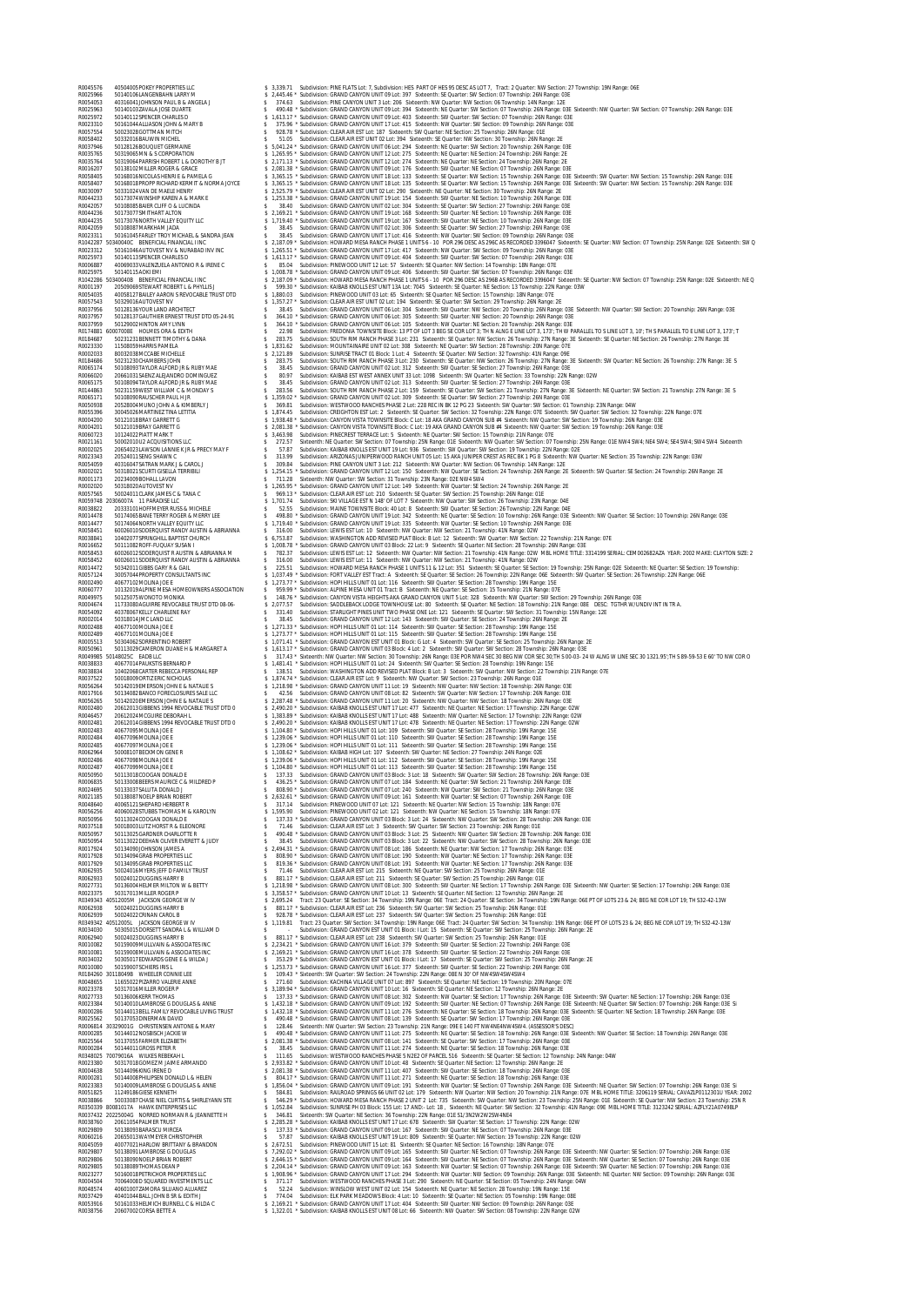R0013457 20624016GARCIA WILLIAM LEONEL GOMEZ \$ 140.12 Subdivision: KAIBAB EST WEST ANNEX UNIT 02 Lot: 63 Sixteenth: NE Quarter: SW Section: 14 Township: 22N Range: 02W R0013458 20624017AYALA JUAN \$ 570.60 Subdivision: KAIBAB EST WEST ANNEX UNIT 02 Lot: 64 Sixteenth: NE Quarter: SW Section: 14 Township: 22N Range: 02W SERIAL: GW20CALSC10725A YEAR: 1988 MAKE: OAKWOOD SIZE: 24 R0039604 50128002JMC LAND LLC \$ 38.45 Subdivision: GRAND CANYON UNIT 06 Lot: 2 Sixteenth: NW Quarter: NW Section: 20 Township: 26N Range: 03E R0015631 80015124GRIGG HEIDIE HELENE \$ 89.22 Subdivision: PAGE TOWNSITE (BLOCK 6 LPR 82-04-02B) CASE 4 MAP 16 Block: 6 Lot: 35A Sixteenth: SW Quarter: NE Section: 31 Township: 41N Range: 09E R0035260 50160056MEILLER REBBECCA EROVIC \$ 915.71 \* Subdivision: GRAND CANYON UNIT 17 Lot: 332 Sixteenth: NW Quarter: NW Section: 09 Township: 26N Range: 03E R0058362 10207079C FORT VALLEY FLAGSTAFF LLC \$ 3,678.65 Sixteenth: NE Quarter: SE Section: 09 Township: 21N Range: 07E POR SE4 SEC 9 21N-7E DESC AS FLLWS:BEG SE COR SEC 9;TH N 00D10M 00S W 1199.95' ALNG E LINE SEC 9;TH S 89D44M2 R0037440 50305106SAGAN LOUIS \$ 37.79 Subdivision: GRAND CANYON EST UNIT 01 Block: L Lot: 19 Sixteenth: NE Quarter: SW Section: 25 Township: 26N Range: 2E R0038772 50321061AUTOVEST NV \$ 1,265.95 \* Subdivision: GRAND CANYON UNIT 12 Lot: 526 Sixteenth: NW Quarter: NW Section: 24 Township: 26N Range: 2E R0026309 50008092ALDANO RICHARD & MARGARET E \$ 903.49 \* Subdivision: KAIBAB HIGH Lot: 92 Sixteenth: SE Quarter: NE Section: 27 Township: 24N Range: 02E R0049404 50309014CHAMBERLAIN ROSIE MAY \$ 558.38 \* Subdivision: GRAND CANYON UNIT 01 Block: 6 Lot: 109 Sixteenth: SW Quarter: NE Section: 35 Township: 26N Range: 2E R0023278 20509070CONTINENTAL SERVICE CORP \$ 619.77 \* Subdivision: KAIBAB KNOLLS EST UNIT 13A Lot: 7046 Sixteenth: SW Quarter: NE Section: 13 Township: 22N Range: 03W R0027637 40664006D HAGOOD LEWIS M \$ 1,328.13 \* Sixteenth: NE Quarter: NE Section: 07 Township: 20N Range: 14E PT S2NE4NE4NE4; BEG AT SE COR NE4NE4NE4; TH N 200'; TH W 218'; TH S 200'; TH E 218' TO POB. R0023288 20510004LEID KEITH L \$ 212.83 Sixteenth: NW Quarter: SE Section: 13 Township: 22N Range: 03W NW4 SE4 R0023281 20509073CONTINENTAL SERVICE CORP \$ 619.77 \* Subdivision: KAIBAB KNOLLS EST UNIT 13A Lot: 7049 Sixteenth: SW Quarter: NE Section: 13 Township: 22N Range: 03W R0023283 20510002D U2 ACQUISITIONS LLC \$ 162.40 Sixteenth: NE Quarter: SE Section: 13 Township: 22N Range: 03W NW4 NE4 SE4; S2 NE4 SE4 R0005827 50122078FERRIS JOHN B & FRANCES J \$ 1,645.65 \* Subdivision: CANYON VISTA HEIGHTS AKA GRAND CANYON UNIT 5 Lot: 78 Sixteenth: NE Quarter: NW Section: 29 Township: 26N Range: 03E R0037439 50305105SAGAN LOUIS \$ 37.79 Subdivision: GRAND CANYON EST UNIT 01 Block: L Lot: 18 Sixteenth: NE Quarter: SW Section: 25 Township: 26N Range: 2E R0035259 50160055MEILLER REBBECCA EROVIC \$ 1,022.78 \* Subdivision: GRAND CANYON UNIT 17 Lot: 331 Sixteenth: NW Quarter: NW Section: 09 Township: 26N Range: 03E R0023280 20509072CONTINENTAL SERVICE CORP \$ 619.77 \* Subdivision: KAIBAB KNOLLS EST UNIT 13A Lot: 7048 Sixteenth: SW Quarter: NE Section: 13 Township: 22N Range: 03W R0038769 50321058CHIANG MAY \$ 161.29 \* Subdivision: GRAND CANYON UNIT 12 Lot: 523 Sixteenth: NW Quarter: NW Section: 24 Township: 26N Range: 2E R0037438 50305104SAGAN LOUIS \$ 37.79 Subdivision: GRAND CANYON EST UNIT 01 Block: L Lot: 17 Sixteenth: NE Quarter: SW Section: 25 Township: 26N Range: 2E R0038768 50321057YAN YONG HIN-PAN YONG \$ 1,022.92 \* Subdivision: GRAND CANYON UNIT 12 Lot: 522 Sixteenth: NE Quarter: NW Section: 24 Township: 26N Range: 2E R0041953 50008102RESNER WILBUR BILL \$ 26.75 Subdivision: KAIBAB HIGH Lot: 102 Sixteenth: SE Quarter: NE Section: 27 Township: 24N Range: 02E R0038784 50321073MN & S CORPORATION \$ 1,254.15 \* Subdivision: GRAND CANYON UNIT 12 Lot: 538 Sixteenth: SW Quarter: NW Section: 24 Township: 26N Range: 2E R0013443 50160013PEDO PROPERTIES LLC \$ 1,425.49 \* Subdivision: GRAND CANYON UNIT 17 Lot: 289 Sixteenth: NW Quarter: NW Section: 09 Township: 26N Range: 03E R0038781 50321070MN & S CORPORATION \$ 1,254.15 \* Subdivision: GRAND CANYON UNIT 12 Lot: 535 Sixteenth: SE Quarter: NW Section: 24 Township: 26N Range: 2E R0012592 20001035A BUSTILLOS AGAPITA \$ 1,155.65 Sixteenth: SW Quarter: SW Section: 28 Township: 22N Range: 02E PT SW4SW4; BEG AT INTRSEC EDISON AVE & 4TH ST; TH S22D3M E 515'; TH S67D54M W 175' TO TPOB; TH N22D3M W 92.74 R0038782 50321071CHAN JOHNSON \$ 790.63 \* Subdivision: GRAND CANYON UNIT 12 Lot: 536 Sixteenth: SE Quarter: NW Section: 24 Township: 26N Range: 2E R0030818 50127034LINDAHL LLOYD K \$ 2,081.38 \* Subdivision: GRAND CANYON UNIT 06 Lot: 378 Sixteenth: NW Quarter: SW Section: 20 Township: 26N Range: 03E Sixteenth: SW Quarter: SW Section: 20 Township: 26N Range: 03E R0040624 20529003MOUNTAIN TOP 8 LLC \$ 372.52 Subdivision: WESTWOOD RANCHES PHASE 2 Lot: 187 AS REC IN BK 12 PG 23 Sixteenth: SW Quarter: SE Section: 11 Township: 23N Range: 04W R0048109 60025044TRADEWINDS TRUST DTD 12-20-89 \$ 85.47 Subdivision: GATEWAY PARK MOBILE HOME Lot: 44 Sixteenth: NE Quarter: NE Section: 17 Township: 41N Range: 02W R0000131 40374086WEBB CINDY K \$ 186.62 Subdivision: CLEAR CREEK PINES UNIT 09 Lot: 185 Sixteenth: SE Quarter: SE Section: 05 Township: 14N Range: 12E R0023292 11656025SCANLON DAWN & OWEN FMLY TRUST U/T \$ 2,638.94 Subdivision: PINES COTTAGES AT FOREST HIGHLANDS Lot: 25 Sixteenth: NW Quarter: NW Section: 19 Township: 20N Range: 7E R0049445 50165029PETRICHOR PROPERTIES LLC \$ 1,719.40 \* Subdivision: GRAND CANYON UNIT 17 Lot: 213 Sixteenth: NE Quarter: NE Section: 09 Township: 26N Range: 03E R0049443 50142117UNDERWOOD DONALD M \$ 38.45 Subdivision: GRAND CANYON UNIT 11 Lot: 117 Sixteenth: NE Quarter: NW Section: 18 Township: 26N Range: 03E R0038778 50321067DIVINITY INVESTMENTS INC \$ 1,720.22 \* Subdivision: GRAND CANYON UNIT 12 Lot: 532 Sixteenth: NE Quarter: NW Section: 24 Township: 26N Range: 2E R0036599 50134015CREATIVE INVESTMENT SOLUTIONS LP \$ 137.33 \* Subdivision: GRAND CANYON UNIT 08 Lot: 15 Sixteenth: NW Quarter: NW Section: 17 Township: 26N Range: 03E R0015613 50122044FIAMMETTA GLORIANA \$ 38.45 Subdivision: CANYON VISTA HEIGHTS AKA GRAND CANYON UNIT 5 Lot: 44 Sixteenth: SW Quarter: NW Section: 29 Township: 26N Range: 03E R0015612 50122043FIAMMETTA GLORIANA \$ 38.45 Subdivision: CANYON VISTA HEIGHTS AKA GRAND CANYON UNIT 5 Lot: 43 Sixteenth: SW Quarter: NW Section: 29 Township: 26N Range: 03E R0015611 50122042DODD GLORIANA \$ 38.45 Subdivision: CANYON VISTA HEIGHTS AKA GRAND CANYON UNIT 5 Lot: 42 Sixteenth: SW Quarter: NW Section: 29 Township: 26N Range: 03E R0015610 50122041DODD GLORIANA \$ 38.45 Subdivision: CANYON VISTA HEIGHTS AKA GRAND CANYON UNIT 5 Lot: 41 Sixteenth: SW Quarter: NW Section: 29 Township: 26N Range: 03E R0017858 50011013RUSSELL GRACE M \$ 1,505.54 \* Subdivision: KAIBAB HIGH UNIT 02 Lot: 154 Sixteenth: NE Quarter: SE Section: 27 Township: 24N Range: 02E R0011253 80034068SANDERS MARTIN LEE & SAMANTHA \$ 470.26 Subdivision: LAKE POWELL EST Lot: 68 Sixteenth: NE Quarter: SW Section: 29 Township: 41N Range: 09E MBL HOME TITLE: 3603274 SERIAL: 5416 YEAR: 1953 MAKE: TRAILETTE SIZE: 8X R0038792 50321081AUTOVEST NV \$ 1,265.95 \* Subdivision: GRAND CANYON UNIT 12 Lot: 546 Sixteenth: SE Quarter: NW Section: 24 Township: 26N Range: 2E R0038794 50321083AUTOVEST NV \$ 1,265.95 \* Subdivision: GRAND CANYON UNIT 12 Lot: 548 Sixteenth: SE Quarter: NW Section: 24 Township: 26N Range: 2E R0038793 50321082AUTOVEST NV \$ 1,265.95 \* Subdivision: GRAND CANYON UNIT 12 Lot: 547 Sixteenth: SE Quarter: NW Section: 24 Township: 26N Range: 2E R0001443 20323005C BOWDON FAMILY REVOCABLE TRUST DTD \$ 2,275.52 Tract: 4 Quarter: SW Section: 31 Township: 22N Range: 03E POR LOT 4 BEG SE COR LOT 4; TH N 1318.38'; TH W 160.38'; TH S 706.48'; TH E 142.38'; TH S 611.90'; TH E 18' TO TRU R0051742 50154007BOMGARDNER CURTIS A \$ 114.45 Subdivision: GRAND CANYON UNIT 15 Lot: 47 Sixteenth: NW Quarter: SW Section: 08 Township: 26N Range: 03E R0003624 70033001NAVAJO NATION \$ 31.03 Section: 01 Township: 25N Range: 04W Section: 03 Township: 25N Range: 04W ALL ODD NUMBERED SECS 1 THRU 27 8959.52AC; SE4SW4 & SW4SE4 SEC 28 80.00AC; ALL ODD NUMBERED SECS R0015605 50136024BAUMAN CAROLE M \$ 38.45 Subdivision: GRAND CANYON UNIT 08 Lot: 320 Sixteenth: NW Quarter: SE Section: 17 Township: 26N Range: 03E R0015604 50136023BAUMAN CAROLE M \$ 38.45 Subdivision: GRAND CANYON UNIT 08 Lot: 319 Sixteenth: NW Quarter: SE Section: 17 Township: 26N Range: 03E R0015602 50136021MYNATT ROBERT E \$ 38.45 Subdivision: GRAND CANYON UNIT 08 Lot: 317 Sixteenth: NW Quarter: SE Section: 17 Township: 26N Range: 03E R0018718 30317021GIBBY VINCENT P & CLAUDIA C LIVING \$ 480.98 Sixteenth: NW Quarter: NE Section: 25 Township: 22N Range: 10E NW4NE4 R0042829 50169031URUCHURTU RICHARD A JR \$ 2,303.53 \* Subdivision: GRAND CANYON UNIT 18 Lot: 93 Sixteenth: SE Quarter: NE Section: 15 Township: 26N Range: 03E R0026338 6014203166D INVESTMENT LLC \$ 1,120.85 \* Subdivision: EMBARCADERO UNIT 02 Unit: 29A Sixteenth: SW Quarter: SE Section: 32 Township: 42N Range: 08E DESC: TOGETHER WITH A PROPORTIONATE INTEREST IN AND TO THE COMMO R0024162 50143088GREENAWALT WILLIAM & KATHLEEN A \$ 2,287.48 Subdivision: GRAND CANYON UNIT 11 Lot: 225 Sixteenth: NE Quarter: NE Section: 18 Township: 26N Range: 03E R0052626 11320159HERRERA HEBER MARTINEZ \$ 332.79 Subdivision: MOBILE HAVEN Lot: 177 Sixteenth: NE Quarter: NW Section: 07 Township: 21N Range: 08E MBL HOME TITLE: 1289/961 SERIAL: F1051577 YEAR: 1969 MAKE: DETROITER SIZE: R0008070 50176019COCHRANE BENJAMIN W & SHARON K \$ 1,577.72 \* Subdivision: GRAND CANYON UNIT 19 Lot: 355 Sixteenth: NE Quarter: SE Section: 10 Township: 26N Range: 03E R0008062 50176011NORTH VALLEY EQUITY LLC \$ 1,719.40 \* Subdivision: GRAND CANYON UNIT 19 Lot: 337 Sixteenth: NW Quarter: SE Section: 10 Township: 26N Range: 03E R0008063 50176012NORTH VALLEY EQUITY LLC \$ 1,719.40 \* Subdivision: GRAND CANYON UNIT 19 Lot: 338 Sixteenth: NW Quarter: SE Section: 10 Township: 26N Range: 03E R0008060 50176009NORTH VALLEY EQUITY LLC \$ 1,719.40 \* Subdivision: GRAND CANYON UNIT 19 Lot: 325 Sixteenth: NW Quarter: SE Section: 10 Township: 26N Range: 03E R0008061 50176010NORTH VALLEY EQUITY LLC \$ 1,719.40 \* Subdivision: GRAND CANYON UNIT 19 Lot: 336 Sixteenth: NW Quarter: SE Section: 10 Township: 26N Range: 03E R0008066 50176015BANE TERRY ROGER & MERRY LEE \$ 498.80 \* Subdivision: GRAND CANYON UNIT 19 Lot: 341 Sixteenth: NE Quarter: SE Section: 10 Township: 26N Range: 03E R0008067 50176016BANE TERRY ROGER & MERRY LEE \$ 498.80 \* Subdivision: GRAND CANYON UNIT 19 Lot: 352 Sixteenth: NE Quarter: SE Section: 10 Township: 26N Range: 03E R0008065 50176014BANE TERRY ROGER & MERRY LEE \$ 498.80 \* Subdivision: GRAND CANYON UNIT 19 Lot: 340 Sixteenth: NE Quarter: SE Section: 10 Township: 26N Range: 03E R0008068 50176017BANE TERRY ROGER & MERRY LEE \$ 498.80 \* Subdivision: GRAND CANYON UNIT 19 Lot: 353 Sixteenth: NE Quarter: SE Section: 10 Township: 26N Range: 03E ROODBOOR SOLUTION AND TREATHER AND A SUBSON OF A SUBSON OF A SUBSON AND THE SECULIAR SECULIAR ON THE SECULIAR S<br>ROOM TO SECULIAR SECULIAR SECULIAR SECULIAR SECULIAR SECULIAR SECULIAR SECULIAR SECULIAR SECULIAR SECULIAR SEC R0013401 50177037DOVE JAMES B & KAREN L \$ 1,265.51 \* Subdivision: GRAND CANYON UNIT 19 Lot: 443 Sixteenth: SE Quarter: SW Section: 10 Township: 26N Range: 03E R0013882 50174015TEDESCO COSIMO & MARIE Y JT \$ 2,169.21 \* Subdivision: GRAND CANYON UNIT 19 Lot: 143 Sixteenth: SE Quarter: NE Section: 10 Township: 26N Range: 03E R0018736 20602055SHADWICK EWING M & JENNIFER \$ 2,633.85 \* Subdivision: KAIBAB KNOLLS EST UNIT 07 Lot: 438 Sixteenth: NE Quarter: NW Section: 07 Township: 22N Range: 02W R0008052 50332006MILOM JOHN B \$ 2,219.30 \* Subdivision: CLEAR AIR EST UNIT 02 Lot: 384 Sixteenth: NE Quarter: NW Section: 30 Township: 26N Range: 2E R0013883 50174016TEDESCO COSIMO & MARIE Y \$ 2,169.21 \* Subdivision: GRAND CANYON UNIT 19 Lot: 144 Sixteenth: SE Quarter: NE Section: 10 Township: 26N Range: 03E R0018737 20602056SHADWICK EWING M & JENNIFER \$ 2,633.85 \* Subdivision: KAIBAB KNOLLS EST UNIT 07 Lot: 439 Sixteenth: NE Quarter: NW Section: 07 Township: 22N Range: 02W R0062896 50164027BOUQUET CHARLES & GERMAINE H \$ 2,375.31 \* Subdivision: GRAND CANYON UNIT 17 Lot: 137 Sixteenth: NW Quarter: SE Section: 09 Township: 26N Range: 03E R0008055 50332015LALANI MAHENDI A \$ 1,357.27 \* Subdivision: CLEAR AIR EST UNIT 02 Lot: 393 Sixteenth: SE Quarter: NW Section: 30 Township: 26N Range: 2E R0009387 50304017B BLUM ESTHER \$ 500.23 \* Subdivision: GRAND CANYON EST UNIT 01 Block: E NW4 OF LOT 17 Sixteenth: NE Quarter: SE Section: 25 Township: 26N Range: 2E R0009386 50304017A SOKOLOV VLADISLAV \$ 1,015.10 \* Subdivision: GRAND CANYON EST UNIT 01 Block: E SW4 OF LOT 17 Sixteenth: NE Quarter: SE Section: 25 Township: 26N Range: 2E R0038340 50161029KREFT ROGER \$ 387.56 \* Subdivision: GRAND CANYON UNIT 17 Lot: 393 Sixteenth: SW Quarter: NW Section: 09 Township: 26N Range: 03E R0062890 50146059EVENING SHADE LAND CO LLC \$ 1,008.78 \* Subdivision: GRAND CANYON UNIT 12 Lot: 59 Sixteenth: SW Quarter: SE Section: 19 Township: 26N Range: 03E R0231568 20403001P NESBITT ENTERPRISES LLC \$ 3,006.30 Sixteenth: NW Quarter: SE Section: 01 Township: 21N Range: 05E Sixteenth: SW Quarter: NE Section: 01 Township: 21N Range: 05E DESC AS FLLWS: BEG E4 COR SEC 1; TH N 89-57-4 R0008054 50332014LALANI MAHENDI A \$ 1,357.27 \* Subdivision: CLEAR AIR EST UNIT 02 Lot: 392 Sixteenth: SE Quarter: NW Section: 30 Township: 26N Range: 2E R0009388 50304018B PROPP FAMILY TRUST DTD 12-17-90 \$ 1,015.10 \* Subdivision: GRAND CANYON EST UNIT 01 Block: E W4 LOT 18 Sixteenth: NE Quarter: SE Section: 25 Township: 26N Range: 2E R0028538 20511004LUCIANO MICHAEL N REVOCABLE LIVING \$ 212.83 Sixteenth: NE Quarter: NW Section: 25 Township: 22N Range: 03W NE4 NW4 R0062897 50164028BOUQUET CHARLES & GERMAINE H \$ 2,545.56 \* Subdivision: GRAND CANYON UNIT 17 Lot: 138 Sixteenth: NW Quarter: SE Section: 09 Township: 26N Range: 03E R0062898 50164029VAN DEN BERGHE GUY \$ 1,487.23 \* Subdivision: GRAND CANYON UNIT 17 Lot: 139 Sixteenth: NE Quarter: SE Section: 09 Township: 26N Range: 03E R0062899 50164030VAN DEN BERGHE GUY \$ 2,169.21 \* Subdivision: GRAND CANYON UNIT 17 Lot: 140 Sixteenth: NE Quarter: SE Section: 09 Township: 26N Range: 03E R0065922 50128091KNEER VICTOR & HELEN \$ 38.45 Subdivision: GRAND CANYON UNIT 06 Lot: 91 Sixteenth: NE Quarter: NW Section: 20 Township: 26N Range: 03E R0059283 50128088WOOD CRYSTAL \$ 2,081.38 \* Subdivision: GRAND CANYON UNIT 06 Lot: 88 Sixteenth: NE Quarter: NW Section: 20 Township: 26N Range: 03E R0065923 50128092KELLEY AUDREY E \$ 690.16 \* Subdivision: GRAND CANYON UNIT 06 Lot: 92 Sixteenth: NE Quarter: NW Section: 20 Township: 26N Range: 03E R0025035 80044050WISE ROBERT C & CINDY A JT \$ 301.91 Subdivision: LAKE POWELL EST AM UNIT 04 Lot: X FKA CASE 3 MAP 3 AND CASE 2 MAP 85 Sixteenth: SW Quarter: SW Section: 29 Township: 41N Range: 09E MBL HOME TITLE: 951/715 SERI R0049001 50321002GIN HUI-CHEN \$ 2,377.23 \* Subdivision: GRAND CANYON UNIT 12 Lot: 443 Sixteenth: SE Quarter: NW Section: 24 Township: 26N Range: 2E R0052644 80034029HAWK ENTERPRISES LLC \$ 746.91 Subdivision: LAKE POWELL EST Lot: 29 Sixteenth: NE Quarter: SW Section: 29 Township: 41N Range: 09E MBL HOME TITLE: 3067877 SERIAL: PH1902009U YEAR: 2000 MAKE: PALM HARBOR R0026368 50009090VERDE TRUST \$ 1,191.31 \* Subdivision: KAIBAB HIGH UNIT 03 Lot: 372 Sixteenth: NW Quarter: NW Section: 27 Township: 24N Range: 02E R0051794 30163004M PARKS KARYN A \$ 2,681.00 Sixteenth: SE Quarter: NE Section: 25 Township: 22N Range: 08E SW4 NE4 SE4 NE4 R0048159 50173030NORTH VALLEY EQUITY LLC \$ 1,719.40 \* Subdivision: GRAND CANYON UNIT 19 Lot: 88 Sixteenth: NW Quarter: NE Section: 10 Township: 26N Range: 03E R0002745 50034208ZAMORA LAWRENCE T \$ 247.23 Subdivision: HOWARD MESA RANCH PHASE 2 UNIT 3 Lot: 975 Sixteenth: NE Quarter: NE Section: 9 Township: 25N Range: 1E Sixteenth: NW Quarter: NE Section: 9 Township: 25N Rang R0051792 50106021P CARPENTER WILLARD A & GERALDINE M \$ 1,159.10 \* Sixteenth: NW Quarter: SE Section: 04 Township: 26N Range: 03E NW4SE4 R0048156 50173027DOVE JAMES B & KAREN L \$ 1,265.51 \* Subdivision: GRAND CANYON UNIT 19 Lot: 85 Sixteenth: NW Quarter: NE Section: 10 Township: 26N Range: 03E R0031700 10102015A HOUSEOPOLY LLC \$ 4,152.18 Subdivision: MT ELDEN HEIGHTS ADD Block: 104 THE W 85' OF LOTS 13 & 14, EXCEPT: A PORT OF SAID LOT 13 DESC AS FLLWS: BEGIN AT SW COR OF LOT 13; TH NLY 15' ALNG W LINE OF LOT 1 R0052645 80034030HAWK ENTERPRISES LLC \$ 339.88 Subdivision: LAKE POWELL EST Lot: 30 Sixteenth: NE Quarter: SW Section: 29 Township: 41N Range: 09E R0008040 50331039LALANI MAHENDI A \$ 1,357.27 \* Subdivision: CLEAR AIR EST UNIT 02 Lot: 321 Sixteenth: NW Quarter: NE Section: 30 Township: 26N Range: 2E R0059276 50174019TEDESCO COSIMO & MARIE Y \$ 2,169.21 \* Subdivision: GRAND CANYON UNIT 19 Lot: 147 Sixteenth: SE Quarter: NE Section: 10 Township: 26N Range: 03E Sixteenth: SW Quarter: NE Section: 10 Township: 26N Range: 03E R0008043 50331042LALANI MAHENDI A \$ 1,357.27 \* Subdivision: CLEAR AIR EST UNIT 02 Lot: 324 Sixteenth: NW Quarter: NE Section: 30 Township: 26N Range: 2E R0065939 50128108MOROZOV HELEN K \$ 808.90 \* Subdivision: GRAND CANYON UNIT 06 Lot: 239 Sixteenth: SW Quarter: NW Section: 20 Township: 26N Range: 03E R0065938 50128107MOROZOV HELEN K \$ 808.90 \* Subdivision: GRAND CANYON UNIT 06 Lot: 238 Sixteenth: SW Quarter: NW Section: 20 Township: 26N Range: 03E R0065935 50128104PRESTON LAND ALLIANCE LLC DBA RED \$ 38.45 Subdivision: GRAND CANYON UNIT 06 Lot: 235 Sixteenth: SW Quarter: NW Section: 20 Township: 26N Range: 03E R0000553 50333031AUTOVEST NV \$ 1,413.20 \* Subdivision: CLEAR AIR EST UNIT 02 Lot: 433 Sixteenth: SE Quarter: SW Section: 30 Township: 26N Range: 2E R0000552 50333028AUTOVEST NV \$ 1,413.20 \* Subdivision: CLEAR AIR EST UNIT 02 Lot: 430 Sixteenth: NE Quarter: SW Section: 30 Township: 26N Range: 2E R0047296 50302082PRESTON LAND ALLIANCE LLC DBA RED \$ 37.79 Subdivision: GRAND CANYON EST UNIT 01 Block: O Lot: 24 Sixteenth: NW Quarter: NW Section: 25 Township: 26N Range: 2E R0349513 30050003A HODGDON ALISA \$ 2,642.90 Subdivision: FORT VALLEY TRAILS Lot: 3 AND:- Lot: 4 , Sixteenth: SW Quarter: NW Section: 26 Township: 22N Range: 06E Sixteenth: SE Quarter: NW Section: 26 Township: 22N Ran R0047299 50302085BALDWIN ED \$ 608.16 \* Subdivision: GRAND CANYON EST UNIT 01 Block: O Lot: 27 Sixteenth: NW Quarter: NW Section: 25 Township: 26N Range: 2E R0026371 50009093CAWTHORNE DWAYNE \$ 903.49 \* Subdivision: KAIBAB HIGH UNIT 03 Lot: 375 Sixteenth: NW Quarter: NW Section: 27 Township: 24N Range: 02E R0047293 50302079EAGLE W WYATT & ANGELA C REVOCABLE \$ 1,598.42 \* Subdivision: GRAND CANYON EST UNIT 01 Block: O Lot: 21 Sixteenth: NW Quarter: NW Section: 25 Township: 26N Range: 2E R0066831 50174062BRUNO CHARLES J & CHRISTI K \$ 1,719.40 \* Subdivision: GRAND CANYON UNIT 19 Lot: 333 Sixteenth: NW Quarter: SE Section: 10 Township: 26N Range: 03E R0010351 40380033OGDEN WR & RM REVOCABLE TRUST \$ 64.80 Subdivision: STARLIGHT PINES UNIT 4 PHASE 2 Lot: 403 Sixteenth: NW Quarter: NW Section: 31 Township: 15N Range: 12E R0066832 50174063BRUNO CHARLES J & CHRISTI K \$ 1,719.40 \* Subdivision: GRAND CANYON UNIT 19 Lot: 334 Sixteenth: NW Quarter: SE Section: 10 Township: 26N Range: 03E R0037034 20611035BLOCHER LOREN C W & ANNA M \$ 1,165.10 \* Subdivision: KAIBAB KNOLLS EST UNIT 17 Lot: 643 Sixteenth: NE Quarter: SE Section: 17 Township: 22N Range: 02W R0000549 50333017AUTOVEST NV \$ 1,411.33 \* Subdivision: CLEAR AIR EST UNIT 02 Lot: 403 Sixteenth: SE Quarter: SW Section: 30 Township: 26N Range: 2E R0000548 50333016AUTOVEST NV \$ 1,411.33 \* Subdivision: CLEAR AIR EST UNIT 02 Lot: 402 Sixteenth: SE Quarter: SW Section: 30 Township: 26N Range: 2E R0000547 50333015AUTOVEST NV \$ 1,413.20 \* Subdivision: CLEAR AIR EST UNIT 02 Lot: 401 Sixteenth: SE Quarter: SW Section: 30 Township: 26N Range: 2E R0000543 50332062TOLEMAN N E ; THE CROFT NO 5 DRINK \$ 2,451.95 \* Subdivision: CLEAR AIR EST UNIT 02 Lot: 488 Sixteenth: SW Quarter: NW Section: 30 Township: 26N Range: 2E R0000542 50332058TOLEMAN N E ; THE CROFT NO 5 DRINK \$ 2,451.95 \* Subdivision: CLEAR AIR EST UNIT 02 Lot: 484 Sixteenth: NW Quarter: NW Section: 30 Township: 26N Range: 2E R0008039 50331038LALANI MAHENDI A \$ 1,357.27 \* Subdivision: CLEAR AIR EST UNIT 02 Lot: 320 Sixteenth: NW Quarter: NE Section: 30 Township: 26N Range: 2E R0000541 50332046AUTOVEST NV \$ 1,589.22 \* Subdivision: CLEAR AIR EST UNIT 02 Lot: 456 Sixteenth: SW Quarter: NW Section: 30 Township: 26N Range: 2E ROOXISPECTIC CORRECT CONTRACT AND A 1990 SUBMISHIG CONTRACT IN THE SECOND AND ANNOUNCED AND CONTRACT CONTRACT CONTRACT AND CONTRACT AND CONTRACT AND CONTRACT AND CONTRACT AND CONTRACT AND CONTRACT AND CONTRACT AND CONTRACT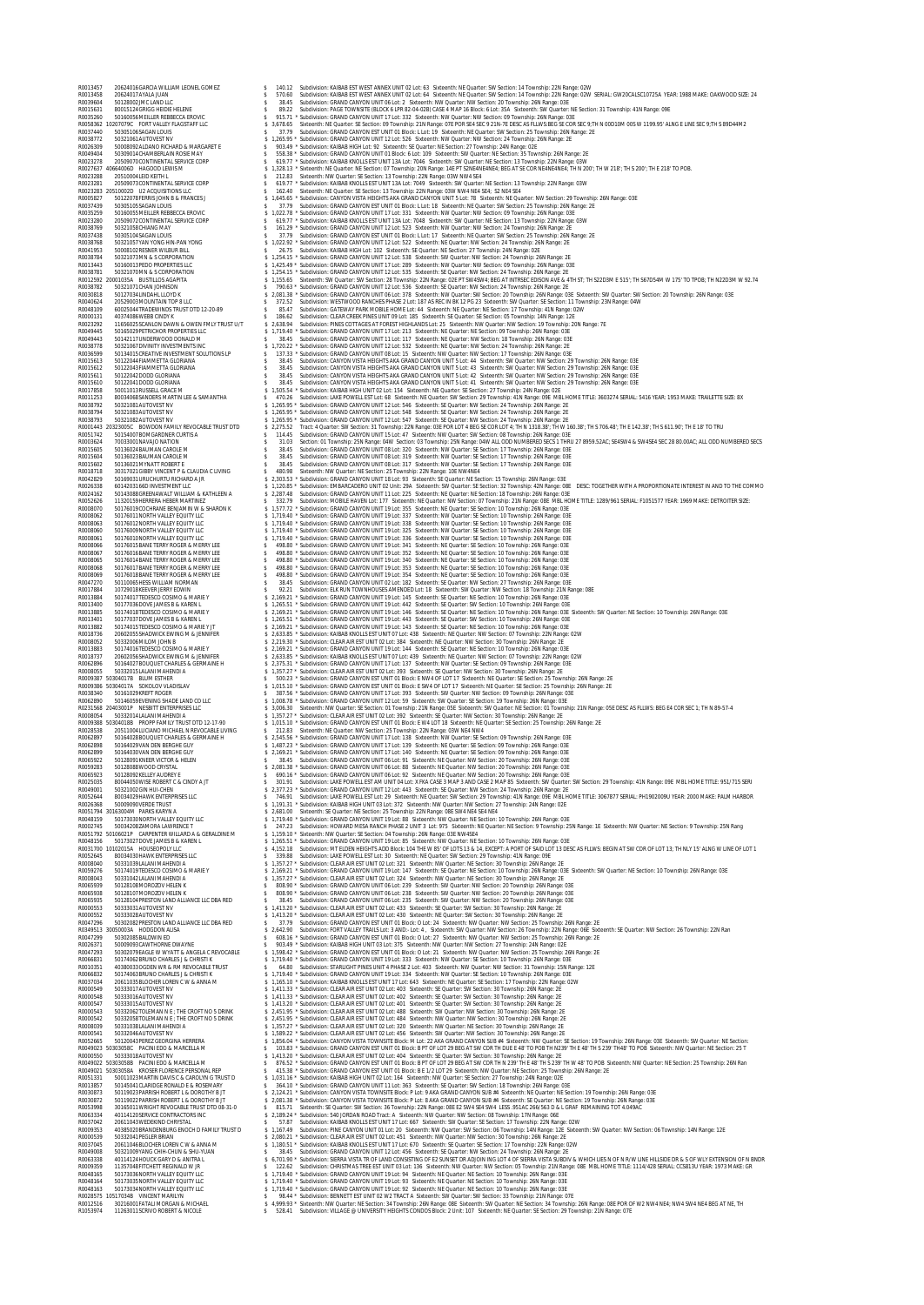**ROUNDED SO FEDERATION BARRY AND THE SUITE "SANGER GAND CARRY AND THIS FILE AND SOMETIME TRANSPORTED AND THE SUITE SUITE AND STREET AND FREE ROUNDED AND SUITE SUITE AND SUITE SUITE SUITE AND SUITE SUITE SUITE SUITE SUITE** ROQUING TRIVIVING TRUST TO SAMPLE AND SAMPLE AND SAMPLE IN A SAMPLE AND CONVERT IN TRIVING TRIVING TRIVING TRIVING TRIVING TRIVING TRIVING TRIVING TRIVING TRIVING TRIVING TRIVING TRIVING TRIVING TRIVING TRIVING TRIVING A ROOD TOOD CONTROLLER SANDALLERS SANDALLERS SANDA AND A COLLER SANDALLER SANDALLER SANDALLER SANDALLER SANDALLER SANDALLER SANDALLER SANDALLER SANDALLER SANDALLER SANDALLER SANDALLER SANDALLER SANDALLER SANDALLER SANDALLER **2002 AND THE CONSULTION AND A CONSULTED A CONSULTION AND ARRESTS THE CONSULTION CONSULTION AND A CONSULTION AND CONSULTION AND CONSULTION AND CONSULTION AND CONSULTION AND CONSULTION AND CONSULTION AND CONSULTION AND CON** R0024911 50164088VANDEN ESSE CHRISTIANE \$ 38.45 Subdivision: GRAND CANYON UNIT 17 Lot: 369 Sixteenth: SW Quarter: NE Section: 09 Township: 26N Range: 03E R0024910 50164087VANDEN ESSE CHRISTIANE \$ 44.03 Subdivision: GRAND CANYON UNIT 17 Lot: 368 Sixteenth: SW Quarter: NE Section: 09 Township: 26N Range: 03E Sixteenth: NW Quarter: SE Section: 09 Township: 26N Range: 03E R0044526 11633027JENKINS ALICE P REVOCABLE LIVING T \$ 3,202.41 Subdivision: KACHINA VILLAGE UNIT 15 Lot: 27 Sixteenth: NE Quarter: SW Section: 19 Township: 20N Range: 07E R0042348 50124090HOROWITZ NEIL M & JACQUELYN L \$ 1,008.78 \* Subdivision: CANYON VISTA HEIGHTS AKA GRAND CANYON UNIT 5 Lot: 249 Sixteenth: SW Quarter: SE Section: 29 Township: 26N Range: 03E R0007218 50304081HESS LEO W & F COLLEEN \$ 608.16 \* Subdivision: GRAND CANYON EST UNIT 01 Block: G Lot: 23 Sixteenth: SW Quarter: SE Section: 25 Township: 26N Range: 2E R0033862 50127045MOORE ROBERTA L \$ 2,081.38 \* Subdivision: GRAND CANYON UNIT 06 Lot: 389 Sixteenth: SE Quarter: SW Section: 20 Township: 26N Range: 03E R0030351 20658046406 PROPERTY SOLUTIONS LLC \$ 183.19 Subdivision: KAIBAB EST WEST ANNEX UNIT 29 Lot: 953 Sixteenth: NE Quarter: SE Section: 29 Township: 22N Range: 02W Sixteenth: SE Quarter: NE Section: 29 Township: 22N Range R0085082 80212003F BARNEY ANTHONY J & SARA L \$ 2,430.46 Subdivision: PAGE INDUSTRIAL PARK BLOCK 200 Block: 200 Lot: 9B FKA CASE 2 MAP 328 Sixteenth: NE Quarter: NE Section: 08 Township: 40N Range: 09E R0056500 80037051HAWK ENTERPRISES LLC \$ 343.90 Subdivision: LAKE POWELL EST UNIT 02 Lot: 51 Sixteenth: NW Quarter: SW Section: 29 Township: 41N Range: 09E R0032530 50109050JOY ANGELIQUE STARLENE \$ 1,371.39 \* Subdivision: GRAND CANYON UNIT 02 Lot: 420 Sixteenth: SW Quarter: SW Section: 27 Township: 26N Range: 03E R0056501 80037052OLIVER TODD \$ 416.30 Subdivision: LAKE POWELL EST UNIT 02 Lot: 52 Sixteenth: NW Quarter: SW Section: 29 Township: 41N Range: 09E MBL HOME TITLE: 3037229 SERIAL: 13521420 YEAR: 1999 MAKE: REDMAN R0031202 20009002Z STONEMAN STANFORD & EDITH LIVING T \$ 916.19 \* Sixteenth: NW Quarter: NW Section: 28 Township: 22N Range: 02E DESC AS FLLWS:BEG NW COR SEC 28;TH S 00-11- 00 E 1461.67';TH N 89-41-30 E 412.43' TO THE TPOB;TH NELY ALNG A R0041005 50162068MAHONEY MARGARET E ESTATE \$ 2,267.17 \* Subdivision: GRAND CANYON UNIT 17 Lot: 449 Sixteenth: SW Quarter: SW Section: 09 Township: 26N Range: 03E R0039188 50134042MORRISON ALLAN \$ 38.45 Subdivision: GRAND CANYON UNIT 08 Lot: 42 Sixteenth: SW Quarter: NW Section: 17 Township: 26N Range: 03E Sixteenth: NW Quarter: NW Section: 17 Township: 26N Range: 03E R0039184 50134038HEIDEN WENDY & MATTHEW \$ 1,008.78 \* Subdivision: GRAND CANYON UNIT 08 Lot: 38 Sixteenth: SW Quarter: NW Section: 17 Township: 26N Range: 03E Sixteenth: NW Quarter: NW Section: 17 Township: 26N Range: 03E R0053471 80013063A DONDLINGER DAVID \$ 1,078.26 Subdivision: PAGE TOWNSITE (BLOCK 11) CASE 1 PAGE 44 Block: 11 Lot: 1 AND PT OF ABAN PLAY AREA BEG SLY COR LOT 1 BLK 11; TH ON A CURVE TO LEFT 14.51 FT; TH N 72-0 W 105 FT; R0039186 50134040FOUNTAIN PATRICIA MARIE \$ 1,870.99 \* Subdivision: GRAND CANYON UNIT 08 Lot: 40 Sixteenth: SW Quarter: NW Section: 17 Township: 26N Range: 03E Sixteenth: NW Quarter: NW Section: 17 Township: 26N Range: 03E R0045842 20647002ERRERA ERIBERTO \$ 74.67 Subdivision: KAIBAB EST WEST ANNEX UNIT 05 Lot: 431 Sixteenth: SE Quarter: NE Section: 27 Township: 22N Range: 02W R0053470 80013062A OBERBECK DOUGLAS FRANK \$ 1,164.51 Subdivision: PAGE TOWNSITE (BLOCK 6) CASE 1 PAGE 35 36 Block: 6 POR BEG SE COR LOT 28; TH N 30D17M E 105 FT; TH S 59D42M E 94.26 FT; TH S 30D17M W 105 FT; TH N 59D42M W 94.26 R0021415 11629029MCFARLIN DARYL SKIP DEAN & NINA JE \$ 549.82 Subdivision: KACHINA VILLAGE UNIT 08 Lot: 823 Sixteenth: NE Quarter: SE Section: 19 Township: 20N Range: 07E R0339221 20629050A HALL LORI M \$ 395.79 Subdivision: KAIBAB EST WEST ANNEX UNIT 02 Lot: 106 AND:- Lot: 107 , Sixteenth: SE Quarter: SE Section: 15 Township: 22N Range: 02W SERIAL: SB453653A YEAR: 2003 MAKE: SCHUL R0007217 50304080STROBEL JUANITA \$ 1,071.41 \* Subdivision: GRAND CANYON EST UNIT 01 Block: G Lot: 22 Sixteenth: SW Quarter: SE Section: 25 Township: 26N Range: 2E R0008545 50144123CHEEK DORSIE N JR & PATSY F \$ 1,008.78 \* Subdivision: GRAND CANYON UNIT 11 Lot: 434 Sixteenth: SW Quarter: SE Section: 18 Township: 26N Range: 03E R0041007 50162070AUGUSTINE DELLAU \$ 1,487.23 \* Subdivision: GRAND CANYON UNIT 17 Lot: 451 Sixteenth: SW Quarter: SW Section: 09 Township: 26N Range: 03E R0046729 50320089LALANI MAHENDI A \$ 1,265.95 \* Subdivision: GRAND CANYON UNIT 12 Lot: 429 Sixteenth: NW Quarter: SW Section: 24 Township: 26N Range: 2E R0122567 11658372ASPEN SHADOWS ESTATES LLC \$ 339.85 Subdivision: ASPEN SHADOWS CONDOMINIUM Block: 16 Unit: 47 Sixteenth: NW Quarter: NW Section: 26 Township: 25N Range: 07E DESC: AN UNDIVIDED INTEREST OF THE COMMON AREA. R0046727 50320087LALANI MAHENDI A \$ 1,265.95 \* Subdivision: GRAND CANYON UNIT 12 Lot: 427 Sixteenth: NE Quarter: SW Section: 24 Township: 26N Range: 2E R0040189 50138002JACOBS JOHN \$ 490.48 \* Subdivision: GRAND CANYON UNIT 09 Lot: 2 Sixteenth: NE Quarter: NE Section: 07 Township: 26N Range: 03E R1297388 20437048MARSHALL URIAH ANTHONY \$ 529.85 Subdivision: ESCALANTE @ WILLIAMS MOUNTAIN PHASE 1 Lot: 50 Sixteenth: NE Quarter: NW Section: 06 Township: 21N Range: 02E Sixteenth: NW Quarter: NE Section: 06 Township: 21 R0122566 11658371ASPEN SHADOWS ESTATES LLC \$ 333.98 Subdivision: ASPEN SHADOWS CONDOMINIUM Block: 16 Unit: 46 Sixteenth: NW Quarter: NW Section: 26 Township: 25N Range: 07E DESC: AN UNDIVIDED INTEREST IN THE COMMON AREA. R0040188 50138001TANGUAY ROBERT AUGUST \$ 1,432.18 \* Subdivision: GRAND CANYON UNIT 09 Lot: 1 Sixteenth: NE Quarter: NE Section: 07 Township: 26N Range: 03E R0122569 11658374ASPEN SHADOWS ESTATES LLC \$ 333.98 Subdivision: ASPEN SHADOWS CONDOMINIUM Block: 17 Unit: 49 Sixteenth: NW Quarter: NW Section: 26 Township: 25N Range: 07E DESC: AN UNDIVIDED INTEREST IN THE COMMON AREA. R0122568 11658373ASPEN SHADOWS ESTATES LLC \$ 339.85 Subdivision: ASPEN SHADOWS CONDOMINIUM Block: 16 Unit: 48 Sixteenth: NW Quarter: NW Section: 26 Township: 25N Range: 07E DESC: AN UNDIVIDED INTEREST IN THE COMMON AREA. R0004171 50034153MILLER SHANNON MARSHALL & MARY MEL \$ 128.54 Subdivision: HOWARD MESA RANCH PHASE 2 UNIT 3 Lot: 920 Sixteenth: SW Quarter: SE Section: 28 Township: 26N Range: 1E Sixteenth: NW Quarter: NE Section: 33 Township: 26N Ra R0039195 60002003E MCARTHUR SHEILA \$ 29.75 Sixteenth: SW Quarter: NE Section: 17 Township: 41N Range: 02W PT NE4 SEC 17 41N-2W; BEG AT CENT SEC 17; TH E 1043.34' TO N LIN E DOBSON ST & POB; TH W 75.11'; TH ALNG RT EOLOGOSSI SOLO ENCORPENIES (SOLOGOSSI SUITS AND A SUITS SUITS AND A SUITS SUITS AND A SUITS AND A SUITS AND A SUITS AND A SUITS AND A SUITS AND A SUITS AND A SUITS AND A SUITS AND A SUITS AND A SUITS AND A SUITS AND A SUIT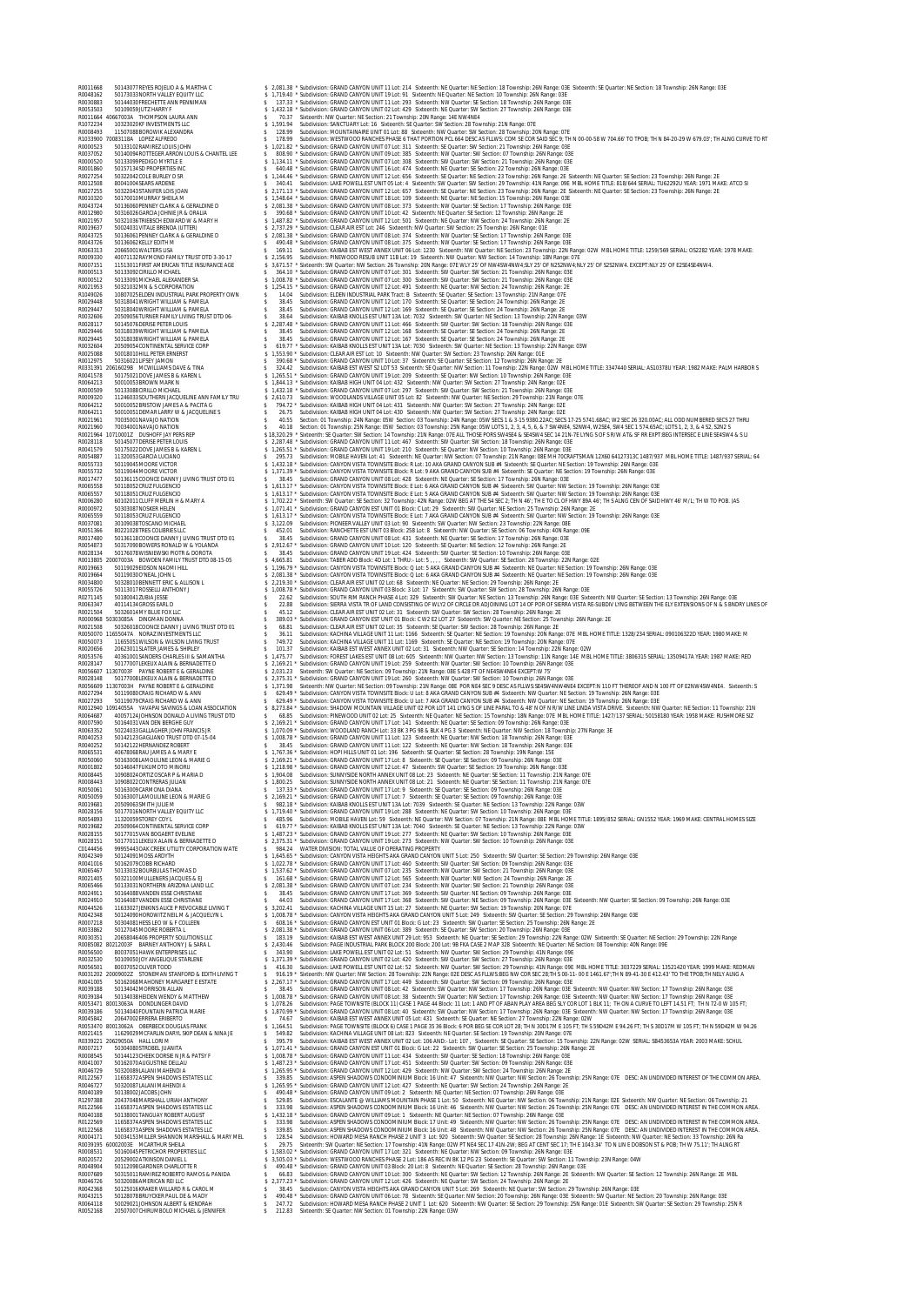R0063273 40064039HOLLIS JERRY J & MARY J FAMILY TRU \$ 1,645.10 Subdivision: PINEWOOD UNIT 06 Lot: 39 Sixteenth: SE Quarter: NW Section: 15 Township: 18N Range: 07E R0122570 11658375ASPEN SHADOWS ESTATES LLC \$ 339.85 Subdivision: ASPEN SHADOWS CONDOMINIUM Block: 17 Unit: 50 Sixteenth: NW Quarter: NW Section: 26 Township: 25N Range: 07E DESC: AN UNDIVIDED INTEREST IN THE COMMON AREA. R0056523 50127044HOEFER LOUISE M TRUST \$ 1,008.78 \* Subdivision: GRAND CANYON UNIT 06 Lot: 388 Sixteenth: SE Quarter: SW Section: 20 Township: 26N Range: 03E Sixteenth: SW Quarter: SW Section: 20 Township: 26N Range: 03E R0061095 20509059CONTINENTAL SERVICE CORP \$ 619.77 \* Subdivision: KAIBAB KNOLLS EST UNIT 13A Lot: 7035 Sixteenth: SE Quarter: NE Section: 13 Township: 22N Range: 03W R0033405 50033028HYDE BERNICE \$ 1,240.46 \* Subdivision: HOWARD MESA RANCH PHASE 2 UNIT 2 Lot: 676 Quarter: SE Section: 12 Township: 25N Range: 01E R0122571 11658376ASPEN SHADOWS ESTATES LLC \$ 339.85 Subdivision: ASPEN SHADOWS CONDOMINIUM Block: 17 Unit: 51 Sixteenth: NW Quarter: NW Section: 26 Township: 25N Range: 07E DESC: AN UNDIVIDED INTEREST IN THE COMMON AREA. R0040190 50138003RUSSELL WILLIAM \$ 1,008.78 \* Subdivision: GRAND CANYON UNIT 09 Lot: 3 Sixteenth: NE Quarter: NE Section: 07 Township: 26N Range: 03E R0056526 50326024FRAKER WILLIAM F & TERESA H \$ 51.05 Subdivision: CLEAR AIR EST UNIT 02 Lot: 41 Sixteenth: SW Quarter: SW Section: 28 Township: 26N Range: 2E R0061091 11732042CREEDON JEFFREY S & ANGELA J \$ - Subdivision: LAKEWOOD VILLAGE Lot: 12B Sixteenth: NW Quarter: NW Section: 19 Township: 21N Range: 08E R0015299 40315084ABRAMS SHAWN & PAMELA \$ 353.02 Subdivision: TAMARRON PINES PHASE 02 Lot: 84 Sixteenth: NE Quarter: SW Section: 32 Township: 15N Range: 12E R0007674 50127018LINDAHL LLOYD K \$ 1,987.52 \* Subdivision: GRAND CANYON UNIT 06 Lot: 362 Sixteenth: NE Quarter: SW Section: 20 Township: 26N Range: 03E Sixteenth: SE Quarter: SW Section: 20 Township: 26N Range: 03E R0022766 204240184C LLC \$ 1,077.68 Subdivision: WILLIAMS PINE MEADOW EST Lot: 18 Sixteenth: NW Quarter: SE Section: 04 Township: 21N Range: 02E R1455077 50122018A LONGEST JOSHUA D \$ 1,123.54 \* Subdivision: CANYON VISTA HEIGHTS AKA GRAND CANYON UNIT 5 Lot: 18 AND:- Lot: 19 , Sixteenth: SE Quarter: NW Section: 29 Township: 26N Range: 03E Sixteenth: SW Quarter: NW S R0020105 11640036FORZA RENTAL LLC \$ 7,399.82 Subdivision: FOREST HIGHLANDS UNIT 02 Lot: 197 Sixteenth: NW Quarter: NE Section: 19 Township: 20N Range: 07E R0055669 30324002T SANCHEZ ROCIO SOTO \$ 471.22 Subdivision: SUN-LEUPP RANCHES POR LOT 6 DESC AS SW4 SE4 NW4 SEC 23 22N-10E Sixteenth: SE Quarter: NW Section: 23 Township: 22N Range: 10E MBL HOME TITLE: 3754768 SERIAL: C R0034748 50322023POULOS RICHARD L & ALICE J \$ 38.45 Subdivision: GRAND CANYON UNIT 12 Lot: 637 Sixteenth: SE Quarter: SE Section: 23 Township: 26N Range: 2E R0054333 20612047MEDO ALETHA L \$ 2,304.78 \* Subdivision: KAIBAB KNOLLS EST UNIT 17 Lot: 543 Sixteenth: SE Quarter: NE Section: 17 Township: 22N Range: 02W R0066792 11249122J BESSIRE DONNA M PERSONAL REP \$ 628.05 \* Subdivision: RAILROAD SPRINGS 66 POR TR B DESC AS FLLWS: BEG SW COR LOT 1 PONDEROSA PARK TH N 00-25-46 W 410.20'; TH N 00-28-21W 119.93'; TH N 00-28-21 W 120' TO TPOB; TH S 8 R0066791 11249122H HOFFA ROBERT L \$ 23.86 Subdivision: RAILROAD SPRINGS 66 POR TR B DESC AS FLLWS: BEG SW COR LOT 1 PONDEROSA PARK TH N 00-25-46 W 410.20'; TH N 00-28-21 W 119.93'; TH N 00-28-21 W 60' TO TPOB; TH S 8 R0032569 50134117LOPEZ LAWRENCE J \$ 1,008.78 \* Subdivision: GRAND CANYON UNIT 08 Lot: 213 Sixteenth: NE Quarter: NW Section: 17 Township: 26N Range: 03E R0056515 50019010RIDDLE ELBERT L TRUSTEE OF THE ELB \$ 2,050.35 \* Subdivision: CLEAR AIR EST Lot: 41 Sixteenth: NW Quarter: SE Section: 23 Township: 26N Range: 01E R0056999 50330018KEEL AARON \$ 164.74 \* Subdivision: CLEAR AIR EST UNIT 02 Lot: 276 Sixteenth: SE Quarter: SE Section: 30 Township: 26N Range: 2E R0066359 50018031CONNON JEAN \$ 928.78 \* Subdivision: CLEAR AIR EST Lot: 31 Sixteenth: SE Quarter: SW Section: 23 Township: 26N Range: 01E R0048927 50163038VAN GEERT ANNE-COLETTE \$ 2,375.31 \* Subdivision: GRAND CANYON UNIT 17 Lot: 38 Sixteenth: SW Quarter: SE Section: 09 Township: 26N Range: 03E R0066355 50137100FOWLER KELLY \$ 2,081.38 \* Subdivision: GRAND CANYON UNIT 08 Lot: 329 Sixteenth: SE Quarter: SW Section: 17 Township: 26N Range: 03E R0052195 20508011GARCIA RAY \$ 1,493.39 \* Subdivision: KAIBAB KNOLLS EST UNIT 13 Lot: 723 Sixteenth: NW Quarter: NW Section: 13 Township: 22N Range: 03W R0042386 200070221 SOURCE AIR CONDITIONING REFRIGER \$ 5,908.22 Subdivision: TABER ADD Block: 10J Lot: 5 THRU:- Lot: 8 , , , Sixteenth: SW Quarter: SE Section: 28 Township: 22N Range: 02E R0015281 20224006T KILLINSWORTH ROY B & H JEANNETTE \$ 445.98 \* Sixteenth: SW Quarter: NW Section: 31 Township: 22N Range: 02E BEG SW COR LOT 2;TH N 0D 17M W ALNG W LINE SD LOT 657.57';TH N 89D07M20S E 347.1';TH S 0D 17M E 657.57' TO S R0021441 50321095MN & S CORPORATION \$ 1,265.95 \* Subdivision: GRAND CANYON UNIT 12 Lot: 560 Sixteenth: NW Quarter: NW Section: 24 Township: 26N Range: 2E R0052192 20508008LILES REBECCA LYNN \$ 2,019.42 \* Subdivision: KAIBAB KNOLLS EST UNIT 13 Lot: 720 Sixteenth: NW Quarter: NW Section: 13 Township: 22N Range: 03W R0009836 20120005AGUILAR DANIEL T \$ 36.52 Subdivision: WILLIAMS TOWNSITE Block: 35 Lot: 13 AND:- Lot: 14 , Sixteenth: NE Quarter: NW Section: 33 Township: 22N Range: 02E R0052186 20508002SHEKINAH LLC \$ 38.64 Subdivision: KAIBAB KNOLLS EST UNIT 13 Lot: 714 Sixteenth: NE Quarter: NW Section: 13 Township: 22N Range: 03W R0010825 20617019BIAGAS THERESA M \$ 251.43 Subdivision: KAIBAB EST WEST Lot: 99 Sixteenth: SE Quarter: SE Section: 11 Township: 22N Range: 02W R0052187 20508003SHEKINAH LLC \$ 38.64 Subdivision: KAIBAB KNOLLS EST UNIT 13 Lot: 715 Sixteenth: NE Quarter: NW Section: 13 Township: 22N Range: 03W R0033422 50033045STONE SHANE MANN & ANGELA \$ 247.13 Subdivision: HOWARD MESA RANCH PHASE 2 UNIT 2 Lot: 693 Sixteenth: NE Quarter: SW Section: 11 Township: 25N Range: 01E Sixteenth: NW Quarter: SW Section: 11 Township: 25N R R0034754 50322029VON MARX JAMES O \$ 2,377.23 \* Subdivision: GRAND CANYON UNIT 12 Lot: 643 Sixteenth: NE Quarter: SE Section: 23 Township: 26N Range: 2E R0057874 50305039MINYARD JOHNNIE W \$ 1,418.23 \* Subdivision: GRAND CANYON EST UNIT 01 Block: J Lot: 10 Sixteenth: SW Quarter: SW Section: 25 Township: 26N Range: 2E R0057875 50305040MINYARD JOHNNIE W \$ 1,418.23 \* Subdivision: GRAND CANYON EST UNIT 01 Block: J Lot: 11 Sixteenth: SW Quarter: SW Section: 25 Township: 26N Range: 2E R0057876 50305041MINYARD JOHNNIE W \$ 1,418.23 \* Subdivision: GRAND CANYON EST UNIT 01 Block: J Lot: 12 Sixteenth: SW Quarter: SW Section: 25 Township: 26N Range: 2E R0033424 50033047TANNER GEORGE F & LESLIE C \$ 247.23 Subdivision: HOWARD MESA RANCH PHASE 2 UNIT 2 Lot: 695 Sixteenth: SE Quarter: SW Section: 11 Township: 25N Range: 01E Sixteenth: SW Quarter: SW Section: 11 Township: 25N R R1297375 20437035COBRE VALLEY LLC \$ 531.65 Subdivision: ESCALANTE @ WILLIAMS MOUNTAIN PHASE 1 Lot: 37 Sixteenth: NW Quarter: NE Section: 06 Township: 21N Range: 02E Sixteenth: NE Quarter: NW Section: 06 Township: 21 R0057872 50305037CHAN JOHNSON \$ 751.50 \* Subdivision: GRAND CANYON EST UNIT 01 Block: J Lot: 8 Sixteenth: SW Quarter: SW Section: 25 Township: 26N Range: 2E R0043221 50305102SAGAN LOUIS \$ 37.79 Subdivision: GRAND CANYON EST UNIT 01 Block: L Lot: 15 Sixteenth: NE Quarter: SW Section: 25 Township: 26N Range: 2E R0006320 50143067THAI TUYET \$ 1,008.78 \* Subdivision: GRAND CANYON UNIT 11 Lot: 204 Sixteenth: NE Quarter: NE Section: 18 Township: 26N Range: 03E R0022788 50158067SD PROPERTIES INC \$ 1,719.40 \* Subdivision: GRAND CANYON UNIT 16 Lot: 323 Sixteenth: SE Quarter: SW Section: 22 Township: 26N Range: 03E R0005475 50032002SCHULTZ BRUCE D & STACEY M \$ 28.44 Subdivision: HOWARD MESA RANCH PHASE 3 UNITS 5 - 8 Lot: 479 Sixteenth: NE Quarter: NW Section: 01 Township: 24N Range: 02E Sixteenth: NW Quarter: NW Section: 01 Township: R0021459 50144127FORSTER EDWARD J & FAY ANN \$ 435.71 \* Subdivision: GRAND CANYON UNIT 11 Lot: 438 Sixteenth: SW Quarter: SE Section: 18 Township: 26N Range: 03E R0009828 20653021EQUITY TRUST COMPANY CUSTODIAN FBO \$ 809.19 \* Subdivision: KAIBAB KNOLLS EST UNIT 19 Lot: 874 Sixteenth: NW Quarter: SE Section: 19 Township: 22N Range: 02W R0006317 50143064URUCHURTU RA 2000 REVOCABLE TRUST \$ 38.45 Subdivision: GRAND CANYON UNIT 11 Lot: 201 Sixteenth: SE Quarter: NE Section: 18 Township: 26N Range: 03E R0006316 50143063BOWLES VERNON L & MILDRED L \$ 1,445.22 \* Subdivision: GRAND CANYON UNIT 11 Lot: 200 Sixteenth: SE Quarter: NE Section: 18 Township: 26N Range: 03E R0009825 20653018BECKER MATHIS & BARBARA \$ 809.19 \* Subdivision: KAIBAB KNOLLS EST UNIT 19 Lot: 871 Sixteenth: NW Quarter: SE Section: 19 Township: 22N Range: 02W R0028097 40114047MERKLING ANNE B REVOCABLE TRUST \$ 97.78 Subdivision: SIERRA VISTA RESUB Lot: 27 Sixteenth: NW Quarter: NW Section: 08 Township: 17N Range: 06E R0016598 50172003NORTH VALLEY EQUITY LLC \$ 1,719.40 \* Subdivision: GRAND CANYON UNIT 19 Lot: 3 Sixteenth: NW Quarter: NW Section: 10 Township: 26N Range: 03E R0016597 50172002NORTH VALLEY EQUITY LLC \$ 1,719.40 \* Subdivision: GRAND CANYON UNIT 19 Lot: 2 Sixteenth: NW Quarter: NW Section: 10 Township: 26N Range: 03E R0016596 50172001NORTH VALLEY EQUITY LLC \$ 1,719.40 \* Subdivision: GRAND CANYON UNIT 19 Lot: 1 Sixteenth: NW Quarter: NW Section: 10 Township: 26N Range: 03E R0016595 50171036VALENZUELA SARA \$ 2,322.00 \* Subdivision: GRAND CANYON UNIT 18 Lot: 170 Sixteenth: NE Quarter: NW Section: 15 Township: 26N Range: 03E R0041077 50141005WATKINS HARRY R \$ 38.45 Subdivision: GRAND CANYON UNIT 09 Lot: 91 Sixteenth: NE Quarter: SE Section: 07 Township: 26N Range: 03E R0006791 30127015F BOTONE HELENA C \$ 415.80 Sixteenth: SE Quarter: SE Section: 28 Township: 22N Range: 08E PCL IN S2 DESC AS FLLWS:BEG E4 COR SEC 28;TH S 01- 18-24 E ALNG E LINE SEC 28 1321.62';TH S 89-53-55 W 322.6 R0025829 50321037HARTSIK ANNA MAE \$ 1,487.82 \* Subdivision: GRAND CANYON UNIT 12 Lot: 502 Sixteenth: NE Quarter: NW Section: 24 Township: 26N Range: 2E R0009820 20653013SCHAFER SHARON M \$ 183.43 \* Subdivision: KAIBAB KNOLLS EST UNIT 19 Lot: 866 Sixteenth: NW Quarter: SE Section: 19 Township: 22N Range: 02W R0022314 50007065HUGHES PAULINE \$ 769.53 \* Subdivision: KAIBAB HIGH UNIT 05 Lot: 545 Sixteenth: SE Quarter: SW Section: 23 Township: 24N Range: 02E R0003286 20651010FARNI ANITA P \$ 515.36 \* Subdivision: KAIBAB EST WEST ANNEX UNIT 05 Lot: 504 Sixteenth: NE Quarter: NE Section: 27 Township: 22N Range: 02W R0006315 50143062BOWLES VERNON L & MILDRED L \$ 1,442.64 \* Subdivision: GRAND CANYON UNIT 11 Lot: 199 Sixteenth: NE Quarter: NE Section: 18 Township: 26N Range: 03E Sixteenth: SE Quarter: NE Section: 18 Township: 26N Range: 03E R0045439 50319070MCCOY CHARLES W & THEONE M \$ 1,720.22 \* Subdivision: GRAND CANYON UNIT 12 Lot: 280 Sixteenth: SE Quarter: NE Section: 24 Township: 26N Range: 2E R0009821 20653014SCHAFER SHARON M \$ 183.43 \* Subdivision: KAIBAB KNOLLS EST UNIT 19 Lot: 867 Sixteenth: NW Quarter: SE Section: 19 Township: 22N Range: 02W R0007638 50109067HOLTMAN HEATHER \$ 38.45 Subdivision: GRAND CANYON UNIT 02 Lot: 492 Sixteenth: NW Quarter: SW Section: 27 Township: 26N Range: 03E R0019150 50107048MAZZARO ANNE \$ 620.99 \* Subdivision: GRAND CANYON UNIT 02 Lot: 61 Sixteenth: NE Quarter: NE Section: 27 Township: 26N Range: 03E R0036955 50161018GIL SALVADOR & BALTODANO NELIDA P \$ 38.45 Subdivision: GRAND CANYON UNIT 17 Lot: 382 Sixteenth: SE Quarter: NW Section: 09 Township: 26N Range: 03E Sixteenth: NE Quarter: SW Section: 09 Township: 26N Range: 03E R0064161 60012020W JUDD JAMMIE \$ 777.27 Subdivision: FREDONIA TOWNSITE POR AG TR #54 DESC AS FLLWS: BEG AT A PT 459.28 FT E & 192.49 FT N FR NW COR AG TR #56; TH N 0D04M E 112 FT; TH N 89D56M E 194.50 FT; TH S 0D04M R0058742 40601008TROJAN D & C FAMILY TRUST DTD 01-1 \$ 1,343.82 \* Subdivision: WINSLOW WEST UNIT 02 Lot: 155 Sixteenth: NE Quarter: NE Section: 28 Township: 19N Range: 15E R0041084 50141012LEGERE DONALD A & ROSEMARY V \$ 1,645.65 \* Subdivision: GRAND CANYON UNIT 09 Lot: 98 Sixteenth: NE Quarter: SE Section: 07 Township: 26N Range: 03E R0032116 70083146TALLENT LEONARD WAYNE & DIANA G JT \$ 371.00 Subdivision: WESTWOOD RANCHES PHASE 6 Lot: 692 Sixteenth: SW Quarter: SW Section: 15 Township: 24N Range: 03W R0036970 50159085ONLINE LAND SALES LLC \$ 1,170.62 \* Subdivision: GRAND CANYON UNIT 16 Lot: 455 Sixteenth: SE Quarter: SE Section: 22 Township: 26N Range: 03E R0066347 60013009C CASH SANDRA J \$ 128.52 Subdivision: FREDONIA AGRICULTURAL TRACT POR 61 BEG AT PT ON W LINE AGRI TRACT NO 61 WHICH IS N 00-11-E 187.83' FR SW COR AGRI TRACT NO 61; TH N 00-11 E ALNG TRACT LINE 160'; R0016102 50303047GRIEF LES \$ 37.79 Subdivision: GRAND CANYON EST UNIT 01 Block: B Lot: 18 Sixteenth: NW Quarter: NE Section: 25 Township: 26N Range: 2E R0065018 80046030HAWK ENTERPRISES LLC \$ 597.73 Subdivision: VILLA DEL LAGO UNIT 01 Lot: 30 Sixteenth: NW Quarter: NW Section: 32 Township: 41N Range: 09E MBL HOME TITLE: 3500673 SERIAL: CEM007497AZ YEAR: 2008 MAKE: CLAY R0034794 50160030PETRICHOR PROPERTIES LLC \$ 1,583.02 \* Subdivision: GRAND CANYON UNIT 17 Lot: 306 Sixteenth: NE Quarter: NW Section: 09 Township: 26N Range: 03E R0034793 50160029PETRICHOR PROPERTIES LLC \$ 1,655.15 \* Subdivision: GRAND CANYON UNIT 17 Lot: 305 Sixteenth: SE Quarter: NW Section: 09 Township: 26N Range: 03E Sixteenth: NE Quarter: NW Section: 09 Township: 26N Range: 03E R0066346 60013009A CASH SANDRA J \$ 64.96 Subdivision: FREDONIA AGRICULTURAL TRACT TR 61 LESS 3.58AC ALNG S END 13.02RDS N & S BY 44RDS E & W (15.46AC) LESS .650AC 296/568 A & M JENSEN Sixteenth: SE Quarter: NW Sect R0016100 50303045TEDESCO JOHN & CAROL & SALVATORE \$ 134.69 \* Subdivision: GRAND CANYON EST UNIT 01 Block: B Lot: 16 Sixteenth: NW Quarter: NE Section: 25 Township: 26N Range: 2E R0034792 50160028DOLIN FAMILY TRUST DTD 08-31-10 \$ 498.80 \* Subdivision: GRAND CANYON UNIT 17 Lot: 304 Sixteenth: SE Quarter: NW Section: 09 Township: 26N Range: 03E R0215548 40181032RHODES KODY DALE & NICOLE MARIE \$ 19.59 Subdivision: FOXBORO RANCH ESTATES Lot: 32 Sixteenth: SE Quarter: SE Section: 04 Township: 17N Range: 07E R0006784 40133028MCCULLOUGH TRUST DTD 01-15-79 \$ 917.69 \* Sixteenth: SW Quarter: SW Section: 19 Township: 17N Range: 06E POR LOTS 14 & 15 DESC AS FLLWS: BEG SW CO SEC 19; TH N 02D30M00S E 993.11' TO COR LOT 15 BEING TRUE POB; TH S R0025836 50321044FRIEDMAN CONNIE \$ 137.33 \* Subdivision: GRAND CANYON UNIT 12 Lot: 509 Sixteenth: NW Quarter: NW Section: 24 Township: 26N Range: 2E R0003278 50009087WHITE ROBERT G & EVA D \$ 903.49 \* Subdivision: KAIBAB HIGH UNIT 03 Lot: 369 Sixteenth: NW Quarter: NW Section: 27 Township: 24N Range: 02E R0004126 60104019WOOD DESIGN USA LLC \$ 233.89 Tract: 2 Quarter: NE Section: 05 Township: 41N Range: 02W POR BEG AT N4 COR SEC 5; TH S 00-04-20 E 430.0'; TH N 89-59 E 264.82'; TH N 06-26-36 W 432.72'; TH S 89-59 W 216.8 R0216887 50226015D BACCUS DOUGLAS C \$ 4,985.04 \* Subdivision: WOODLAND RANCH NE4 LOT 99 Sixteenth: NE Quarter: SE Section: 9 Township: 27N Range: 3E R0045430 20252012MALDONADO BLUE G \$ 167.81 Subdivision: LAKE KAIBAB PARK UNIT 02 Lot: 544 Sixteenth: SE Quarter: SW Section: 27 Township: 23N Range: 02E R0041075 50141003AUSTIN LEONARD D \$ 2,287.48 \* Subdivision: GRAND CANYON UNIT 09 Lot: 89 Sixteenth: NE Quarter: SE Section: 07 Township: 26N Range: 03E R0066353 50137098DINERMAN DAVID \$ 490.48 \* Subdivision: GRAND CANYON UNIT 08 Lot: 327 Sixteenth: SE Quarter: SW Section: 17 Township: 26N Range: 03E R0036967 50159082FONGERS JOHN H \$ 1,487.23 \* Subdivision: GRAND CANYON UNIT 16 Lot: 452 Sixteenth: SE Quarter: SE Section: 22 Township: 26N Range: 03E R0031278 20656030IRVIN RICHARD W \$ 57.87 Subdivision: KAIBAB KNOLLS EST UNIT 19 Lot: 827 Sixteenth: NE Quarter: NE Section: 19 Township: 22N Range: 02W R0033454 40341001RABER DENNIS R & KARYL L \$ 371.05 Subdivision: STARLIGHT PINES UNIT 04 PHASE 1 Lot: 349 Sixteenth: NE Quarter: NW Section: 31 Township: 15N Range: 12E R0056558 11658169BRIDGE REVOCABLE TRUST DTD 01-21-9 \$ 742.36 Subdivision: FLAGSTAFF RANCH GOLF CLUB Lot: 163 Sixteenth: NE Quarter: SE Section: 25 Township: 21N Range: 06E R0031279 20656031SHEHEEN T SCOTT \$ 1,508.60 \* Subdivision: KAIBAB KNOLLS EST UNIT 19 Lot: 828 Sixteenth: NE Quarter: NE Section: 19 Township: 22N Range: 02W R0035637 50133007BEERS MAURICE C & MILDRED P \$ 490.48 \* Subdivision: GRAND CANYON UNIT 07 Lot: 183 Sixteenth: NE Quarter: SW Section: 21 Township: 26N Range: 03E R0058738 11317006MIANO MARY JO PERSONAL REP \$ 2,535.84 Sixteenth: SE Quarter: NW Section: 05 Township: 21N Range: 08E COMM AT W4 COR; TH N 89-53 E 776.92'ALNG E-W MID-SEC LINE OF SEC 5; TH N 35-59 34 E 1589.31' TO TRUE POB; T R0034305 20654033ROGERS GEORGIA M \$ 3,184.27 \* Subdivision: KAIBAB KNOLLS EST UNIT 19 Lot: 946 Sixteenth: SE Quarter: SW Section: 19 Township: 22N Range: 02E Sixteenth: NE Quarter: SW Section: 19 Township: 22N Range: 02 R0064170 11646065JOHNSON DAVID T FAMILY REVOCABLE T \$ 9,409.65 Subdivision: FOREST HIGHLANDS UNIT 04 Lot: 454 Sixteenth: NE Quarter: NW Section: 24 Township: 20N Range: 06E R0056593 50111029BRANTLEY CARL N \$ 1,856.04 \* Subdivision: GRAND CANYON UNIT 03 Block: 11 Lot: 29 Sixteenth: NW Quarter: NE Section: 28 Township: 26N Range: 03E R0004590 40434070CURTIS GILBERT L & LOUISE L TRUST \$ 911.01 Subdivision: MORMON LAKE TOWNSITE Block: E Lot: 10 Sixteenth: SW Quarter: SE Section: 29 Township: 18N Range: 09E R0005442 50107081POJE ADAM \$ 1,917.04 \* Subdivision: GRAND CANYON UNIT 02 Lot: 95 Sixteenth: SE Quarter: NE Section: 27 Township: 26N Range: 03E R0049811 20535041HANKERSON MARCUS D JR \$ 42.17 Subdivision: WESTWOOD RANCHES PHASE 8 Lot: 892 Sixteenth: NE Quarter: SW Section: 15 Township: 23N Range: 03W R0055262 50175076ALONSO JOSE B & JEANNE B \$ 2,375.31 \* Subdivision: GRAND CANYON UNIT 19 Lot: 295 Sixteenth: NE Quarter: SW Section: 10 Township: 26N Range: 03E R0005441 50107080POJE ADAM \$ 1,856.04 \* Subdivision: GRAND CANYON UNIT 02 Lot: 94 Sixteenth: SE Quarter: NE Section: 27 Township: 26N Range: 03E R0022332 50007083ANDERSON DONNA FAMILY LIVING TRUST \$ 26.75 Subdivision: KAIBAB HIGH UNIT 05 Lot: 563 Sixteenth: NW Quarter: SW Section: 23 Township: 24N Range: 02E R0005444 50107083BURNETT RICHARD C & MARGARET L \$ 364.10 \* Subdivision: GRAND CANYON UNIT 02 Lot: 97 Sixteenth: SE Quarter: NE Section: 27 Township: 26N Range: 03E R0055261 50175075ALONSO JOSE BUTRON \$ 2,375.31 \* Subdivision: GRAND CANYON UNIT 19 Lot: 294 Sixteenth: NE Quarter: SW Section: 10 Township: 26N Range: 03E RO23544<br>
SCRIPTOROGYANTHEWSTEENCE JOURNAL SCRIPT STAND ON THE SCRIPT STAND ON THE STAND ON THE STAND ON THE STAND ON THE STAND ON THE STAND ON THE STAND ON THE STANDAMENT STANDAMENT STAND ON THE STANDAMENT STANDAMENT IN C RODGEOIR VIVEREN HARVEYN STATER STATES SUBSIZED SECTION OF A 1972 SUBSIDE TO STATE SECTION 2012 AN REGION 2012<br>
RODGEOIR STATES AN ANNEXANT STATE STATE STATE STATE OF A CONSUMING CRANCY IN THE SCHOOL 2N RANGE TO CASSAMINE RUAPHRES - SUIZUSPAURIH VALLEY EQUITY LLC = STATION - SUBDIVISION: CHAND CANYON UNIT 19 LO: 115 Statemth: NE Quarter: NE Section: 10 Township: 26N Range: 03E<br>ROOM932 50173057NORTH VALLEY EQUITY LLC = STATION: 10 TOWNSHIP: R0049839 50173062NORTH VALLEY EQUITY LLC \$ 1,719.40 \* Subdivision: GRAND CANYON UNIT 19 Lot: 120 Sixteenth: NE Quarter: NE Section: 10 Township: 26N Range: 03E R0003243 50108055FIRST AMERICAN TITLE INSURANCE COM \$ 2,287.48 \* Subdivision: GRAND CANYON UNIT 02 Lot: 274 Sixteenth: SE Quarter: SE Section: 27 Township: 26N Range: 03E R0023201 50113079ELROD JUDITH ANN BACCUS \$ 137.33 \* Subdivision: GRAND CANYON UNIT 03 Block: 6 Lot: 20 Sixteenth: SE Quarter: SW Section: 28 Township: 26N Range: 03E R0049838 50173061NORTH VALLEY EQUITY LLC \$ 1,719.40 \* Subdivision: GRAND CANYON UNIT 19 Lot: 119 Sixteenth: NE Quarter: NE Section: 10 Township: 26N Range: 03E R0022356 50324062NEEF DE SAINVAL THIERRY \$ 1,944.88 \* Subdivision: GRAND CANYON UNIT 12 Lot: 856 Sixteenth: SW Quarter: SE Section: 26 Township: 26N Range: 02E R0049837 50173060NORTH VALLEY EQUITY LLC \$ 1,719.40 \* Subdivision: GRAND CANYON UNIT 19 Lot: 118 Sixteenth: NE Quarter: NE Section: 10 Township: 26N Range: 03E R0049836 50173059NORTH VALLEY EQUITY LLC \$ 1,719.40 \* Subdivision: GRAND CANYON UNIT 19 Lot: 117 Sixteenth: NE Quarter: NE Section: 10 Township: 26N Range: 03E R0048995 50316040PLANK GARNETT & LOIS \$ 899.04 \* Subdivision: GRAND CANYON UNIT 10 Lot: 134 Sixteenth: SE Quarter: SE Section: 12 Township: 26N Range: 2E R0008927 40177003SCOTT JACKSON J INVESTMENT TRUST D \$ 1,258.65 Subdivision: CREEK MESA Lot: 3 Sixteenth: NE Quarter: NW Section: 18 Township: 17N Range: 06E R0034336 20654057OVERBEY LANDON F JR & ANNA S \$ 1,044.71 \* Subdivision: KAIBAB KNOLLS EST UNIT 19 Lot: 970 Sixteenth: NW Quarter: SW Section: 19 Township: 22N Range: 02E Sixteenth: NE Quarter: SW Section: 19 Township: 22N Range: 02 R0066386 30343045SNIDER BRUCE \$ 538.38 Sixteenth: SW Quarter: SW Section: 33 Township: 23N Range: 10E SW4SW4 R0065055 30118014F JAMES CASSANDRA \$ 998.94 Sixteenth: SE Quarter: SE Section: 24 Township: 22N Range: 08E NE4SW4SE4SE4. EXCEPT NLY 30'.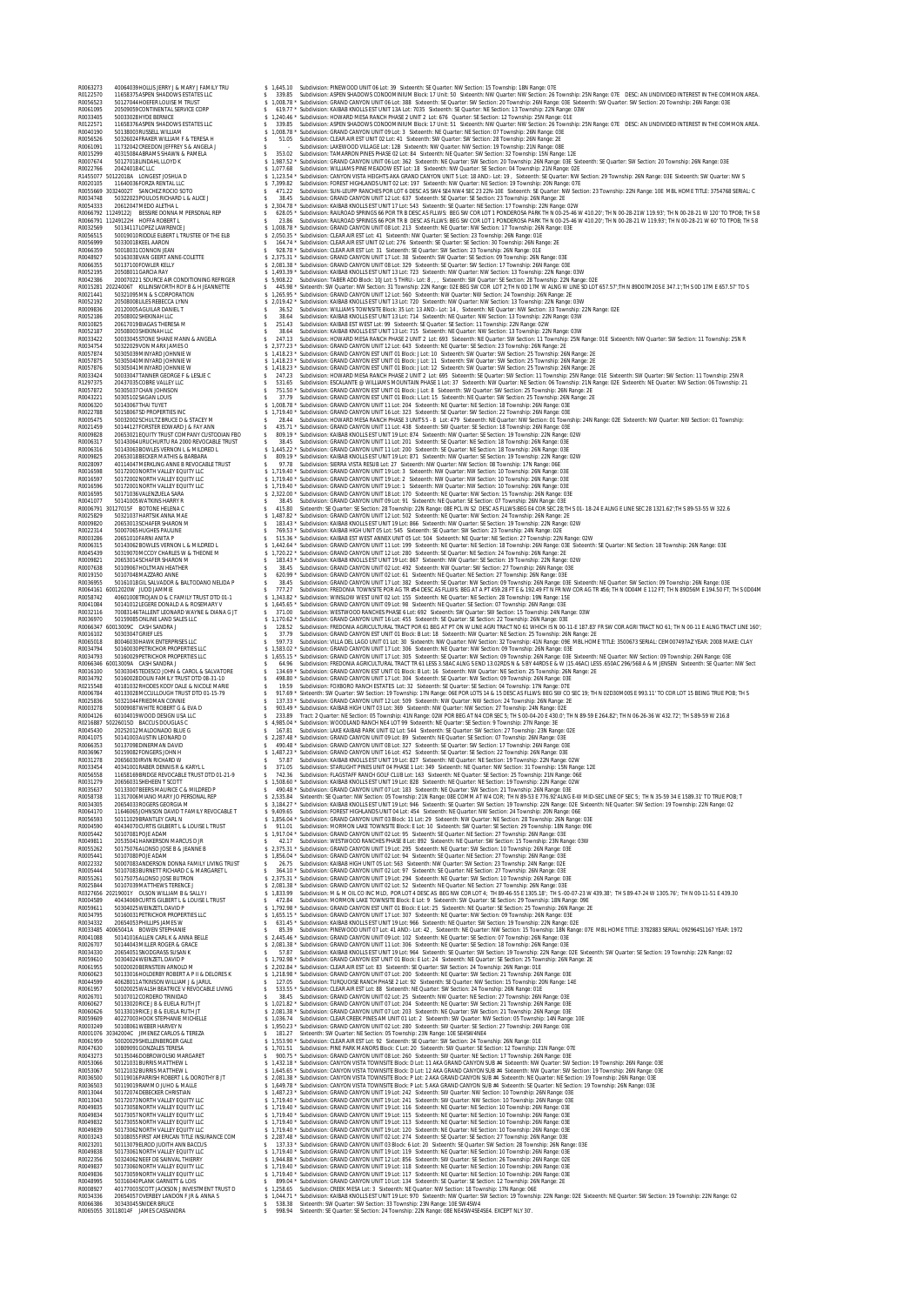**ENGINE FOR CHARACTERIS AND A 1990 MANUAL ESTIMATE CONTRACTED IN A SUBMINATION OF THE SECOND AND CONTRACTED AND CONTRACTED IN A SUBMINATION OF THE SECOND AND CONTRACTED IN A SUBMINATION OF THE SECOND AND CONTRACTED IN A S** ROOSSAGE 70222011 NAVION NATURAL STATES AND A STATE OF THE SECULIAR SURFACE OF THE SECULIAR SURFACE COMPANY AND STATES AND A STATE OF THE SECULIAR STATES AND SERVICE AND A STATE OF THE SECULIAR STATES OF THE SECULIAR STATE R0006719 50156052SCHEIWE THOMAS \$ 1,719.40 \* Subdivision: GRAND CANYON UNIT 16 Lot: 52 Sixteenth: NW Quarter: NW Section: 22 Township: 26N Range: 03E R0023240 50131101JANTZ LAWRENCE E \$ 1,613.17 \* Subdivision: GRAND CANYON UNIT 07 Lot: 349 Sixteenth: SE Quarter: NE Section: 21 Township: 26N Range: 03E R0021063 50134037CORALIS SORENTINO CORPORATION \$ 808.90 \* Subdivision: GRAND CANYON UNIT 08 Lot: 37 Sixteenth: SW Quarter: NW Section: 17 Township: 26N Range: 03E Sixteenth: NW Quarter: NW Section: 17 Township: 26N Range: 03E R0058315 50136078JACOB CRAIG T \$ 629.49 \* Subdivision: GRAND CANYON UNIT 08 Lot: 391 Sixteenth: SW Quarter: SE Section: 17 Township: 26N Range: 03E R0016517 50158013EBERT EVONNE LUCILLE \$ 1,719.40 \* Subdivision: GRAND CANYON UNIT 16 Lot: 269 Sixteenth: NE Quarter: SW Section: 22 Township: 26N Range: 03E R0037877 20132019OTERO PEDRO & EUSEBIA J JT \$ 1,194.01 \* Subdivision: WILLIAMS TOWNSITE Block: 62 BEG AT SE COR LOT 1; W LY 75' TO SW COR LOT 3 TH NLY 53' ALNG WLY LINE LOT 3 TH SELY 91 .83' TO POB Sixteenth: SE Quarter: NW Sectio R0050832 70002001NAVAJO NATION \$ 31.26 Section: 13 Township: 32N Range: 05W Section: 15 Township: 32N Range: 05W SEC 13 640AC; SEC 15 640AC; SEC 17 640AC; SEC 19 618.64AC; SEC 20 640AC; SEC 21 640AC; S2 N2, S2 R0037411 50137011REINER PETER \$ 2,081.38 \* Subdivision: GRAND CANYON UNIT 08 Lot: 97 Sixteenth: NW Quarter: SW Section: 17 Township: 26N Range: 03E R0017803 50138016ROBINSON HENRY & PAULINE \$ 2,287.48 \* Subdivision: GRAND CANYON UNIT 09 Lot: 16 Sixteenth: SE Quarter: NE Section: 07 Township: 26N Range: 03E Sixteenth: NE Quarter: SE Section: 07 Township: 26N Range: 03E R0061961 50020032LAND INSIGHTS LLC \$ 361.54 \* Subdivision: CLEAR AIR EST Lot: 95 Sixteenth: SE Quarter: SW Section: 24 Township: 26N Range: 01E R0016958 11320103TELLEZ JAVIER \$ 537.67 Subdivision: MOBILE HAVEN Lot: 115 Sixteenth: NE Quarter: NW Section: 07 Township: 21N Range: 08E MBL HOME TITLE: 1068/382 SERIAL: 27B24B2US2329 YEAR: 1972 MAKE: FESTIVAL S R0061966 50021007LI CHUNG-WA \$ 1,403.31 \* Subdivision: CLEAR AIR EST Lot: 102 Sixteenth: NW Quarter: SE Section: 24 Township: 26N Range: 01E R0060632 50320034BOWEN FAMILY TRUST DTD 07-26-05 \$ 38.45 Subdivision: GRAND CANYON UNIT 12 Lot: 374 Sixteenth: SE Quarter: SW Section: 24 Township: 26N Range: 2E R0001019 20652020DIAZ LUIS EDEN \$ 73.55 Subdivision: KAIBAB EST WEST ANNEX UNIT 05 Lot: 532 Sixteenth: NW Quarter: NW Section: 26 Township: 22N Range: 02W R0268453 50159034A VANWINKLE VINCENT DALE & MARGARITA \$ 423.27 Subdivision: GRAND CANYON UNIT 16 Lot: 404 AND:- Lot: 405 , Sixteenth: NW Quarter: SE Section: 22 Township: 26N Range: 03E R0062810 20536014TAYLOR CATHERINE A \$ 370.59 Subdivision: WESTWOOD RANCHES PHASE 9 Lot: 995 Sixteenth: NE Quarter: NW Section: 35 Township: 23N Range: 04W R0001016 20652017MILLAN ALBERTO AYALA \$ 54.42 Subdivision: KAIBAB EST WEST ANNEX UNIT 05 Lot: 514 Sixteenth: NW Quarter: NW Section: 26 Township: 22N Range: 02W R0006711 50156044NORTHERN ARIZONA LAND LLC \$ 1,719.40 \* Subdivision: GRAND CANYON UNIT 16 Lot: 44 Sixteenth: SW Quarter: NW Section: 22 Township: 26N Range: 03E R0056170 11612007D ELKHORN TRAIL LLC \$ 33.66 Sixteenth: NE Quarter: SE Section: 20 Township: 20N Range: 07E POB AT A PT ON E LINE OF SE4 SEC 20, FROM WHICH PT THE E4 COR OF SAID SEC 20, BEARS N AND IS 660.66FT;TH S AL R0006710 50156043NORTHERN ARIZONA LAND LLC \$ 1,719.40 \* Subdivision: GRAND CANYON UNIT 16 Lot: 43 Sixteenth: SW Quarter: NW Section: 22 Township: 26N Range: 03E R0061965 50021006LI CHUNG-WA \$ 1,403.31 \* Subdivision: CLEAR AIR EST Lot: 101 Sixteenth: NW Quarter: SE Section: 24 Township: 26N Range: 01E R0001024 70066010D SQUARED INVESTMENTS LLC \$ 565.07 Subdivision: WESTWOOD RANCHES PHASE 3 Lot: 324 Sixteenth: SE Quarter: NW Section: 04 Township: 24N Range: 04W Sixteenth: NE Quarter: NW Section: 04 Township: 24N Range: 04W R0001021 20652022MINGO JAMES J & BRENDA L \$ 115.82 Subdivision: KAIBAB EST WEST ANNEX UNIT 05 Lot: 534 Sixteenth: NW Quarter: NW Section: 26 Township: 22N Range: 02W R0047223 50305068RYLAND AMY DENISE \$ 1,418.23 \* Subdivision: GRAND CANYON EST UNIT 01 Block: K Lot: 10 Sixteenth: NW Quarter: SW Section: 25 Township: 26N Range: 2E R0047224 50305069MA LULIN \$ 608.16 \* Subdivision: GRAND CANYON EST UNIT 01 Block: K Lot: 11 Sixteenth: NW Quarter: SW Section: 25 Township: 26N Range: 2E R0006709 50156042NORTHERN ARIZONA LAND LLC \$ 1,719.40 \* Subdivision: GRAND CANYON UNIT 16 Lot: 42 Sixteenth: SW Quarter: NW Section: 22 Township: 26N Range: 03E R0033046 80040060A DOYLE JAMES MICHAEL III & JOSIE LO \$ 30.17 Subdivision: LAKE POWELL EST UNIT 05 Lot: 119 AND PT LOT 120 BEG SW COR LOT 119; TH N 37-44-17 E 117.07 FT TO NW COR LOT 119; TH ALG RT CURVE 6 FT; TH S 34-48-03 W 116.70 FT R0058348 50118093AOKI EMI \$ 1,900.07 \* Subdivision: CANYON VISTA TOWNSITE Block: H Lot: 4 AKA GRAND CANYON SUB #4 Sixteenth: SE Quarter: NW Section: 19 Township: 26N Range: 03E R0326380 20206050MUNOZ VICENTE & DELFINA \$ 12.65 Sixteenth: NW Quarter: NE Section: 13 Township: 23N Range: 02E PT W2 E2 SEC 13 DESC AS FLLWS: N2 OF FLLWING: BEG SE COR SEC 13; TH N 89-10-00 W 2645.90'; TH N 00-51-41 R0038751 20606061OLSON STEVEN C \$ 632.65 \* Subdivision: KAIBAB KNOLLS EST UNIT 08 Lot: 61 Sixteenth: SW Quarter: NW Section: 08 Township: 22N Range: 02W R0034392 20235022HOPPER MARK & MARY JO \$ 167.81 Subdivision: LAKE KAIBAB PARK Lot: 22 Sixteenth: SE Quarter: SE Section: 15 Township: 23N Range: 02E R0013474 10811145GREEN DIANA R \$ 1,110.00 Subdivision: GREENLAW EST UNIT 03 Lot: 100 Sixteenth: NE Quarter: SW Section: 12 Township: 21N Range: 07E R0033064 40601014ELLIOTT RAYMOND S & MARTHA D \$ 2,277.85 \* Subdivision: WINSLOW WEST UNIT 02 Lot: 161 Sixteenth: NE Quarter: NE Section: 28 Township: 19N Range: 15E R0062825 20536029KEPLER DAWN CHERIE \$ 378.61 Subdivision: WESTWOOD RANCHES PHASE 9 Lot: 1010 Sixteenth: SW Quarter: SW Section: 35 Township: 23N Range: 04W R0026769 20432014AVILES JOSE LUIS NARVAEZ \$ 470.22 Subdivision: PINE-AIRE EST Lot: 14 Sixteenth: SE Quarter: SE Section: 08 Township: 21N Range: 04E R0048534 50167017MILES MECHANICAL CONTRACTING LLC \$ 210.50 Sixteenth: SE Quarter: SE Section: 15 Township: 26N Range: 03E N2 SE4 SE4 R0034390 20235020SEGOVIANO ANTONIO \$ 167.81 Subdivision: LAKE KAIBAB PARK Lot: 20 Sixteenth: SE Quarter: SE Section: 15 Township: 23N Range: 02E Sixteenth: NE Quarter: SE Section: 15 Township: 23N Range: 02E R0062821 20536025RIJO-BERGER JOSE & REBECCA \$ 16.50 Subdivision: WESTWOOD RANCHES PHASE 9 Lot: 1006 Sixteenth: SE Quarter: SE Section: 35 Township: 23N Range: 04W R0044186 50340069BARRAZA-REYES FERNANDO \$ 251.36 Subdivision: HOWARD MESA RANCH PHASE 1 UNITS 6 - 10 Lot: 325 Quarter: NE Section: 17 Township: 25N Range: 02E R0045032 20213005COATES BOBBIE A REVOCALBE LIVING T \$ 221.68 Sixteenth: SE Quarter: SE Section: 21 Township: 23N Range: 02E W2 S2 S2 SE4 SE4 R0047210 50302005CHETIN TIM C \$ 908.36 \* Subdivision: GRAND CANYON EST UNIT 01 Block: M Lot: 5 Sixteenth: SE Quarter: NW Section: 25 Township: 26N Range: 2E R0014319 50333038AUTOVEST NV \$ 1,413.20 \* Subdivision: CLEAR AIR EST UNIT 02 Lot: 440 Sixteenth: NW Quarter: SW Section: 30 Township: 26N Range: 2E R0014318 50333035AUTOVEST NV \$ 1,413.20 \* Subdivision: CLEAR AIR EST UNIT 02 Lot: 437 Sixteenth: SW Quarter: SW Section: 30 Township: 26N Range: 2E R0037419 50137019KIRBY DANIEL S \$ 2,091.84 \* Subdivision: GRAND CANYON UNIT 08 Lot: 105 Sixteenth: NW Quarter: SW Section: 17 Township: 26N Range: 03E R0011289 50144027AMERICAN REAL ESTATE INVESTMENTS L \$ 2,287.48 \* Subdivision: GRAND CANYON UNIT 11 Lot: 290 Sixteenth: NW Quarter: SE Section: 18 Township: 26N Range: 03E R0014316 50333032AUTOVEST NV \$ 1,411.33 \* Subdivision: CLEAR AIR EST UNIT 02 Lot: 434 Sixteenth: SE Quarter: SW Section: 30 Township: 26N Range: 2E R0059586 11507259FORTIER BRUCE E & MARIA T \$ 1,656.35 \* Subdivision: MOUNTAINAIRE UNIT 01 POR OF SAGINAW-MANISTEE RR R/W LYNG ADJACENT TO LOT 61 TO C/L OF SAID R/W & BETWEEN THE EXTENSION OF THE LOT LINES TO THE CENTER OF SAID R/W. R0064937 50140020HAUCK FAYE I \$ 38.45 Subdivision: GRAND CANYON UNIT 09 Lot: 271 Sixteenth: NW Quarter: SE Section: 07 Township: 26N Range: 03E Sixteenth: NE Quarter: SW Section: 07 Township: 26N Range: 03E R0040967 50172010NORTH VALLEY EQUITY LLC \$ 1,719.40 \* Subdivision: GRAND CANYON UNIT 19 Lot: 10 Sixteenth: NW Quarter: NW Section: 10 Township: 26N Range: 03E R1455541 20275023MORGAN MARILYN L \$ 94.36 Subdivision: SPRING FLOWER RANCH Lot: 23 Sixteenth: SW Quarter: NE Section: 23 Township: 23N Range: 02E R0041812 50322009MARKHAM JADA \$ 38.45 Subdivision: GRAND CANYON UNIT 12 Lot: 623 Sixteenth: SE Quarter: SE Section: 23 Township: 26N Range: 2E R0023147 10511044PARRA-ATAYDE ADRIAN & LAURA \$ 387.39 Subdivision: BOW & ARROW ACRES UNIT 04 Lot: 116 Sixteenth: NW Quarter: NE Section: 33 Township: 21N Range: 07E R0023148 10511045PARRA-ATAYDE ADRIAN & LAURA \$ 484.31 Subdivision: BOW & ARROW ACRES UNIT 04 Lot: 117 Sixteenth: NW Quarter: NE Section: 33 Township: 21N Range: 07E MBL HOME TITLE: 3049949 SERIAL: S1323 YEAR: 1967 MAKE: GUERDO R0064934 50140017ASHLEY FAMILY TRUST DTD 09-04-15 \$ 38.45 Subdivision: GRAND CANYON UNIT 09 Lot: 268 Sixteenth: NE Quarter: SW Section: 07 Township: 26N Range: 03E R0025332 50318094GIL SALVADOR & BALTODANO NELIDA P \$ 44.03 Subdivision: GRAND CANYON UNIT 12 Lot: 345 Sixteenth: SW Quarter: SE Section: 24 Township: 26N Range: 2E R0001365 50320071GIL SALVADOR \$ 38.45 Subdivision: GRAND CANYON UNIT 12 Lot: 411 Sixteenth: NW Quarter: SW Section: 24 Township: 26N Range: 2E R0023156 20251010CORONADO JAFET ADOLFO & MARITZA AN \$ 167.81 Subdivision: LAKE KAIBAB PARK UNIT 02 Lot: 500 Sixteenth: NW Quarter: SW Section: 27 Township: 23N Range: 02E R0047124 60140035EVANS RONALD & SUSAN \$ 24.33 Subdivision: GREENEHAVEN MOBILE HOME EST Lot: 35 Sixteenth: NE Quarter: SW Section: 32 Township: 42N Range: 08E R0049303 50319080LEE JULIE PAN \$ 2,072.25 \* Subdivision: GRAND CANYON UNIT 12 Lot: 290 Sixteenth: SW Quarter: NE Section: 24 Township: 26N Range: 2E R0013333 50305082NORTHERN ARIZONA LAND LLC \$ 1,792.98 \* Subdivision: GRAND CANYON EST UNIT 01 Block: K Lot: 24 Sixteenth: NW Quarter: SW Section: 25 Township: 26N Range: 2E R0013330 50305079B PIHOLSKI SP5 JOSEPH L ; JOSEPH LOU \$ 1,232.57 \* Subdivision: GRAND CANYON EST UNIT 01 Block: K E2 LOT 21 Sixteenth: NW Quarter: SW Section: 25 Township: 26N Range: 2E R0017714 60015004B CHELL ROBERT P & MARIE L \$ 479.61 Subdivision: FREDONIA TOWNSITE POR AGRICULTURAL TRACT NO 100 DESC AS FLLWS: BEG SW COR AGRI TR 100; TH N 343.2'; TH E 253.86'; TH S 343.2'; TH W 253.86' TO POB. Sixteenth: NW R1222172 20011002G GONZALES RANCH INVESTORS LLC \$ 30.06 Sixteenth: NE Quarter: SE Section: 28 Township: 22N Range: 02E DESC AS FLLWS: BEG E4 COR SEC 28; TH S 00-07-29 W 64.44' POB; TH S 00-07-29 W 477.98'; TH NWLY ALNG NON-TANG R0038651 50320009ALY ELSAYEDA M \$ 1,022.92 \* Subdivision: GRAND CANYON UNIT 12 Lot: 332 Sixteenth: SE Quarter: SW Section: 24 Township: 26N Range: 2E Sixteenth: NE Quarter: SW Section: 24 Township: 26N Range: 2E R0017718 50175077ALONSO JOSE B & JEANNE B \$ 2,375.31 \* Subdivision: GRAND CANYON UNIT 19 Lot: 296 Sixteenth: NE Quarter: SW Section: 10 Township: 26N Range: 03E R0017719 50175078PAULIS DANIEL \$ 1,265.51 \* Subdivision: GRAND CANYON UNIT 19 Lot: 297 Sixteenth: NE Quarter: SW Section: 10 Township: 26N Range: 03E R0041806 50322003BUSHEE JEFFREY JOHN \$ 368.20 \* Subdivision: GRAND CANYON UNIT 12 Lot: 617 Sixteenth: SE Quarter: SE Section: 23 Township: 26N Range: 2E R0041805 50322002BUSHEE CHANTAL \$ 1,488.99 \* Subdivision: GRAND CANYON UNIT 12 Lot: 616 Sixteenth: SE Quarter: SE Section: 23 Township: 26N Range: 2E R0040958 50317023LACRUZE JOSEPH W & GRACE \$ 2,187.15 \* Subdivision: GRAND CANYON UNIT 10 Lot: 53 Sixteenth: SE Quarter: NE Section: 12 Township: 26N Range: 2E R0041803 50321153ARIZONA LIPNOB ESTATES INC \$ 1,487.82 \* Subdivision: GRAND CANYON UNIT 12 Tract: C Sixteenth: NE Quarter: NE Section: 23 Township: 26N Range: 2E R0047589 40678101FERNANDEZ TRINA \$ 703.84 \* Subdivision: HOPI HILLS UNIT 01 Lot: 229 Sixteenth: SE Quarter: SE Section: 28 Township: 19N Range: 15E R0064944 50140027FURBER ALICE \$ 1,645.65 \* Subdivision: GRAND CANYON UNIT 09 Lot: 278 Sixteenth: SW Quarter: SE Section: 07 Township: 26N Range: 03E Sixteenth: NW Quarter: SE Section: 07 Township: 26N Range: 03E ROMANG FOOT STATP (1990 NORTHAM SAND SALE) 5 2.1715 "Subdivision GRAND CANYON UNIT OLG 49 SIGERET AN EXCHOR T2TOWINDER 2008 2022 20275014 BERREY DANIEL R<br>RIGHARA 1999 2022 100 2008 2022 100 2008 2009 2009 2009 2009 2009 20 1007/21 SUTPARANCHIVALIFY COLOR 1997 - 1007 - 1007 - 1007 - 1007 - 1007 - 1007 - 1007 - 1007 - 1007 - 1007 - 1007 - 1007 - 1007 - 1007 - 1007 - 1007 - 1007 - 1007 - 1007 - 1007 - 1007 - 1007 - 1007 - 1007 - 1007 - 1007 -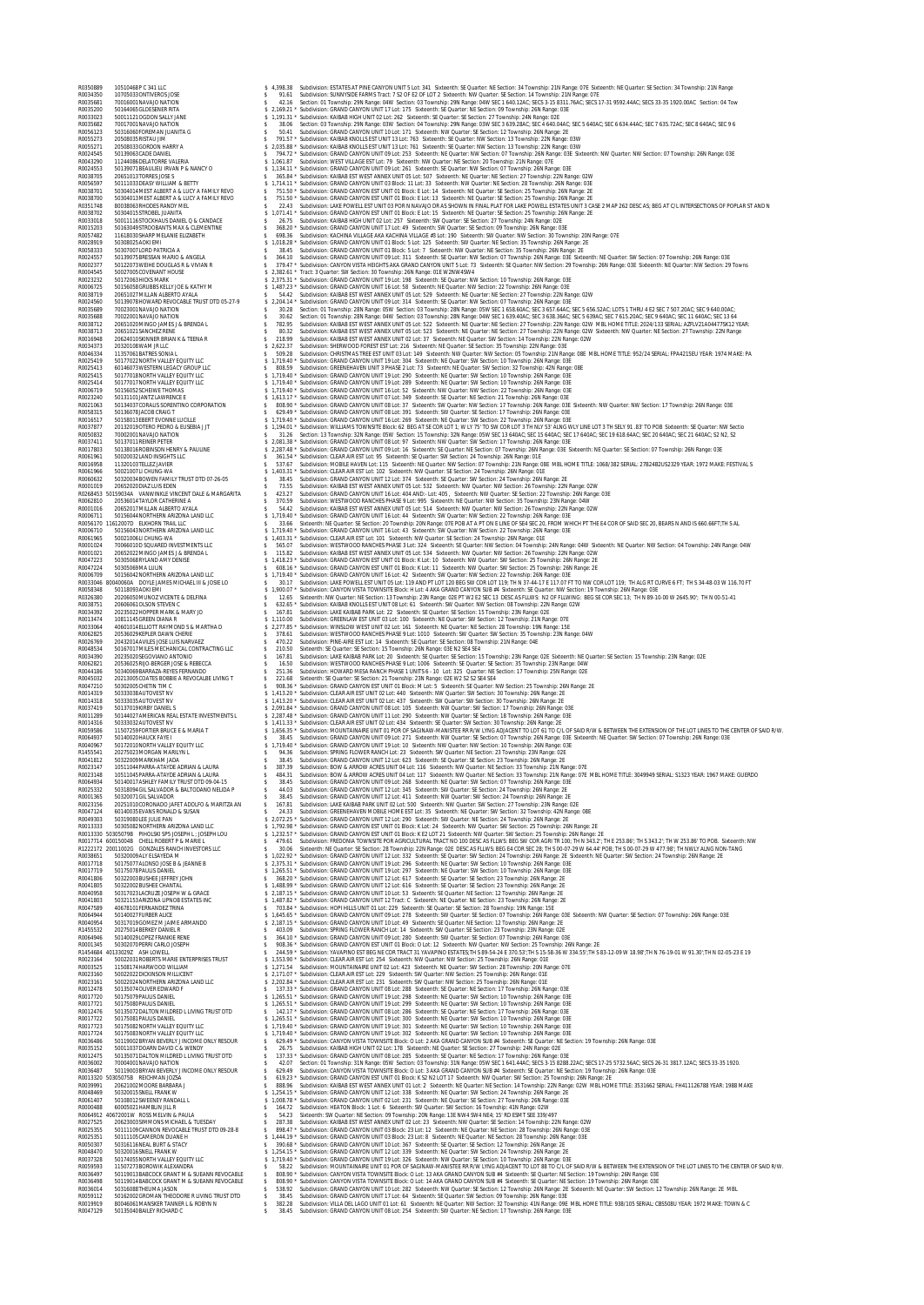ROOFS AND THE FROM THE SECURE STATES A SUBMIT SERVE A CONTROLL IN A SUBMIT AND CONTROLL IN A SUBMIT AND CONTROLL IN A SUBMIT AND CONTROLL IN A SUBMIT AND CONTROLL IN A SUBMIT AND CONTROLL IN A SUBMIT AND CONTROLL IN A SUB ROOTI112 11632046MOUNTMARILYN REVOCABLE TRUST DTD \$ 441.07 Subdivision: KACHINA VILLAGE UNIT 14 Lot. 46 Sixteenth: NE Ouarter: NESCRICHT 9 Township: 2001 Range: 07E MBL HOME TITLE: 3002474 SERIAL: K2434DW410029A YEAR: 1971 R0012441 50172013MARINI JOSEPH M \$ 137.33 Subdivision: GRAND CANYON UNIT 19 Lot: 13 Sixteenth: NW Quarter: NW Section: 10 Township: 26N Range: 03E R0040511 50114041WILSON TRUST DTD 04-13-00 \$ 808.90 \* Subdivision: GRAND CANYON UNIT 03 Block: 8 Lot: 7 Sixteenth: SE Quarter: NW Section: 28 Township: 26N Range: 03E Sixteenth: NE Quarter: NW Section: 28 Township: 26N Range: R0040995 50162058VERDUGO RICHARD F SR \$ 137.33 \* Subdivision: GRAND CANYON UNIT 17 Lot: 439 Sixteenth: NW Quarter: SW Section: 09 Township: 26N Range: 03E R0012442 50172014WEYH HELEN MARGARET \$ 2,349.89 \* Subdivision: GRAND CANYON UNIT 19 Lot: 14 Sixteenth: NW Quarter: NW Section: 10 Township: 26N Range: 03E R0040510 50114040WILSON TRUST DTD 04-13-00 \$ 808.90 \* Subdivision: GRAND CANYON UNIT 03 Block: 8 Lot: 6 Sixteenth: SE Quarter: NW Section: 28 Township: 26N Range: 03E Sixteenth: NE Quarter: NW Section: 28 Township: 26N Range: R0012440 50172012NORTH VALLEY EQUITY LLC \$ 1,719.40 Subdivision: GRAND CANYON UNIT 19 Lot: 12 Sixteenth: NW Quarter: NW Section: 10 Township: 26N Range: 03E R0296192 40315222CARR REAL ESTATE HOLDINGS LLC \$ 70.14 Subdivision: TAMARRON PINES PHASE 4 Lot: 219 Sixteenth: SE Quarter: NE Section: 32 Township: 15N Range: 12E R0039542 20607038MARENKOVICH SHERRI \$ 1,322.01 \* Subdivision: KAIBAB KNOLLS EST UNIT 08 Lot: 134 Sixteenth: SE Quarter: SW Section: 08 Township: 22N Range: 02W R0001309 50177068CALLAERT VICTOR & MARIE LOUISE \$ 640.48 \* Subdivision: GRAND CANYON UNIT 19 Lot: 474 Sixteenth: SW Quarter: SW Section: 10 Township: 26N Range: 03E R0001308 50177067DOVE JAMES B & KAREN L \$ 1,265.51 \* Subdivision: GRAND CANYON UNIT 19 Lot: 473 Sixteenth: SW Quarter: SW Section: 10 Township: 26N Range: 03E R0049328 20602008GEIPEL MARLYN A \$ 8,692.01 \* Subdivision: KAIBAB KNOLLS EST UNIT 07 Lot: 337 Sixteenth: SW Quarter: NW Section: 07 Township: 22N Range: 02W R0001306 50131084GIL SALVADOR & BALTODANO NELIDA P \$ 38.45 Subdivision: GRAND CANYON UNIT 07 Lot: 135 Sixteenth: SW Quarter: NE Section: 21 Township: 26N Range: 03E R0040997 50162060ABRAHAMS CHRIS \$ 38.45 Subdivision: GRAND CANYON UNIT 17 Lot: 441 Sixteenth: NW Quarter: SW Section: 09 Township: 26N Range: 03E R0040512 50114042ABERLE DOUGLAS & MARY \$ 2,142.38 \* Subdivision: GRAND CANYON UNIT 03 Block: 8 Lot: 8 Sixteenth: SE Quarter: NW Section: 28 Township: 26N Range: 03E R0001310 50177069CALLAERT VICTOR & MARIE LOUISE \$ 640.48 \* Subdivision: GRAND CANYON UNIT 19 Lot: 475 Sixteenth: SW Quarter: SW Section: 10 Township: 26N Range: 03E R0049331 20602011CLARK JEFFERY T \$ 1,318.59 \* Subdivision: KAIBAB KNOLLS EST UNIT 07 Lot: 340 Sixteenth: SW Quarter: NW Section: 07 Township: 22N Range: 02W Sixteenth: SE Quarter: NW Section: 07 Township: 22N Range: 02 R0030724 11739019FIELD LOIS REVOCABLE TRUST DTD 11- \$ 703.95 Subdivision: TANGLEWOOD VILLAS UNIT 02 Unit: 8102B Sixteenth: NW Quarter: SW Section: 17 Township: 21N Range: 08E DESC: TGTHR W/PROPOR INT IN COMMON AREAS R0003965 50224007B FAGG EYERMANN REVOCABLE LIVING TRU \$ 213.73 Subdivision: WOODLAND RANCH LOT 7 E 804' BK 4 PG 3 Sixteenth: NE Quarter: SE Section: 12 Township: 27N Range: 2E MBL HOME TITLE: 1837/112 SERIAL: CAVAZLP942728U YEAR: 1995 M R0029741 50326030MENZIES LEON \$ 2,451.95 \* Subdivision: CLEAR AIR EST UNIT 02 Lot: 47 Sixteenth: SW Quarter: SW Section: 28 Township: 26N Range: 2E R0029740 50326029CHARMOT MARIE-HELENE \$ 2,451.95 \* Subdivision: CLEAR AIR EST UNIT 02 Lot: 46 Sixteenth: SE Quarter: SW Section: 28 Township: 26N Range: 2E R0020929 40304026SEIBERT STACY \$ 236.26 Subdivision: MOGOLLON RANCH UNIT 02 Lot: 109 Sixteenth: SW Quarter: SE Section: 27 Township: 15N Range: 12E R0039537 20607033HESS-TRUJILLO SHAWN THOMAS \$ 57.87 Subdivision: KAIBAB KNOLLS EST UNIT 08 Lot: 129 Sixteenth: SW Quarter: SW Section: 08 Township: 22N Range: 02W R0273045 30133012G ELSON LONNY DAVID \$ 2,798.17 Sixteenth: NW Quarter: NW Section: 16 Township: 22N Range: 08E POR E2SE4NW4NW4 G&SRB&M DESC AS FLLWS: BEG NW 1/16 COR SEC 16TPOB; TH S 89-30-28 W 330.50'; TH N 01-38-23 W 3 R0011101 11632035NORAZ INVESTMENTS LLC \$ 39.43 Subdivision: KACHINA VILLAGE UNIT 14 Lot: 35 Sixteenth: NE Quarter: NE Section: 19 Township: 20N Range: 07E MBL HOME TITLE: 1333/133 SERIAL: K12150FL1274 YEAR: 1968 MAKE: M R0039554 20607050ORBIT INVESTMENTS LLC \$ 1,044.71 \* Subdivision: KAIBAB KNOLLS EST UNIT 08 Lot: 162 Sixteenth: SW Quarter: SW Section: 08 Township: 22N Range: 02W R0041873 50124073HOME EQUITY OPTIONS LLC \$ 137.33 \* Subdivision: CANYON VISTA HEIGHTS AKA GRAND CANYON UNIT 5 Lot: 232 Sixteenth: SW Quarter: SE Section: 29 Township: 26N Range: 03E R0041872 50124072HOME EQUITY OPTIONS LLC \$ 137.33 \* Subdivision: CANYON VISTA HEIGHTS AKA GRAND CANYON UNIT 5 Lot: 231 Sixteenth: SW Quarter: SE Section: 29 Township: 26N Range: 03E R1300160 40712003K HORNE BENJAMIN & STEPHANIE \$ 317.32 Sixteenth: NW Quarter: NE Section: 27 Township: 13N Range: 13E Sixteenth: SW Quarter: NE Section: 27 Township: 13N Range: 13E LOT 1;LOT 2;E2NW4NW4NE4;E2W2NW4NW4NE4;NE4NW4N R0348768 11605025MCCRACKEN KERRY F \$ 4,698.20 Sixteenth: SW Quarter: SW Section: 16 Township: 21N Range: 06E BEGINNING AT THE SW COR OF SEC 16, TH N0-20-54W 818.00', TH N90-0-0E 622.02', TH N0-0-0W 50.00', TH S90-0-0E R0060115 50303033VARRO-ORIOLD STEFAN & EVA \$ 751.50 \* Subdivision: GRAND CANYON EST UNIT 01 Block: B Lot: 4 Sixteenth: NW Quarter: NE Section: 25 Township: 26N Range: 2E R0065807 50165052HERTSENS FONTAINE MR & MRS \$ 790.63 \* Subdivision: GRAND CANYON UNIT 17 Lot: 236 Sixteenth: NW Quarter: NE Section: 09 Township: 26N Range: 03E R0060114 50303032TUZZOLINO FRANCIS R \$ 797.61 \* Subdivision: GRAND CANYON EST UNIT 01 Block: B Lot: 3 Sixteenth: NW Quarter: NE Section: 25 Township: 26N Range: 2E R0035193 50305013B BROWER FREDERICK \$ 23.03 Subdivision: GRAND CANYON EST UNIT 01 Block: I N2 S2 LOT 13 Sixteenth: SE Quarter: SW Section: 25 Township: 26N Range: 2E R0029746 50327002AUTOVEST NV \$ 1,357.27 \* Subdivision: CLEAR AIR EST UNIT 02 Lot: 52 Sixteenth: SE Quarter: SE Section: 29 Township: 26N Range: 2E R0049363 50118003CAREY SAMUEL \$ 435.71 \* Subdivision: CANYON VISTA TOWNSITE Block: A Lot: 3 AKA GRAND CANYON SUB #4 Sixteenth: NW Quarter: NW Section: 19 Township: 26N Range: 03E EOLOGY SURVEY STATES AND A SURVEY SURVEY AND A SURVEY SURVEY AND CONSIDENT AND A SURVEY AND A SURVEY AND A SURVEY AND A SURVEY AND A SURVEY AND A SURVEY ON THE COMPART OF SURVEY SURVEY AND A SURVEY ON A SURVEY ON A SURVEY R0015931 50164014PEDO PROPERTIES LLC \$ 1,463.91 \* Subdivision: GRAND CANYON UNIT 17 Lot: 124 Sixteenth: NW Quarter: SE Section: 09 Township: 26N Range: 03E R0065811 50165056DAUB SCHAWN M & EDYTH B \$ 1,022.78 \* Subdivision: GRAND CANYON UNIT 17 Lot: 240 Sixteenth: NW Quarter: NE Section: 09 Township: 26N Range: 03E R0042715 60102006Y CLUFF CARL & JANE \$ 7,581.16 \* Sixteenth: SW Quarter: SE Section: 32 Township: 42N Range: 02W POR S2SW4SE4 LYNG E OF WLY R/W LINE US HWY 89A TO C/L US HWY 89. LESS: .43 AC M/L CLUFF MERLIN H & MARY ANNE R0042716 60102006Z WOOD DESIGN USA LLC \$ 5,470.89 Sixteenth: SW Quarter: SE Section: 32 Township: 42N Range: 02W BEG S4 COR SEC 32; TH N 200';TH E TO C/L HWY 89; TH S 200'; TH W 268' TO POB. R0060123 50303040B ISAACSON H HARDING \$ 1,159.93 \* Subdivision: GRAND CANYON EST UNIT 01 Block: B PT OF LOT 11 BEG AT NE COR T H 96' DUE S TO POB TH 238' DUE W TH 48' DUE S TH 238' DUE E TH 48' DUE N TO POB Sixteenth: NW Quar R0009259 50158085SCOTT OLIVE A \$ 2,169.21 \* Subdivision: GRAND CANYON UNIT 16 Lot: 341 Sixteenth: SE Quarter: SW Section: 22 Township: 26N Range: 03E R0009258 50158084SCOTT OLIVE A \$ 2,169.21 \* Subdivision: GRAND CANYON UNIT 16 Lot: 340 Sixteenth: SE Quarter: SW Section: 22 Township: 26N Range: 03E R0052512 50158099NORTH VALLEY EQUITY LLC \$ 1,583.02 \* Subdivision: GRAND CANYON UNIT 16 Lot: 355 Sixteenth: NE Quarter: SW Section: 22 Township: 26N Range: 03E Sixteenth: SE Quarter: SW Section: 22 Township: 26N Range: 03E R0028432 50302048MATTISON HO \$ 1,598.42 \* Subdivision: GRAND CANYON EST UNIT 01 Block: N Lot: 19 Sixteenth: SW Quarter: NW Section: 25 Township: 26N Range: 2E R0015927 50164010SCHELLINCK PAUL & DANIELLE \$ 38.24 Subdivision: GRAND CANYON UNIT 17 Lot: 120 Sixteenth: NW Quarter: SE Section: 09 Township: 26N Range: 03E R0039576 50118064HELLWIG ALBERT & LENA \$ 1,645.65 \* Subdivision: CANYON VISTA TOWNSITE Block: F Lot: 1 AKA GRAND CANYON SUB #4 Sixteenth: NW Quarter: NW Section: 19 Township: 26N Range: 03E Sixteenth: NE Quarter: NW Section: R0037394 50125090PASCO KELLY \$ 2,081.38 \* Subdivision: CANYON VISTA HEIGHTS AKA GRAND CANYON UNIT 5 Lot: 343 Sixteenth: SW Quarter: SE Section: 29 Township: 26N Range: 03E Sixteenth: SE Quarter: SW Section: 29 Town R0009242 50321127BILLIET JOSEPH & JOSIANE DELBECQ \$ 1,874.96 \* Subdivision: GRAND CANYON UNIT 12 Lot: 673 Sixteenth: NE Quarter: NE Section: 23 Township: 26N Range: 2E R0039575 50118063CLAIR FREDERICK A \$ 408.64 \* Subdivision: CANYON VISTA TOWNSITE Block: E Lot: 17 AKA GRAND CANYON SUB #4 Sixteenth: NW Quarter: NW Section: 19 Township: 26N Range: 03E R0039574 50118062TAKEICHI HIROSHI \$ 435.71 \* Subdivision: CANYON VISTA TOWNSITE Block: E Lot: 16 AKA GRAND CANYON SUB #4 Sixteenth: NW Quarter: NW Section: 19 Township: 26N Range: 03E R0032936 60146078HOYT RICHARD & ALICE \$ 808.59 Subdivision: GREENEHAVEN UNIT 3 PHASE 2 Lot: 78 Sixteenth: NE Quarter: SW Section: 32 Township: 42N Range: 08E R0031602 50143012ALLEY MARK F \$ 1,442.64 \* Subdivision: GRAND CANYON UNIT 11 Lot: 149 Sixteenth: SW Quarter: NE Section: 18 Township: 26N Range: 03E R0031605 50143015DARO HERBERT & BEATRICE LIVING TRU \$ 1,008.78 \* Subdivision: GRAND CANYON UNIT 11 Lot: 152 Sixteenth: SW Quarter: NE Section: 18 Township: 26N Range: 03E R0015919 50164002MILLER BRIAN \$ 368.20 \* Subdivision: GRAND CANYON UNIT 17 Lot: 112 Sixteenth: NW Quarter: SE Section: 09 Township: 26N Range: 03E Sixteenth: NE Quarter: SW Section: 09 Township: 26N Range: 03E R0051693 50324066PORTER HORACIO A & JOAN M JT \$ 137.33 \* Subdivision: GRAND CANYON UNIT 12 Lot: 860 Sixteenth: SE Quarter: SE Section: 26 Township: 26N Range: 02E R0056907 50009053JESIK PATRICIA ELIZABETH \$ 26.75 Subdivision: KAIBAB HIGH UNIT 03 Lot: 335 Sixteenth: NW Quarter: NW Section: 27 Township: 24N Range: 02E R0032938 60146080WESTERN LEGACY GROUP LLC \$ 73.02 Subdivision: GREENEHAVEN UNIT 3 PHASE 2 Lot: 80 Sixteenth: NE Quarter: SW Section: 32 Township: 42N Range: 08E R0015915 50163060SCHELLINCK PAUL & DANIELLE \$ 32.52 Subdivision: GRAND CANYON UNIT 17 Lot: 60 Sixteenth: SW Quarter: SE Section: 09 Township: 26N Range: 03E R0015914 50163059SCHELLINCK PAUL & DANIELLE \$ 38.24 Subdivision: GRAND CANYON UNIT 17 Lot: 59 Sixteenth: SW Quarter: SE Section: 09 Township: 26N Range: 03E R0012887 60009019C DICKINSON SCOTT W & MARION D \$ 94.53 Subdivision: FREDONIA TOWNSITE Block: 25 E 146.6 FT OF LOT 1 EXC: BEG NE COR LOT 1 TH S 0D00M E 265.15 FT; TH S 89D59M W 143.82 FT; TH N 0D03M W 265.06 FT; TH N 89D56M E 143.9 R0015911 50163056PONCELET MARRIANE-MICHELE & MICHEL \$ 1,022.78 \* Subdivision: GRAND CANYON UNIT 17 Lot: 56 Sixteenth: SW Quarter: SE Section: 09 Township: 26N Range: 03E R0015910 50163055LAHOUSSE GUY \$ 38.45 Subdivision: GRAND CANYON UNIT 17 Lot: 55 Sixteenth: SW Quarter: SE Section: 09 Township: 26N Range: 03E R0031601 50143011SUGANDA RUDY \$ 2,081.38 \* Subdivision: GRAND CANYON UNIT 11 Lot: 148 Sixteenth: SW Quarter: NE Section: 18 Township: 26N Range: 03E R0039588 50118076BENHAM ROBERT G & WANDA J \$ 1,371.39 \* Subdivision: CANYON VISTA TOWNSITE Block: G Lot: 3 AKA GRAND CANYON SUB #4 Sixteenth: SE Quarter: NW Section: 19 Township: 26N Range: 03E R0008382 20350020MERCER ROBERT E \$ 687.44 Subdivision: SHERWOOD FOREST PARK Lot: 35 Sixteenth: SW Quarter: NW Section: 23 Township: 22N Range: 04E R0042736 20609035MCKENDRICK JOHN D & DOROTHY I \$ 632.65 \* Subdivision: KAIBAB KNOLLS EST UNIT 17 Lot: 523 Sixteenth: SE Quarter: NW Section: 17 Township: 22N Range: 02W R0039589 50118077SCHMITZ DAGMAR \$ 38.45 Subdivision: CANYON VISTA TOWNSITE Block: G Lot: 4 AKA GRAND CANYON SUB #4 Sixteenth: SE Quarter: NW Section: 19 Township: 26N Range: 03E R0065871 50176059PEREZ JOEL C \$ 1,384.56 \* Subdivision: GRAND CANYON UNIT 19 Lot: 405 Sixteenth: SW Quarter: SE Section: 10 Township: 26N Range: 03E R0065870 50176058DOVE JAMES B & KAREN L \$ 1,265.51 \* Subdivision: GRAND CANYON UNIT 19 Lot: 404 Sixteenth: SW Quarter: SE Section: 10 Township: 26N Range: 03E R0036075 50111100LOWTHROP JETTIE M \$ 1,645.65 \* Subdivision: GRAND CANYON UNIT 03 Block: 23 Lot: 3 Sixteenth: NE Quarter: NE Section: 28 Township: 26N Range: 03E R0060187 11110116LANGDON JOAN M \$ 975.09 Subdivision: PEAK VIEW MEADOWS AM UNIT 01 Lot: 37 Sixteenth: NW Quarter: NE Section: 05 Township: 21N Range: 07E R0044918 50144026AMERICAN REAL ESTATE INVESTMENTS L \$ 2,287.48 \* Subdivision: GRAND CANYON UNIT 11 Lot: 289 Sixteenth: NW Quarter: SE Section: 18 Township: 26N Range: 03E R0007056 50129059REYES MIKE V \$ 38.45 Subdivision: GRAND CANYON UNIT 06 Lot: 162 Sixteenth: SW Quarter: NE Section: 20 Township: 26N Range: 03E R0007057 50129060REYES MIKE V \$ 38.45 Subdivision: GRAND CANYON UNIT 06 Lot: 163 Sixteenth: SW Quarter: NE Section: 20 Township: 26N Range: 03E R0000413 50163004JMC LAND LLC \$ 38.45 Subdivision: GRAND CANYON UNIT 17 Lot: 4 Sixteenth: SE Quarter: SE Section: 09 Township: 26N Range: 03E R0000410 50163001SMORAGIEWICZ KYLE \$ 44.03 Subdivision: GRAND CANYON UNIT 17 Lot: 1 Sixteenth: SE Quarter: SE Section: 09 Township: 26N Range: 03E R0030767 50008060BRUMLEY WILLIAM H & HATTIE \$ 26.75 Subdivision: KAIBAB HIGH Lot: 60 Sixteenth: NW Quarter: NE Section: 27 Township: 24N Range: 02E R0028457 50133041MELENDEZ DANIEL E & SUSAN B \$ 490.48 \* Subdivision: GRAND CANYON UNIT 07 Lot: 244 Sixteenth: NE Quarter: SW Section: 21 Township: 26N Range: 03E R0054710 50319079BENTLEY DESIGNS (UK) LTD \$ 1,254.15 \* Subdivision: GRAND CANYON UNIT 12 Lot: 289 Sixteenth: SW Quarter: NE Section: 24 Township: 26N Range: 2E R0015909 50163054CABOT GORGONIO E & LENORE C \$ 1,022.78 \* Subdivision: GRAND CANYON UNIT 17 Lot: 54 Sixteenth: SW Quarter: SE Section: 09 Township: 26N Range: 03E R0031619 50143029BLANK MICHAEL J & JANET L \$ 1,333.30 \* Subdivision: GRAND CANYON UNIT 11 Lot: 166 Sixteenth: SW Quarter: NE Section: 18 Township: 26N Range: 03E R0026270 11312001L JACOBS ROBERT & PAULA J \$ 632.84 Subdivision: FLAGSTAFF INDUSTRIAL PARK Sixteenth: SE Quarter: SW Section: 05 Township: 21N Range: 08E BEG AT SW COR TR. 21; TH N0D02M W 382' TO POB; TH E PARAL TO N LINE 268 R0012877 60009012A PRATT FERIS \$ 3,029.95 \* Subdivision: FREDONIA TOWNSITE Block: 24 THE ELY 2.00' OF THE WLY 130' OF THE NLY 98' OF LOT 2 (ASSESSOR'S DESC). Sixteenth: SW Quarter: SE Section: 17 Township: 41N Range: 0 R0049371 50118011HYDE REAGAN \$ 435.71 \* Subdivision: CANYON VISTA TOWNSITE Block: A Lot: 11 AKA GRAND CANYON SUB #4 Sixteenth: NW Quarter: NW Section: 19 Township: 26N Range: 03E R0049370 50118010BOURBULAS THOMAS D \$ 1,988.63 \* Subdivision: CANYON VISTA TOWNSITE Block: A Lot: 10 AKA GRAND CANYON SUB #4 Sixteenth: NW Quarter: NW Section: 19 Township: 26N Range: 03E R0051689 50139013DELGADO ISMAEL \$ 38.45 Subdivision: GRAND CANYON UNIT 09 Lot: 203 Sixteenth: SE Quarter: NW Section: 07 Township: 26N Range: 03E R0018657 30311018P SHORT CHRISTOPHER V & REBEKAH L \$ 25.56 Sixteenth: NW Quarter: NW Section: 14 Township: 21N Range: 09E Sixteenth: SW Quarter: SW Section: 11 Township: 21N Range: 09E POR SW4 SEC 11 DESC AS FLLWS:BEG SW COR SEC 1 R0040103 70012001NAVAJO NATION \$ 54.69 Section: 01 Township: 30N Range: 05W Section: 03 Township: 30N Range: 05W SEC 1 639.76AC; SECS 3-15 8294.62AC; SECS 17-31 9570.80AC; SECS 33-35 1920.00AC Section: 04 Tow R0060151 80048045ADKINS RICHARD & JENNY \$ 266.90 Subdivision: LAKE POWELL VILLAGE UNIT 01 Lot: 55 Sixteenth: SE Quarter: SW Section: 29 Township: 41N Range: 09E MBL HOME TITLE: 882/310 SERIAL: 5LG6324S23NS10314U YEAR: 197 R0040101 70010001NAVAJO NATION \$ 31.46 Section: 06 Township: 30N Range: 03W Tract: 1 Quarter: NW Section: 07 Township: 30N Range: 03W SEC 6 632.32AC; LOTS 1 & 2 E2 NW4 & E2 SEC 7 475.94AC; SEC 17 640AC; SEC 18 R0000409 50162091ERGAS MARK JAMES \$ 509.88 \* Subdivision: GRAND CANYON UNIT 17 Lot: 472 Sixteenth: SW Quarter: SW Section: 09 Township: 26N Range: 03E R0000408 50162090DAUGHTRY CURTISS W MD \$ 1,678.26 \* Subdivision: GRAND CANYON UNIT 17 Lot: 471 Sixteenth: SW Quarter: SW Section: 09 Township: 26N Range: 03E R0001731 50144114ENDO YOSHIKATSU & HISAKO \$ 490.48 \* Subdivision: GRAND CANYON UNIT 11 Lot: 425 Sixteenth: SE Quarter: SE Section: 18 Township: 26N Range: 03E R0064514 50156110RAINS BUDDIE L & CAROL ANN \$ 2,131.62 \* Subdivision: GRAND CANYON UNIT 16 Lot: 214 Sixteenth: SW Quarter: NW Section: 22 Township: 26N Range: 03E R0064516 50156112ROCHA ELAINE \$ 640.48 \* Subdivision: GRAND CANYON UNIT 16 Lot: 216 Sixteenth: SW Quarter: NW Section: 22 Township: 26N Range: 03E R0036080 50149005HICKS MARK A \$ 3,583.04 \* Subdivision: GRAND CANYON UNIT 14 Lot: 37 Sixteenth: SE Quarter: SW Section: 30 Township: 26N Range: 03E R0028466 50133050MANSION KLAUS W & LUCIA D \$ 38.45 Subdivision: GRAND CANYON UNIT 07 Lot: 253 Quarter: SW Section: 21 Township: 26N Range: 03E R0012861 40350011ALLEN ROXANNA LEE \$ 3,420.53 Subdivision: FOREST LAKES EST UNIT 05 Lot: 332 Sixteenth: SE Quarter: SW Section: 13 Township: 11N Range: 14E R0056923 50316044OBRIEN PETER \$ 50.41 Subdivision: GRAND CANYON UNIT 10 Lot: 138 Sixteenth: SE Quarter: SE Section: 12 Township: 26N Range: 2E R0051239 50008064RAINS BUD \$ 1,331.92 \* Subdivision: KAIBAB HIGH Lot: 64 Sixteenth: NE Quarter: NE Section: 27 Township: 24N Range: 02E R0040574 40601005WARNER WILLIAM V \$ 2,277.85 \* Subdivision: WINSLOW WEST UNIT 02 Lot: 152 Sixteenth: NE Quarter: NE Section: 28 Township: 19N Range: 15E R0007032 20263032J SMITH CONSTANCE J \$ 28.14 Sixteenth: NE Quarter: SW Section: 03 Township: 23N Range: 02E DESC AS FLLWS:BEG SW COR SEC 3;TH N 01D09M E 1420.17 FT;TH N 88D06M E 1217.88 FT TO TRUE POB;TH CONT N 88D06M R0020508 50305061HUDDLESTON RS & MARIE \$ 1,696.08 \* Subdivision: GRAND CANYON EST UNIT 01 Block: K Lot: 3 Sixteenth: NW Quarter: SW Section: 25 Township: 26N Range: 2E R0060165 50120007SCHIERS IRIS L \$ 2,081.38 \* Subdivision: CANYON VISTA TOWNSITE Block: L Lot: 7 AKA GRAND CANYON SUB #4 Sixteenth: NE Quarter: SW Section: 19 Township: 26N Range: 03E Sixteenth: NW Quarter: SE Section: R0036092 20302004D EVANS BRANDON T \$ 5,162.63 Sixteenth: SW Quarter: SE Section: 04 Township: 23N Range: 04E Sixteenth: NW Quarter: SE Section: 04 Township: 23N Range: 04E E2SW4SE4; E2W2SW4SE4; SW4SW4NE4SE4; S2S2E2NW4 R0020501 50305056D MINERAL ECONOMICS CORPORATION \$ 1,310.32 \* Subdivision: GRAND CANYON EST UNIT 01 Block: J S4 LOT 27 Sixteenth: SW Quarter: SW Section: 25 Township: 26N Range: 2E R0056914 50009060YANCY FARRELL E \$ 641.88 \* Subdivision: KAIBAB HIGH UNIT 03 Lot: 342 Sixteenth: SW Quarter: NW Section: 27 Township: 24N Range: 02E R0032961 10833052SCOTT COURTNEY A & LOUISE M \$ 1,905.33 Subdivision: GREENLAW TOWNHOUSES AM UNIT 03 Lot: 222B Sixteenth: NW Quarter: SW Section: 12 Township: 21N Range: 07E R0052558 50122033O'NEAL JOHN L \$ 1,706.65 \* Subdivision: CANYON VISTA HEIGHTS AKA GRAND CANYON UNIT 5 Lot: 33 Sixteenth: NW Quarter: NW Section: 29 Township: 26N Range: 03E R0040126 20509018PATTERSON JOHN M \$ 38.64 Subdivision: KAIBAB KNOLLS EST UNIT 13 Lot: 738 Sixteenth: NW Quarter: NE Section: 13 Township: 22N Range: 03W ROOGS ADOBROOSS SURVARDA STATES AND A STATE STATES AND COMPART IN SCHOOL SERVIEW AND ARREST AND A STATE STATES ON A STATE AND A STATE AND A STATE AND A STATE AND A STATE AND A STATE AND A STATE AND A STATE OF 2.5 ONE ON A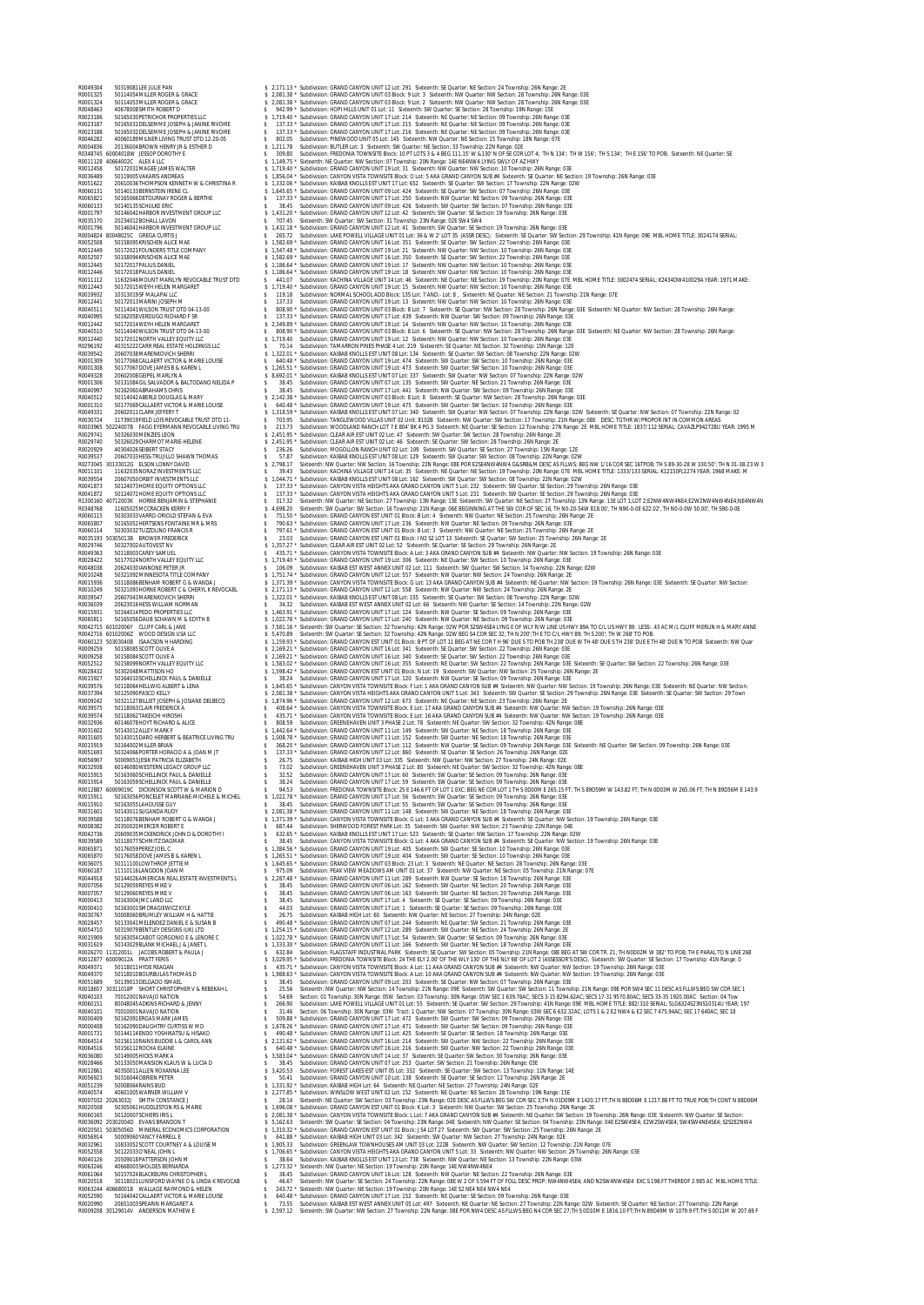R0042787 50126070MASON ANTHONY P \$ 490.48 \* Subdivision: GRAND CANYON UNIT 06 Lot: 353 Sixteenth: SW Quarter: SE Section: 20 Township: 26N Range: 03E R0054765 60025064RANDALL EUGENE \$ 62.61 Subdivision: GATEWAY PARK MOBILE HOME Lot: 64 Sixteenth: NE Quarter: NE Section: 17 Township: 41N Range: 02W R0033824 30055004EKHLASSI HAMID \$ 728.46 Subdivision: SNOW BOWL EST UNIT 02 Lot: 3 Sixteenth: NE Quarter: SW Section: 20 Township: 24N Range: 07E Sixteenth: SE Quarter: SW Section: 20 Township: 24N Range: 07E R0031648 50319014LALANI MAHENDI A \$ 1,265.95 \* Subdivision: GRAND CANYON UNIT 12 Lot: 224 Sixteenth: SE Quarter: NE Section: 24 Township: 26N Range: 2E R0052585 50134068MORRISON ALLAN \$ 38.45 Subdivision: GRAND CANYON UNIT 08 Lot: 68 Sixteenth: SW Quarter: NW Section: 17 Township: 26N Range: 03E R0018682 30317003W LOYD JOEY R \$ 329.95 Sixteenth: SE Quarter: NW Section: 29 Township: 22N Range: 11E N2SE4NW4 R0018684 30317003Z BERGER JOHN V \$ 1,474.79 \* Sixteenth: NW Quarter: NW Section: 27 Township: 22N Range: 10E N2NW4NW4 R0018205 50340082OKAFOR JOHN I & CHUKWUDI \$ 275.75 Subdivision: HOWARD MESA RANCH PHASE 1 UNITS 6 - 10 Lot: 338 Sixteenth: SE Quarter: SW Section: 17 Township: 25N Range: 02E Sixteenth: NE Quarter: SW Section: 17 Township R0018209 50341002SETH PETER AND SREY \$ 224.27 Subdivision: HOWARD MESA RANCH PHASE 3 UNITS 5 - 8 Lot: 462 Sixteenth: SW Quarter: NW Section: 23 Township: 25N Range: 02E Sixteenth: NW Quarter: SW Section: 23 Township: R0022703 50108113ELGAN ARTHUR & BETTY \$ 629.49 \* Subdivision: GRAND CANYON UNIT 02 Lot: 332 Sixteenth: SW Quarter: SE Section: 27 Township: 26N Range: 03E R0007493 60022020M WARREN NORMAN PHILLIP & KARANN MAR \$ 94.53 Sixteenth: SE Quarter: NE Section: 17 Township: 41N Range: 02W POR S2 SE4 NE4 DESC AS FLLWS: BEG AT PT IN N R/W LINE DOBSON ST SD PT BEING S 89-56-00 W 761.50' FR E4 COR S R0042770 50126053BANKS KATHERINE IRENE \$ 490.48 \* Subdivision: GRAND CANYON UNIT 06 Lot: 336 Sixteenth: SE Quarter: SE Section: 20 Township: 26N Range: 03E R0022701 50108111RAUSCHER PAUL H JR \$ 1,371.39 \* Subdivision: GRAND CANYON UNIT 02 Lot: 330 Sixteenth: SW Quarter: SE Section: 27 Township: 26N Range: 03E R0009675 50113085ABBOTT HARRY & SHIRLEY J \$ 490.48 \* Subdivision: GRAND CANYON UNIT 03 Block: 6 Lot: 26 Sixteenth: SW Quarter: SW Section: 28 Township: 26N Range: 03E R0009674 50113084ABBOTT HARRY & SHIRLEY J \$ 490.48 \* Subdivision: GRAND CANYON UNIT 03 Block: 6 Lot: 25 Sixteenth: SW Quarter: SW Section: 28 Township: 26N Range: 03E R0000851 50159006SCHIERS IRIS L \$ 1,253.73 \* Subdivision: GRAND CANYON UNIT 16 Lot: 376 Sixteenth: SW Quarter: SE Section: 22 Township: 26N Range: 03E R0050397 50157129HANCOCK ERNEST T & SHERYL K \$ 640.48 \* Subdivision: GRAND CANYON UNIT 16 Lot: 469 Sixteenth: SE Quarter: NE Section: 22 Township: 26N Range: 03E R0054752 50008135ASHLEY ADRIAN H & ETTA F \$ 1,191.31 \* Subdivision: KAIBAB HIGH Lot: 135 Sixteenth: SW Quarter: NE Section: 27 Township: 24N Range: 02E R0012836 50121015GRAHAM MARGARET J LIVING TRUST DTD \$ 38.45 Subdivision: CANYON VISTA TOWNSITE Block: C Lot: 15 AKA GRAND CANYON SUB #4 Sixteenth: NW Quarter: SW Section: 19 Township: 26N Range: 03E R0050395 50157127COMMINS PETER L \$ 1,487.23 \* Subdivision: GRAND CANYON UNIT 16 Lot: 467 Sixteenth: SE Quarter: NE Section: 22 Township: 26N Range: 03E Sixteenth: NE Quarter: SE Section: 22 Township: 26N Range: 03E R0017362 10904038A REEVES MARY PONTAL \$ 1,775.32 Subdivision: GRANDVIEW HOMES UNIT 02 LOT 103 LESS 110X2.7X111' 275/230 ARIZ T&T & PT OF LOT 102 BEG AT COR COMMON TO LOTS 102 103 114 115 GRAN DVIEW HOMES #2 TH SLY TO N R0017365 50025004WU YINGLI \$ 1,553.90 \* Subdivision: CLEAR AIR EST Lot: 139 Sixteenth: NE Quarter: SE Section: 25 Township: 26N Range: 01E R0031652 50319018LALANI MAHENDI A \$ 1,265.95 \* Subdivision: GRAND CANYON UNIT 12 Lot: 228 Sixteenth: NE Quarter: NE Section: 24 Township: 26N Range: 2E R0017366 50025005BUSI JOSEPH & MARGARET L \$ 1,938.07 \* Subdivision: CLEAR AIR EST Lot: 140 Sixteenth: SE Quarter: SE Section: 25 Township: 26N Range: 01E R0019546 40670004HAINLINE A ARBELL \$ 124.82 Tract: 1 Quarter: NE Section: 13 Township: 20N Range: 13E R0065401 50108151ROWLEY RUBYE O (MANLEY) \$ 1,645.65 \* Subdivision: GRAND CANYON UNIT 02 Lot: 434 Sixteenth: NE Quarter: SW Section: 27 Township: 26N Range: 03E Sixteenth: NW Quarter: SE Section: 27 Township: 26N Range: 03E R0007480 80208015STANSFIELD MARCI \$ 1,895.50 Subdivision: RANCHETTE EST UNIT 01 Lot: 15 Sixteenth: SW Quarter: NE Section: 06 Township: 40N Range: 09E R0042328 20206037WEBSTER JOHN H & SHERLINE J \$ 10,579.31 \* Subdivision: FOREST EDGE RANCHEROS UNIT 01 UNDEDICATED JUNIPER AVE 1.431AC Sixteenth: NE Quarter: NE Section: 13 Township: 23N Range: 02E R0039158 40388008NOWAK BETTINA \$ 246.55 Subdivision: BLUE RIDGE EST UNIT 02 Lot: 72 Sixteenth: NW Quarter: NE Section: 32 Township: 15N Range: 12E **SOLUTARY AND THE SERIENCE SURFAINS AN A SURFAINT COMPRESSION IN THE CONSULTER CONTRACT COMPRESSION CONTRACT COMPRESSION COMPRESSION CONTRACT COMPRESSION CONTRACT COMPRESSION COMPRESSION CONTRACT COMPRESSION CONTRACT COMP** R0040138 20509030CONTINENTAL SERVICE CORP \$ 619.77 \* Subdivision: KAIBAB KNOLLS EST UNIT 13A Lot: 7006 Sixteenth: NE Quarter: NE Section: 13 Township: 22N Range: 03W R0032527 50010037CULBERTSON MILTON L & JA \$ 903.49 \* Subdivision: KAIBAB HIGH UNIT 04 Lot: 416 Sixteenth: SE Quarter: SW Section: 27 Township: 24N Range: 02E R0052593 50164045DELCOURT PIERRE \$ 2,375.31 \* Subdivision: GRAND CANYON UNIT 17 Lot: 155 Sixteenth: NE Quarter: SE Section: 09 Township: 26N Range: 03E R0032524 50010034VARGAS ANTONIO T & CEOFAS G \$ 26.75 Subdivision: KAIBAB HIGH UNIT 04 Lot: 413 Sixteenth: SE Quarter: SW Section: 27 Township: 24N Range: 02E R0056870 50329035LALANI MAHENDI A \$ 1,357.27 \* Subdivision: CLEAR AIR EST UNIT 02 Lot: 213 Sixteenth: SW Quarter: SW Section: 29 Township: 26N Range: 2E R0056871 50329036AUTOVEST NV \$ 1,357.27 \* Subdivision: CLEAR AIR EST UNIT 02 Lot: 214 Sixteenth: SW Quarter: SW Section: 29 Township: 26N Range: 2E R0031562 50139008JONES DANIEL M & LUCIA N \$ 490.48 \* Subdivision: GRAND CANYON UNIT 09 Lot: 198 Sixteenth: SW Quarter: NE Section: 07 Township: 26N Range: 03E Sixteenth: SE Quarter: NW Section: 07 Township: 26N Range: 03E R0030230 11628002NORAZ INVESTMENTS LLC \$ 32.69 Subdivision: KACHINA VILLAGE UNIT 09 Lot: 957 Sixteenth: SW Quarter: NE Section: 19 Township: 20N Range: 07E R0031561 50139007JONES DANIEL M & LUCIA N \$ 794.72 \* Subdivision: GRAND CANYON UNIT 09 Lot: 197 Sixteenth: SW Quarter: NE Section: 07 Township: 26N Range: 03E Sixteenth: SE Quarter: NW Section: 07 Township: 26N Range: 03E R0017277 50139147GIALLOMBARDO JOHN & ELLA \$ 555.36 \* Subdivision: GRAND CANYON UNIT 09 Lot: 492 Sixteenth: NW Quarter: NW Section: 07 Township: 26N Range: 03E R0032899 50128084MILLER ROGER & GRACE \$ 2,081.38 \* Subdivision: GRAND CANYON UNIT 06 Lot: 84 Sixteenth: SE Quarter: NW Section: 20 Township: 26N Range: 03E R0018129 50326003FALLON CARROLL F \$ 436.13 \* Subdivision: CLEAR AIR EST UNIT 02 Lot: 20 Sixteenth: NW Quarter: SW Section: 28 Township: 26N Range: 2E R0063179 11610039HANSEN STEPHANIE \$ 2,205.15 Subdivision: PINE-DEL EST Lot: 45 Sixteenth: NE Quarter: SE Section: 07 Township: 20N Range: 07E R0000939 20535121MORRISON FAMILY TRUST \$ 371.17 Subdivision: WESTWOOD RANCHES PHASE 8 Lot: 976 Sixteenth: SE Quarter: SW Section: 25 Township: 23N Range: 04W R1377174 60018004A MH INVESTMENTS PROPERTIES LLC \$ 1,155.78 \* Sixteenth: SE Quarter: SE Section: 21 Township: 41N Range: 02W BEG NE COR SEC 28; TH N 00-01-07 W 160.78' TO POB; TH W 34.84'; TH N 295.33'; TH S 68-24-25 E 39.60'; TH S 00 R0066689 50304101STROBEL JUANITA \$ 1,071.41 \* Subdivision: GRAND CANYON EST UNIT 01 Block: H Lot: 14 Sixteenth: SE Quarter: SE Section: 25 Township: 26N Range: 2E R0031580 50142134GAGLIANO TRUST DTD 07-15-04 \$ 1,008.78 \* Subdivision: GRAND CANYON UNIT 11 Lot: 134 Sixteenth: NE Quarter: NW Section: 18 Township: 26N Range: 03E R0000935 50321102BELLINGER RAYMOND J & BERNICE E \$ 1,874.96 \* Subdivision: GRAND CANYON UNIT 12 Lot: 567 Sixteenth: SW Quarter: NW Section: 24 Township: 26N Range: 2E Sixteenth: SE Quarter: NE Section: 24 Township: 26N Range: 2E R0039063 50019002ARIZONA LAND RESEARCH CORP \$ 2,202.84 \* Subdivision: CLEAR AIR EST Lot: 33 Sixteenth: SW Quarter: SE Section: 23 Township: 26N Range: 01E R0016041 10401001A 301 OLEARY LLC \$ 1,675.81 Subdivision: BRANNEN ADD Block: 16 LOT 1 BLK 16 EXCEPT: BEG NE COR LOT 1; TH S 00-58-10 E ALNG WLY R/W O'LEARY ST 9.92' TO POC OF COURVE CON-CAVE SW; TH ALNG SD CURVE RAD=10' R0039062 50019001FLOWERDEW NORMAN \$ 1,403.31 \* Subdivision: CLEAR AIR EST Lot: 32 Sixteenth: SW Quarter: SE Section: 23 Township: 26N Range: 01E R0039065 50019009RIDDLE ELBERT L TRUSTEE UNDER THE \$ 2,050.35 \* Subdivision: CLEAR AIR EST Lot: 40 Sixteenth: NW Quarter: SE Section: 23 Township: 26N Range: 01E R0042698 30204028CHILDERS MARTY A \$ 66.29 Sixteenth: SW Quarter: SE Section: 17 Township: 25N Range: 08E N2 SE4 SW4 SE4 R0056858 50018021HILL PETER ERNERST \$ 1,553.90 \* Subdivision: CLEAR AIR EST Lot: 21 Sixteenth: NE Quarter: SW Section: 23 Township: 26N Range: 01E R0032428 40107001F RAZ SAMUEL & IRITH \$ 103.62 \* Sixteenth: SE Quarter: SW Section: 05 Township: 17N Range: 06E PCL OF LAND BEING A POR OF THAT CERTAIN LAND AREA IDENTIFIED AS AREA GAINED BY NEW PROPERTY LINE IN 2174/91 R0009748 50144057HERNANDEZ KEILA GAXIOLA \$ 2,081.38 \* Subdivision: GRAND CANYON UNIT 11 Lot: 320 Sixteenth: NW Quarter: SE Section: 18 Township: 26N Range: 03E R0019460 50147054AMERICAN REAL ESTATE INVESTMENTS L \$ 2,287.48 \* Subdivision: GRAND CANYON UNIT 12 Lot: 118 Sixteenth: SW Quarter: SW Section: 19 Township: 26N Range: 03E R0012914 50142100PRICE RICHARD & MELINDA FAMILY TRU \$ 2,287.48 \* Subdivision: GRAND CANYON UNIT 11 Lot: 100 Sixteenth: SE Quarter: NW Section: 18 Township: 26N Range: 03E Sixteenth: SW Quarter: NW Section: 18 Township: 26N Range: 03E R0018132 50326010COONCE DANNY J LIVING TRUST DTD 01 \$ 60.57 Subdivision: CLEAR AIR EST UNIT 02 Lot: 27 Sixteenth: NW Quarter: SW Section: 28 Township: 26N Range: 2E R0066693 50304105SMITH BEVERLY VM \$ 772.94 \* Subdivision: GRAND CANYON EST UNIT 01 Block: H Lot: 18 Sixteenth: SE Quarter: SE Section: 25 Township: 26N Range: 2E R0066691 50304103STROBEL JUANITA \$ 1,071.41 \* Subdivision: GRAND CANYON EST UNIT 01 Block: H Lot: 16 Sixteenth: SE Quarter: SE Section: 25 Township: 26N Range: 2E R0012910 30326001N MATC TRUST DTD 09-05-18 \$ 3,585.51 Sixteenth: NW Quarter: SW Section: 04 Township: 21N Range: 09E SE4SW4NW4SW4 83 SCHULT 24X44 B181828A\*B 923/151 R0031574 20629026FREY GREGORY RONALD \$ 653.49 Subdivision: KAIBAB EST WEST ANNEX UNIT 02 Lot: 53 Sixteenth: SW Quarter: SE Section: 15 Township: 22N Range: 02W Sixteenth: NW Quarter: SE Section: 15 Township: 22N Range: R0031577 50142131BONAHOOM COLE \$ 38.45 Subdivision: GRAND CANYON UNIT 11 Lot: 131 Sixteenth: NE Quarter: NW Section: 18 Township: 26N Range: 03E R0031576 20629028ROJO ROY R \$ 364.81 \* Subdivision: KAIBAB EST WEST ANNEX UNIT 02 Lot: 55 Sixteenth: SE Quarter: SE Section: 15 Township: 22N Range: 02W Sixteenth: NE Quarter: SE Section: 15 Township: 22N Range: R0031578 50142132KING FRANCIS A III \$ 1,432.18 \* Subdivision: GRAND CANYON UNIT 11 Lot: 132 Sixteenth: NE Quarter: NW Section: 18 Township: 26N Range: 03E R0056857 50018020KNEEBONE FRANKLIN GILBERT \$ 2,202.84 \* Subdivision: CLEAR AIR EST Lot: 20 Sixteenth: NE Quarter: SW Section: 23 Township: 26N Range: 01E R0000924 40121018N KAISER PAUL \$ 16.24 Sixteenth: SW Quarter: NE Section: 18 Township: 17N Range: 06E BEG AT NW COR SW4NE4 SEC 18; TH N89D48M E 894.80'; TH S0D12M E 148.43'; TH S50D18M W 56.5'; TH S8D18M W R0008896 50113003PASKUS STEPHEN \$ 1,856.04 \* Subdivision: GRAND CANYON UNIT 03 Block: 3 Lot: 3 Sixteenth: SW Quarter: NW Section: 28 Township: 26N Range: 03E Sixteenth: NW Quarter: SW Section: 28 Township: 26N Range: R0056857 20011802000KIEBONE FRAMILIN GILBERT R0008896 201113002PAKUS TSTEHENT<br>R0000894 40121018N KASER PAUL<br>R00206954 20218010MOORE ROBERT R<br>R0045753 20218010MOORE ROBERT R<br>R0045753 20308011MONTOSH ROGER & KELLY J<br>R0042246 ROARS #198001500015004 ROGER & RELLY STARES & 1873.2 Subdivision: GRAND CANYON UNITO Block: Sub: 114 Sixteenth: SW Ouarter: ME Section: 35 Township: 26N Range: 2E<br>ROAR 254 SUBDIVISION: SUBDIVISION: STARES AND SUBDIVISION: R003124 HOMAN, WHO SANDAL STATES AND SUBDIVISION CONTINUES IN THAT A LESS ROOM TO LITY OF HAGGING TO THOSTAFT 3000 THE STATES IN THE STATES IN THE STATES ON THE STATES ON THE STATES ON THE STATES AND CONTINUES ARE SUBDIVIS R0021319 50109035MERIGIAN LILLIE D TRUST DTD 10-16- \$ 364.10 \* Subdivision: GRAND CANYON UNIT 02 Lot: 392 Sixteenth: SW Quarter: SW Section: 27 Township: 26N Range: 03E Sixteenth: SE Quarter: SW Section: 27 Township: 26N Range: 03E R0317117 20272074STRAYER ROBERT ALLEN JR & SUSAN RU \$ 558.05 Subdivision: HIGHLAND MEADOWS NORTH Lot: 74 Sixteenth: SE Quarter: SW Section: 30 Township: 22N Range: 02E R0000916 50107019BUENROSTRO EDWARDO \$ 38.45 Subdivision: GRAND CANYON UNIT 02 Lot: 32 Sixteenth: NW Quarter: NE Section: 27 Township: 26N Range: 03E Sixteenth: SW Quarter: NE Section: 27 Township: 26N Range: 03E R0035960 11658057KF INVESTMENTS LLC \$ 1,681.76 \* Subdivision: FLAGSTAFF RANCH GOLF CLUB Lot: 50 Sixteenth: SE Quarter: NE Section: 25 Township: 21N Range: 06E R0021316 50109032NORTHERN ARIZONA LAND LLC \$ 2,081.38 \* Subdivision: GRAND CANYON UNIT 02 Lot: 389 Sixteenth: SW Quarter: SW Section: 27 Township: 26N Range: 03E R0314080 20232003J IMPELLITIER RICHARD M & MARY C \$ 1,400.40 Sixteenth: NE Quarter: SW Section: 33 Township: 23N Range: 02E PARCEL OF LAND DESC IN EXHIBIT A INST #3158509 SW4 EXCEPT THE NORTH 100' THEREOF. Sixteenth: NW Quarter: SE R0350136 10744120CHINO REASOL A & JOACHIM D \$ 3,791.57 Subdivision: FOREST SPRINGS TOWNHOMES UNIT 2 Lot: 58 Sixteenth: SW Quarter: SW Section: 13 Township: 21N Range: 07E R0010718 60025011TAIT JERRY & RUTH \$ 230.35 Subdivision: GATEWAY PARK MOBILE HOME Lot: 11 Sixteenth: NE Quarter: NE Section: 17 Township: 41N Range: 02W MBL HOME TITLE: 1727/430 SERIAL: ZIDBNX770142BR228387 YEAR: 198 R0010719 60025012TAIT JERRY & RUTH JT \$ 120.19 Subdivision: GATEWAY PARK MOBILE HOME Lot: 12 Sixteenth: NE Quarter: NE Section: 17 Township: 41N Range: 02W R0029288 50328013PEGLER BRIAN \$ 2,219.30 \* Subdivision: CLEAR AIR EST UNIT 02 Lot: 71 Sixteenth: SE Quarter: NE Section: 29 Township: 26N Range: 2E R0029287 50328012PEGLER BRIAN \$ 2,451.95 \* Subdivision: CLEAR AIR EST UNIT 02 Lot: 70 Sixteenth: NE Quarter: NE Section: 29 Township: 26N Range: 2E R0056872 50329037LALANI MAHENDI A \$ 1,357.27 \* Subdivision: CLEAR AIR EST UNIT 02 Lot: 215 Sixteenth: NW Quarter: SW Section: 29 Township: 26N Range: 2E R1299462 10032024A COCONINO TERRACES LLC \$ 26.71 Subdivision: FLAGSTAFF TOWNSITE Block: M1 POR LOTS 12-15 SHOWN AS PCL 1 IN INST 3460937 Sixteenth: SE Quarter: SW Section: 16 Township: 21N Range: 07E R0033779 70084113AHART SHAUGNE & DEANNA \$ 363.30 Subdivision: WESTWOOD RANCHES PHASE 7 Lot: 845 Sixteenth: SW Quarter: SE Section: 01 Township: 23N Range: 03W Sixteenth: NW Quarter: SE Section: 01 Township: 23N Range: 03W R1299464 10032024C COCONINO TERRACES LLC \$ 25.58 Subdivision: FLAGSTAFF TOWNSITE Block: M1 POR LOTS 12-15 SHOWN AS PCL 3 IN INST 3460937 Sixteenth: SE Quarter: SW Section: 16 Township: 21N Range: 07E R1299463 10032024B COCONINO TERRACES LLC \$ 25.70 Subdivision: FLAGSTAFF TOWNSITE Block: M1 POR LOTS 12-15 SHOWN AS PCL 2 IN INST 3460937 Sixteenth: SE Quarter: SW Section: 16 Township: 21N Range: 07E R0022659 50008078PHILLIPS ROBERT LEE \$ 903.49 \* Subdivision: KAIBAB HIGH Lot: 78 Sixteenth: SW Quarter: NE Section: 27 Township: 24N Range: 02E R0006692 40602032CALIENDO FRANK PHILLIP \$ 1,372.69 \* Subdivision: WINSLOW WEST UNIT 02 Lot: 130 Sixteenth: SE Quarter: NE Section: 28 Township: 19N Range: 15E Sixteenth: SW Quarter: NW Section: 27 Township: 19N Range: 15E R0065389 20258014CABIN ON LAKEVIEW LLC \$ 896.50 Subdivision: LAZY E Lot: 14 Sixteenth: NW Quarter: SE Section: 30 Township: 22N Range: 02E Sixteenth: SW Quarter: SE Section: 30 Township: 22N Range: 02E R0006694 40602034CLUFF HAROLD E & THELMA M \$ 52.24 Subdivision: WINSLOW WEST UNIT 02 Lot: 163 Sixteenth: SE Quarter: NE Section: 28 Township: 19N Range: 15E R0021320 50109036JUTZ HARRY F \$ 1,371.39 \* Subdivision: GRAND CANYON UNIT 02 Lot: 393 Sixteenth: SE Quarter: SW Section: 27 Township: 26N Range: 03E R0006695 40602035BOLES HELEN \$ 1,531.64 \* Subdivision: WINSLOW WEST UNIT 02 Lot: 164 Sixteenth: SE Quarter: NE Section: 28 Township: 19N Range: 15E R0042268 50175044DOVE JAMES B & KAREN L \$ 1,171.62 \* Subdivision: GRAND CANYON UNIT 19 Lot: 240 Sixteenth: SW Quarter: NW Section: 10 Township: 26N Range: 03E R0006214 50135068MILOM JOHN B \$ 2,081.38 \* Subdivision: GRAND CANYON UNIT 08 Lot: 282 Sixteenth: SE Quarter: NE Section: 17 Township: 26N Range: 03E R0006697 40602037JONES PATTY A \$ 2,355.15 \* Subdivision: WINSLOW WEST UNIT 02 Lot: 166 Sixteenth: SE Quarter: NE Section: 28 Township: 19N Range: 15E R0006213 40036035HULL FAMILY REVOCABLE LIVING TRUST \$ 2,383.84 Subdivision: PINEWOOD UNIT 17 Lot: 82 Sixteenth: SW Quarter: SW Section: 14 Township: 18N Range: 07E R0021325 50109041FLORES GILBERT \$ 629.49 \* Subdivision: GRAND CANYON UNIT 02 Lot: 408 Sixteenth: SW Quarter: SW Section: 27 Township: 26N Range: 03E R0008876 20636018RUDNYK STEVE & GERALDINE \$ 1,271.33 \* Sixteenth: NW Quarter: SW Section: 26 Township: 22N Range: 02W N 40' OF SE4NW4SW4 EXCEPT:THE E 327.78' R0020477 11216001WHITE MAUREEN REGINA \$ 2,358.11 Subdivision: UNIVERSITY HEIGHTS Lot: 283 Sixteenth: NE Quarter: SW Section: 29 Township: 21N Range: 07E R0010707 60024034DB LAND HOLDINGS LLC \$ 5,058.11 \* Subdivision: SHIPROCK EST Lot: 63 Sixteenth: NW Quarter: NW Section: 21 Township: 41N Range: 02W R0054249 11318035NORAZ INVESTMENTS LLC \$ 42.45 Subdivision: MOBILE HAVEN Lot: 93 Sixteenth: SE Quarter: SW Section: 06 Township: 21N Range: 08E MBL HOME TITLE: 2021/118 SERIAL: FB055X1FDE653K YEAR: 1962 MAKE: KIT SIZE: R0058607 20604048BERRY ROGER W \$ 475.74 \* Subdivision: KAIBAB KNOLLS EST UNIT 07 Lot: 303 Sixteenth: NW Quarter: SW Section: 07 Township: 22N Range: 02W R0010703 60024030DB LAND HOLDINGS LLC \$ 5,033.90 \* Subdivision: SHIPROCK EST Lot: 59 Sixteenth: SW Quarter: NW Section: 21 Township: 41N Range: 02W Sixteenth: NW Quarter: NW Section: 21 Township: 41N Range: 02W RODION BOOKING HONDING LINE SECTION AND SALE OF A SUBMISION SHARE AND RESULTED TOWER IN A SUBMISION AND RESULTED AND RESULTED AND RESULTED AND RESULTED AND RESULTED AND RESULTED AND RESULTED AND RESULTED AND RESULTED AND R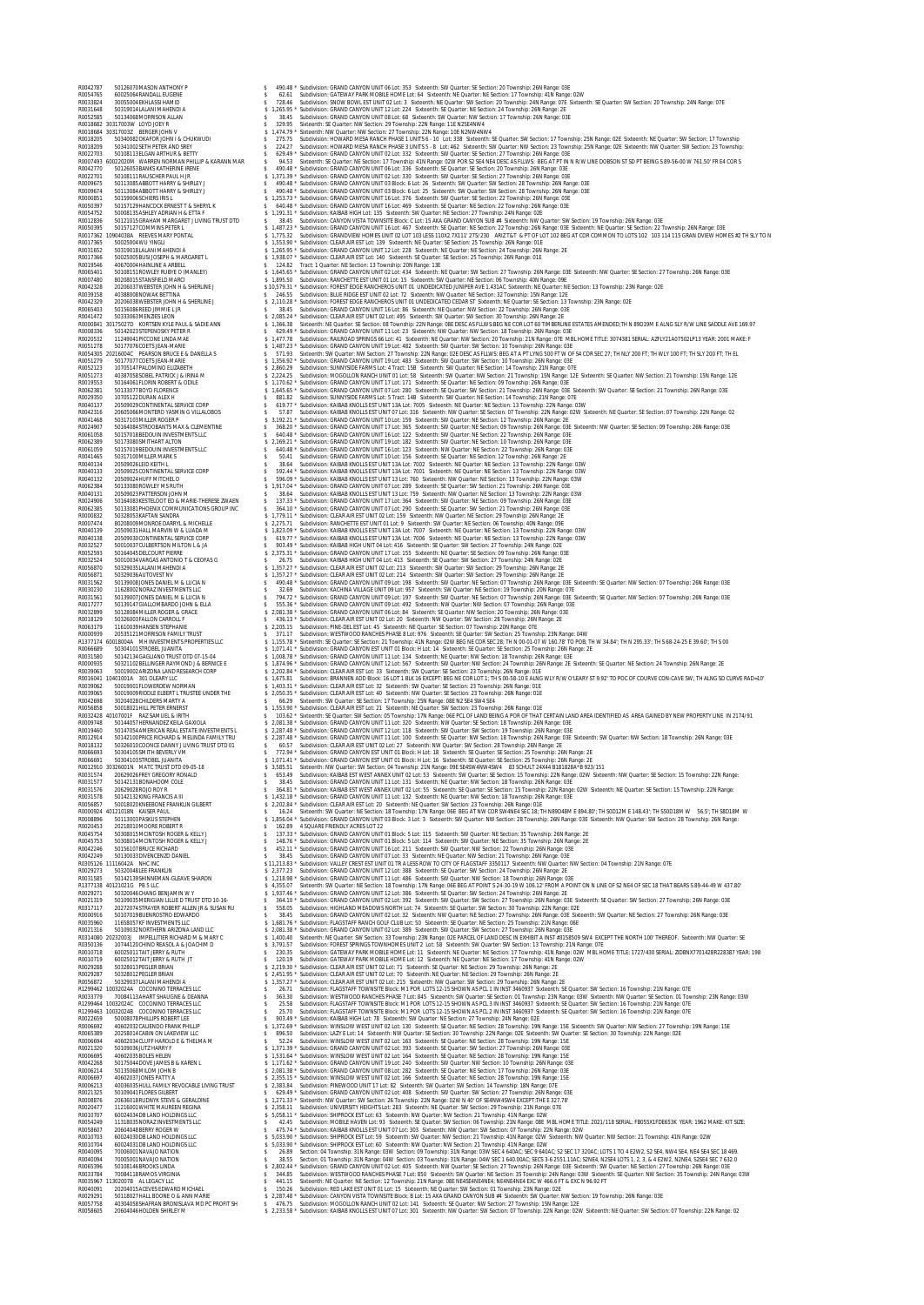R0029290 50118026HALL BOONE O & ANN MARIE \$ 2,287.48 \* Subdivision: CANYON VISTA TOWNSITE Block: B Lot: 14 AKA GRAND CANYON SUB #4 Sixteenth: SW Quarter: NW Section: 19 Township: 26N Range: 03E R0040075 30342036D WEAVER RAYMOND L JT ; WEAVER FRANK \$ 99.85 Sixteenth: SW Quarter: SW Section: 09 Township: 23N Range: 10E SE4SW4SW4 R0052063 20629029MEREDITH MICHAEL LEE \$ 326.22 \* Subdivision: KAIBAB EST WEST ANNEX UNIT 02 Lot: 56 Sixteenth: SE Quarter: SE Section: 15 Township: 22N Range: 02W Sixteenth: NE Quarter: SE Section: 15 Township: 22N Range: R0020486 60023027DB LAND HOLDINGS LLC \$ 5,149.07 \* Subdivision: SHIPROCK EST Lot: 55 Sixteenth: SW Quarter: NW Section: 21 Township: 41N Range: 02W R0008860 50302038SOUBLET THOMAS & IDELLA \$ 1,999.08 Subdivision: GRAND CANYON EST UNIT 01 Block: N Lot: 9 Sixteenth: SW Quarter: NW Section: 25 Township: 26N Range: 02E R0020485 60023026DB LAND HOLDINGS LLC \$ 5,149.07 \* Subdivision: SHIPROCK EST Lot: 54 Sixteenth: SW Quarter: NW Section: 21 Township: 41N Range: 02W R0042255 50175031WINSHIP KAREN A & MARK E \$ 1,253.38 \* Subdivision: GRAND CANYON UNIT 19 Lot: 223 Sixteenth: SW Quarter: NW Section: 10 Township: 26N Range: 03E R0008866 20636011RUDNYK STEVE & GERALDINE \$ 2,262.85 \* Sixteenth: NW Quarter: SW Section: 26 Township: 22N Range: 02W SE4 NW4 SW4 (10.00AC) LESS 4.328AC 247/124 A BURDETTE .327AC 247/125 PUBLIC RD 4.176AC 247/126 A BU R0009714 20632006ROBERTS GARY W & MARGARET \$ 237.83 Subdivision: KAIBAB EST WEST ANNEX UNIT 04 Lot: 181 Sixteenth: SE Quarter: SW Section: 22 Township: 22N Range: 02W R0042258 50175034VANDEN ESSE CHRISTIANE \$ 38.45 Subdivision: GRAND CANYON UNIT 19 Lot: 230 Sixteenth: SW Quarter: NW Section: 10 Township: 26N Range: 03E R0042259 50175035NIEVES RAFAEL \$ 498.80 \* Subdivision: GRAND CANYON UNIT 19 Lot: 231 Sixteenth: SW Quarter: NW Section: 10 Township: 26N Range: 03E R0009711 20632003DAVIS LLOYD B & TAMARA F \$ 288.97 Subdivision: KAIBAB EST WEST ANNEX UNIT 04 Lot: 178 Sixteenth: SE Quarter: SW Section: 22 Township: 22N Range: 02W R0059928 50317067SIMA LUBO \$ 2,553.72 \* Subdivision: GRAND CANYON UNIT 10 Lot: 97 Sixteenth: NW Quarter: NE Section: 12 Township: 26N Range: 2E R0018171 30315027COWAN DALE S & DONNA E \$ 998.19 Sixteenth: SE Quarter: SW Section: 31 Township: 22N Range: 09E NLY 122 FT SE4NW4SE4SW4;NE4NW4SE4SW4 EXCEPT:THE NLY 243.08' (ASSESSOR'S DESC) R0021341 40677035MOLINA JOE JR \$ 1,239.06 \* Subdivision: HOPI HILLS UNIT 01 Lot: 49 Sixteenth: SE Quarter: SW Section: 28 Township: 19N Range: 15E Sixteenth: SW Quarter: SE Section: 28 Township: 19N Range: 15E R0020493 60024004DB LAND HOLDINGS LLC \$ 5,181.03 \* Subdivision: SHIPROCK EST Lot: 4 Sixteenth: NW Quarter: NW Section: 21 Township: 41N Range: 02W R0040085 11625181CARDOZA ALMA \$ 784.46 Subdivision: KACHINA VILLAGE UNIT 11 Lot: 1160 Sixteenth: SE Quarter: NE Section: 19 Township: 20N Range: 07E MBL HOME TITLE: 1954/299 SERIAL: S383 YEAR: 1972 MAKE: SAVOY S R0040080 30342040B MORSE ROBERT L \$ 734.63 Sixteenth: SW Quarter: SE Section: 17 Township: 23N Range: 10E E2SW4SE4 MBL HOME TITLE: 3537164 SERIAL: PH1901260U YEAR: 2000 MAKE: PALM HARBOR SIZE: 28X48.5, SERIAL: PH1 R0059925 50317064MILLER ROGER P \$ 3,189.94 \* Subdivision: GRAND CANYON UNIT 10 Lot: 94 Sixteenth: NE Quarter: NE Section: 12 Township: 26N Range: 2E Sixteenth: NW Quarter: NE Section: 12 Township: 26N Range: 2E R0058631 50173037NORTH VALLEY EQUITY LLC \$ 1,719.40 \* Subdivision: GRAND CANYON UNIT 19 Lot: 95 Sixteenth: NE Quarter: NE Section: 10 Township: 26N Range: 03E R0004491 70063008VILLEGAS KARLA \$ 372.52 Subdivision: WESTWOOD RANCHES PHASE 3 Lot: 277 Sixteenth: SW Quarter: NE Section: 08 Township: 24N Range: 04W R0020498 50305054BAHAR JOSHAPHAT \$ 1,078.11 \* Subdivision: GRAND CANYON EST UNIT 01 Block: J Lot: 25 Sixteenth: SW Quarter: SW Section: 25 Township: 26N Range: 2E R0021343 40677037SANDOVAL ORLANDO C \$ 1,893.95 \* Subdivision: HOPI HILLS UNIT 01 Lot: 51 Sixteenth: SE Quarter: SW Section: 28 Township: 19N Range: 15E R0025705 20611022GAZELLE CHRIS \$ 57.87 Subdivision: KAIBAB KNOLLS EST UNIT 17 Lot: 614 Sixteenth: NW Quarter: SE Section: 17 Township: 22N Range: 02W R0023526 50302061BARNES FLORETTA CELIA ESTATE \$ 608.16 \* Subdivision: GRAND CANYON EST UNIT 01 Block: O Lot: 3 Sixteenth: NW Quarter: NW Section: 25 Township: 26N Range: 2E R0052094 50140053HAUCK FAYE I \$ 38.45 Subdivision: GRAND CANYON UNIT 09 Lot: 304 Sixteenth: NE Quarter: SW Section: 07 Township: 26N Range: 03E R0023527 50302062BARNES FLORETTA CELIA ESTATE \$ 608.16 \* Subdivision: GRAND CANYON EST UNIT 01 Block: O Lot: 4 Sixteenth: NW Quarter: NW Section: 25 Township: 26N Range: 2E R0021342 40677036MOLINA JOE JR \$ 1,239.06 \* Subdivision: HOPI HILLS UNIT 01 Lot: 50 Sixteenth: SE Quarter: SW Section: 28 Township: 19N Range: 15E Sixteenth: SW Quarter: SE Section: 28 Township: 19N Range: 15E R0003167 50227029BLEDSOE OBEY F & CHESLENE \$ 1,824.98 \* Subdivision: WOODLAND RANCH Lot: 161 BK 3 PG 98 & BK 4 PG 3 Sixteenth: NE Quarter: NE Section: 14 Township: 27N Range: 3E R0008853 50302031MCGEE ROXIE ANNA \$ 751.50 \* Subdivision: GRAND CANYON EST UNIT 01 Block: N Lot: 2 Sixteenth: SW Quarter: NW Section: 25 Township: 26N Range: 2E R0025701 50175025WINSHIP KAREN A & MARK E \$ 1,253.38 \* Subdivision: GRAND CANYON UNIT 19 Lot: 217 Sixteenth: SW Quarter: NW Section: 10 Township: 26N Range: 03E R0048824 60012031B JOHNSON DONALD & JULIE \$ 486.85 Subdivision: FREDONIA TOWNSITE POR AG TR #59 DESC AS FLLWS: BEG AT A PT ON E BNDRY TR #59; TH S 02-33 W 127.50' FR NE COR TR #59; TH WLY & PARAL W/N BNDRY TR #59 341.88' M/L T R0008849 50302028C SPENCER CHRISTOPHER \$ 1,493.02 \* Subdivision: GRAND CANYON EST UNIT 01 Block: M 1AC LESS .250AC 308/683; .446AC 351/630 Sixteenth: SE Quarter: NW Section: 25 Township: 26N Range: 2E R0043141 40383017SOL FUNDING LLC \$ 325.23 Subdivision: STARLIGHT PINES RANCHETTES UNIT 01 Lot: 17 Sixteenth: NW Quarter: NE Section: 07 Township: 14N Range: 12E Sixteenth: NE Quarter: NW Section: 07 Township: 14N R R0044474 50318022MULLENERS JACQUES \$ 137.33 \* Subdivision: GRAND CANYON UNIT 12 Lot: 151 Sixteenth: NW Quarter: SE Section: 24 Township: 26N Range: 2E Sixteenth: SW Quarter: SE Section: 24 Township: 26N Range: 2E R0059953 11504030B SMITH PATRICIA B \$ 2,962.83 Subdivision: FRONTIER HOMESITES Tract: 10 Sixteenth: NW Quarter: SW Section: 03 Township: 20N Range: 07E Sixteenth: NE Quarter: SW Section: 03 Township: 20N Range: 07E R0291382 40315383BLACKHOOP STEPHANIE RENEE \$ 259.43 Subdivision: TAMARRON PINES PHASE 5 Lot: 379 Sixteenth: SE Quarter: SW Section: 32 Township: 15N Range: 12E R0349182 20535003B MESERVEY JEREMY J \$ 2,169.31 \* Subdivision: WESTWOOD RANCHES PHASE 8 N2 LOT 853 Sixteenth: NW Quarter: NE Section: 11 Township: 23N Range: 03W R0036830 50170034GOVAARS JOSEPHUS & HENDRICA J \$ 70.61 Subdivision: GRAND CANYON UNIT 18 Lot: 186 Sixteenth: NE Quarter: NE Section: 15 Township: 26N Range: 03E R0063192 11343079SACKS CATHERINE DANIELLE \$ 1,013.74 Subdivision: CHRISTMAS TREE EST UNIT 02 Lot: 78 Sixteenth: NW Quarter: NW Section: 05 Township: 21N Range: 08E MBL HOME TITLE: 3329300 SERIAL: 1570061A YEAR: 2000 MAKE: RED R0032490 50315056CATES CHARLES R \$ 163.99 \* Subdivision: GRAND CANYON UNIT 10 Lot: 395 Sixteenth: SW Quarter: SW Section: 12 Township: 26N Range: 2E R0004482 20133012BROOKS GARRICK TYSON \$ 2,748.64 \* Subdivision: WILLIAMS TOWNSITE Block: 57 Lot: 18 Sixteenth: SE Quarter: NW Section: 33 Township: 22N Range: 02E ROOBSHONGER AN UNIVERSIDENT ENGINE SOMEONO CRANO CHORO IN THE CETTER SOMETHE WAS CONSIDERED AN ABOVE AND THE CETTER SOMETHEAD AND A CONSIDERATION OF THE CETTER OF THE CETTER AND THE CETTER OF THE CETTER AND THE CETTER OF T RO34210 3013002614 WILLEN JOHN MARK IRL SALES AND SUITABLE STATE OF THE STATE OF THE STATE OF THE STATE OF THE STATE OF THE STATE OF THE STATE OF THE STATE OF THE STATE OF THE STATE OF THE STATE OF THE STATE OF THE STATE O R0043154 50165002SCHELLINCK PAUL & DANIELLE \$ 38.24 Subdivision: GRAND CANYON UNIT 17 Lot: 186 Sixteenth: SE Quarter: NE Section: 09 Township: 26N Range: 03E R0058632 50173038NORTH VALLEY EQUITY LLC \$ 1,719.40 \* Subdivision: GRAND CANYON UNIT 19 Lot: 96 Sixteenth: NE Quarter: NE Section: 10 Township: 26N Range: 03E R0033355 20123007BENTLEY PATRICIA MARIE TRUST \$ 521.77 Subdivision: WILLIAMS TOWNSITE Block: 53 Lot: 5 LOT 4 LESS ELY 2' Sixteenth: SE Quarter: NW Section: 33 Township: 22N Range: 02E R0031193 20003008BROWN HENRY & ESSIE B \$ 4,244.95 \* Subdivision: CURETON ADD Block: W Lot: 1 Sixteenth: NW Quarter: SE Section: 28 Township: 22N Range: 02E R0016431 50137090MILLER ROGER & GRACE \$ 2,081.38 \* Subdivision: GRAND CANYON UNIT 08 Lot: 176 Sixteenth: SW Quarter: SW Section: 17 Township: 26N Range: 03E R0016430 50137089MILLER ROGER & GRACE \$ 2,094.42 \* Subdivision: GRAND CANYON UNIT 08 Lot: 175 Sixteenth: SW Quarter: SW Section: 17 Township: 26N Range: 03E R0061801 20509051HOFFMAN JACK \$ 38.64 Subdivision: KAIBAB KNOLLS EST UNIT 13A Lot: 7027 Sixteenth: SW Quarter: NE Section: 13 Township: 22N Range: 03W R0061802 20509052CONTINENTAL SERVICE CORP \$ 558.12 \* Subdivision: KAIBAB KNOLLS EST UNIT 13A Lot: 7028 Sixteenth: SW Quarter: NE Section: 13 Township: 22N Range: 03W R0043178 50130008BOURBULAS THOMAS D \$ 1,537.62 \* Subdivision: GRAND CANYON UNIT 07 Lot: 8 Sixteenth: NW Quarter: NW Section: 21 Township: 26N Range: 03E R1455123 11102004V KINNEY TIMOTHY \$ 7,358.73 PCL 1 PER MLD BOOK 22 PAGE 69 LESS THAT PORTION PER INST #3551450 Sixteenth: NE Quarter: SE Section: 05 Township: 21N Range: 07E Sixteenth: NW Quarter: SE Section: 05 Town R0022234 50330008AUTOVEST NV \$ 1,364.62 \* Subdivision: CLEAR AIR EST UNIT 02 Lot: 250 Sixteenth: NE Quarter: SE Section: 30 Township: 26N Range: 2E R0008804 20003024HAVA-PROPERTY LLC \$ 933.84 Subdivision: SCOTT ADD Block: 7 N2 LOTS 5 & 6 Sixteenth: NE Quarter: SW Section: 28 Township: 22N Range: 02E R0043181 50130011SCHULDT KAREN \$ 38.45 Subdivision: GRAND CANYON UNIT 07 Lot: 11 Sixteenth: NW Quarter: NW Section: 21 Township: 26N Range: 03E R0004447 50110021POTTER SHARON \$ 1,545.79 \* Subdivision: GRAND CANYON UNIT 02 Lot: 113 Sixteenth: NW Quarter: NW Section: 27 Township: 26N Range: 03E R0000098 20256002RUSSELL CONSTANCE & TODD \$ 130.89 Subdivision: JUNIPINE EST UNIT 03 Lot: 63 Sixteenth: SE Quarter: NW Section: 20 Township: 23N Range: 02E R0002275 40135051MERCOLA MARJORIE IRREVOCABLE TRUST \$ 1,085.02 Subdivision: CHAPEL HILL EST UNIT 02 Lot: 51 Sixteenth: NE Quarter: NW Section: 30 Township: 17N Range: 06E R0061806 50161001HENNEBERT ETIEENE & GHISLAINE \$ 2,375.31 \* Subdivision: GRAND CANYON UNIT 17 Lot: 345 Sixteenth: SE Quarter: NW Section: 09 Township: 26N Range: 03E R0043186 50130016MILLER ROGER & GRACE \$ 2,081.38 \* Subdivision: GRAND CANYON UNIT 07 Lot: 16 Sixteenth: NW Quarter: NW Section: 21 Township: 26N Range: 03E R0012065 50154023ZANNELLI VIRGINIA M \$ 23.35 Subdivision: GRAND CANYON UNIT 15 Lot: 112 Sixteenth: SW Quarter: SW Section: 08 Township: 26N Range: 03E R0020069 20210001L WILLIAMS LOTS LLC \$ 43.18 Subdivision: PINECREST EST UNIT 03 Lot: 1 Sixteenth: SE Quarter: SW Section: 29 Township: 22N Range: 02E R0044018 20654010BOWEN WILBUR D & ORPHA J \$ 183.43 \* Subdivision: KAIBAB KNOLLS EST UNIT 19 Lot: 923 Sixteenth: SW Quarter: SW Section: 19 Township: 22N Range: 02E R0004443 50023004LAND INSIGHTS LLC \$ 361.54 \* Subdivision: CLEAR AIR EST Lot: 131 Sixteenth: NE Quarter: NE Section: 25 Township: 26N Range: 01E R0004444 50023005SEPLOW RICHARD E & MARILYN K JT \$ 719.75 \* Subdivision: CLEAR AIR EST Lot: 132 Sixteenth: SE Quarter: NE Section: 25 Township: 26N Range: 01E R0003106 50157097CORRIGAN MICHAEL G \$ 498.80 \* Subdivision: GRAND CANYON UNIT 16 Lot: 201 Sixteenth: NE Quarter: NE Section: 22 Township: 26N Range: 03E Sixteenth: SE Quarter: NE Section: 22 Township: 26N Range: 03E R0023584 50324081PORTER HORACIO A & JOAN M JT \$ 137.33 \* Subdivision: GRAND CANYON UNIT 12 Lot: 875 Sixteenth: SE Quarter: SE Section: 26 Township: 26N Range: 02E R0061816 50161011HENNEBERT ETIEENE & GHISLAINE \$ 2,375.31 \* Subdivision: GRAND CANYON UNIT 17 Lot: 355 Sixteenth: SE Quarter: NW Section: 09 Township: 26N Range: 03E R0004439 40166002WIGRIZER STEVEN G & DEBBIE B \$ 1,473.06 Subdivision: ANASAZI Lot: 2 Sixteenth: SW Quarter: NE Section: 07 Township: 17N Range: 06E R0064098 20616027MCCORMICK LAURA \$ 493.63 Subdivision: KAIBAB EST WEST Lot: 51 Sixteenth: SW Quarter: NW Section: 11 Township: 22N Range: 02W MBL HOME TITLE: 3434699 SERIAL: CAVAZLP943182 YEAR: 1995 MAKE: CAVCO LIT R0039916 50311014WONOTO MONIKA \$ 148.76 \* Subdivision: GRAND CANYON UNIT 01 Block: 2 Lot: 61 Sixteenth: NW Quarter: SE Section: 35 Township: 26N Range: 2E R0013389 40610001NAVAJO NATION \$ 22.02 Section: 05 Township: 20N Range: 15E Section: 07 Township: 20N Range: 15E Section: 09 Township: 20N Range: 15E Section: 17 Township: 20N Range: 15E Section: 19 Town R0016899 50160066PETRICHOR PROPERTIES LLC \$ 1,745.57 \* Subdivision: GRAND CANYON UNIT 17 Lot: 342 Sixteenth: SE Quarter: NW Section: 09 Township: 26N Range: 03E Sixteenth: SW Quarter: NW Section: 09 Township: 26N Range: 03E R0016898 50160065NORTH VALLEY EQUITY LLC \$ 1,745.57 \* Subdivision: GRAND CANYON UNIT 17 Lot: 341 Sixteenth: SW Quarter: NW Section: 09 Township: 26N Range: 03E Sixteenth: SE Quarter: NW Section: 09 Township: 26N Range: 03E R0016896 50160063NORTH VALLEY EQUITY LLC \$ 1,745.76 \* Subdivision: GRAND CANYON UNIT 17 Lot: 339 Sixteenth: SW Quarter: NW Section: 09 Township: 26N Range: 03E Sixteenth: NW Quarter: NW Section: 09 Township: 26N Range: 03E R0037751 50128118GARRETT CLYDE R & KATHERINE E \$ 2,074.20 \* Subdivision: GRAND CANYON UNIT 06 Lot: 249 Sixteenth: NE Quarter: SW Section: 20 Township: 26N Range: 03E Sixteenth: SE Quarter: NW Section: 20 Township: 26N Range: 03E R0037752 50128119GARRETT MARIAN \$ 2,287.48 \* Subdivision: GRAND CANYON UNIT 06 Lot: 250 Sixteenth: NE Quarter: SW Section: 20 Township: 26N Range: 03E Sixteenth: SE Quarter: NW Section: 20 Township: 26N Range: 03E R0048889 50329045AUTOVEST NV \$ 1,357.27 \* Subdivision: CLEAR AIR EST UNIT 02 Lot: 223 Sixteenth: SW Quarter: SW Section: 29 Township: 26N Range: 2E R0002249 50144082RUSCHE MANUEL \$ 2,287.48 \* Subdivision: GRAND CANYON UNIT 11 Lot: 393 Sixteenth: SE Quarter: SE Section: 18 Township: 26N Range: 03E R0023587 50324084FOUNDERS TITLE COMPANY \$ 1,944.88 \* Subdivision: GRAND CANYON UNIT 12 Lot: 878 Sixteenth: SE Quarter: SE Section: 26 Township: 26N Range: 02E R0002247 50144080CORTEZ DOLORES C REVOCABLE LIVING \$ 38.45 Subdivision: GRAND CANYON UNIT 11 Lot: 391 Sixteenth: SE Quarter: SE Section: 18 Township: 26N Range: 03E R0003102 50157093CORRIGAN MICHAEL G \$ 498.80 \* Subdivision: GRAND CANYON UNIT 16 Lot: 197 Sixteenth: NE Quarter: NE Section: 22 Township: 26N Range: 03E Sixteenth: SE Quarter: NE Section: 22 Township: 26N Range: 03E R0002246 50144079TUZZOLINO FRANCIS R \$ 1,008.78 \* Subdivision: GRAND CANYON UNIT 11 Lot: 390 Sixteenth: SE Quarter: SE Section: 18 Township: 26N Range: 03E R0007941 50120026LAYTON STEPHEN D \$ 1,382.59 \* Subdivision: CANYON VISTA TOWNSITE Block: M Lot: 5 AKA GRAND CANYON SUB #4 Sixteenth: NW Quarter: SE Section: 19 Township: 26N Range: 03E R0048892 50329048LALANI MAHENDI A \$ 1,357.27 \* Subdivision: CLEAR AIR EST UNIT 02 Lot: 226 Sixteenth: SW Quarter: SW Section: 29 Township: 26N Range: 2E R0045381 50320032PIEN CHUN-SHIH \$ 1,944.88 \* Subdivision: GRAND CANYON UNIT 12 Lot: 372 Sixteenth: SE Quarter: SW Section: 24 Township: 26N Range: 2E R0002255 50144088LI JOHN KONG-JIANN \$ 1,842.35 \* Subdivision: GRAND CANYON UNIT 11 Lot: 399 Sixteenth: SW Quarter: SE Section: 18 Township: 26N Range: 03E R0048891 50329047LALANI MAHENDI A \$ 1,357.27 \* Subdivision: CLEAR AIR EST UNIT 02 Lot: 225 Sixteenth: SW Quarter: SW Section: 29 Township: 26N Range: 2E R0005755 50138063WELLNITZ NORMAN \$ 364.10 \* Subdivision: GRAND CANYON UNIT 09 Lot: 63 Sixteenth: NW Quarter: NE Section: 07 Township: 26N Range: 03E R0352765 80114011MARTIN THEO \$ 30.45 Sixteenth: NW Quarter: SE Section: 30 Township: 41N Range: 09E PORTION OF SW4 SEC 30 41N 9E DESC AS; BEG NWLY COR LOT 20 BI-DAHJI SUBDIVISION; TH N49-10-38E 8.9'; TH S72-13 R0025773 50314041SASAKI TERRY GENE & SARA ANN \$ 50.41 Subdivision: GRAND CANYON UNIT 10 Lot: 250 Sixteenth: SE Quarter: NW Section: 12 Township: 26N Range: 2E R0002253 50144086YOUNG TONY L \$ 1,613.17 \* Subdivision: GRAND CANYON UNIT 11 Lot: 397 Sixteenth: SW Quarter: SE Section: 18 Township: 26N Range: 03E R0046233 50109001KORN DOUGLAS MARTIN \$ 1,917.04 \* Subdivision: GRAND CANYON UNIT 02 Lot: 342 Sixteenth: SE Quarter: SW Section: 27 Township: 26N Range: 03E R0048895 50329052AUTOVEST NV \$ 1,357.27 \* Subdivision: CLEAR AIR EST UNIT 02 Lot: 230 Sixteenth: SW Quarter: SW Section: 29 Township: 26N Range: 2E R0002251 50144084POLSON JEREMIAH \$ 137.33 \* Subdivision: GRAND CANYON UNIT 11 Lot: 395 Sixteenth: SW Quarter: SE Section: 18 Township: 26N Range: 03E R0048893 50329049LALANI MAHENDI A \$ 1,357.27 \* Subdivision: CLEAR AIR EST UNIT 02 Lot: 227 Sixteenth: SW Quarter: SW Section: 29 Township: 26N Range: 2E R0057352 50020011ORBIT INVESTMENTS LLC \$ 361.54 \* Subdivision: CLEAR AIR EST Lot: 74 Sixteenth: NW Quarter: SW Section: 24 Township: 26N Range: 01E R0057354 50020013KRUIZENGA ROGER L & LYNN J \$ 2,202.84 \* Subdivision: CLEAR AIR EST Lot: 76 Sixteenth: SW Quarter: SW Section: 24 Township: 26N Range: 01E R0013371 20431006F FISCHER KIRK J \$ 1,336.73 Sixteenth: SE Quarter: NW Section: 34 Township: 21N Range: 04E Sixteenth: NW Quarter: SE Section: 34 Township: 21N Range: 04E POR W2 & BEING POR PCL B AS DESC IN 1755/27 RODS-2355 5002001 ANAPHARIES DR (14031 - 1512) 145 STAR ESTIMATION COMPRESS SURFAIT SURFAITS IN A CONSIDERATION CONTRESS SURFAITS IN A CONSIDERATION OF CONSIDERATION CONTRESS SURFAITS IN A CONSIDERATION OF CONSIDERATION OF R0048885 50329041AUTOVEST NV \$ 1,361.90 \* Subdivision: CLEAR AIR EST UNIT 02 Lot: 219 Sixteenth: NW Quarter: SW Section: 29 Township: 26N Range: 2E R0048883 50329039MONE CATHERINE \$ 1,135.43 \* Subdivision: CLEAR AIR EST UNIT 02 Lot: 217 Sixteenth: NW Quarter: SW Section: 29 Township: 26N Range: 2E R0050713 20602046DURYEA MARGARET E \$ 20.06 Subdivision: KAIBAB KNOLLS EST UNIT 07 Lot: 429 Sixteenth: NW Quarter: NW Section: 07 Township: 22N Range: 02W Sixteenth: NE Quarter: NW Section: 07 Township: 22N Range: 02 R0035577 50107115COONCE DANNY J LIVING TRUST DTD 01 \$ 38.45 Subdivision: GRAND CANYON UNIT 02 Lot: 179 Sixteenth: SW Quarter: NE Section: 27 Township: 26N Range: 03E R0035576 50107114KILGROE RICHARD M \$ 1,008.78 \* Subdivision: GRAND CANYON UNIT 02 Lot: 178 Sixteenth: SW Quarter: NE Section: 27 Township: 26N Range: 03E R0036423 50304047BROWN DONALD \$ 1,241.91 \* Subdivision: GRAND CANYON EST UNIT 01 Block: F Lot: 18 Sixteenth: NW Quarter: SE Section: 25 Township: 26N Range: 2E R0011184 50028011SBD RECREATIONAL PROPERTIES LLC \$ 209.44 Subdivision: SMITH FAMILY EST SURVEY Lot: 11 Sixteenth: SW Quarter: NW Section: 24 Township: 24N Range: 02E R0122801 20330005A FULL HOUSE LLC \$ 4,865.83 Sixteenth: NE Quarter: SW Section: 26 Township: 22N Range: 04E POR OF PCL DESC IN 2090/172 & 2159/934 A POR OF SW4 AS FLLWS: BEG NW COR PCL DESC IN 2090/172 & NW COR OF PC R0036440 50304058MAREK FRANK & GLENICE \$ 1,659.42 \* Subdivision: GRAND CANYON EST UNIT 01 Block: F Lot: 29 Sixteenth: NW Quarter: SE Section: 25 Township: 26N Range: 2E R0003561 11409021KICHLER JIM & MARGARET B \$ 1,758.50 Subdivision: CONTINENTAL CC EST UNIT 01 Lot: 24 Sixteenth: SE Quarter: NE Section: 19 Township: 21N Range: 08E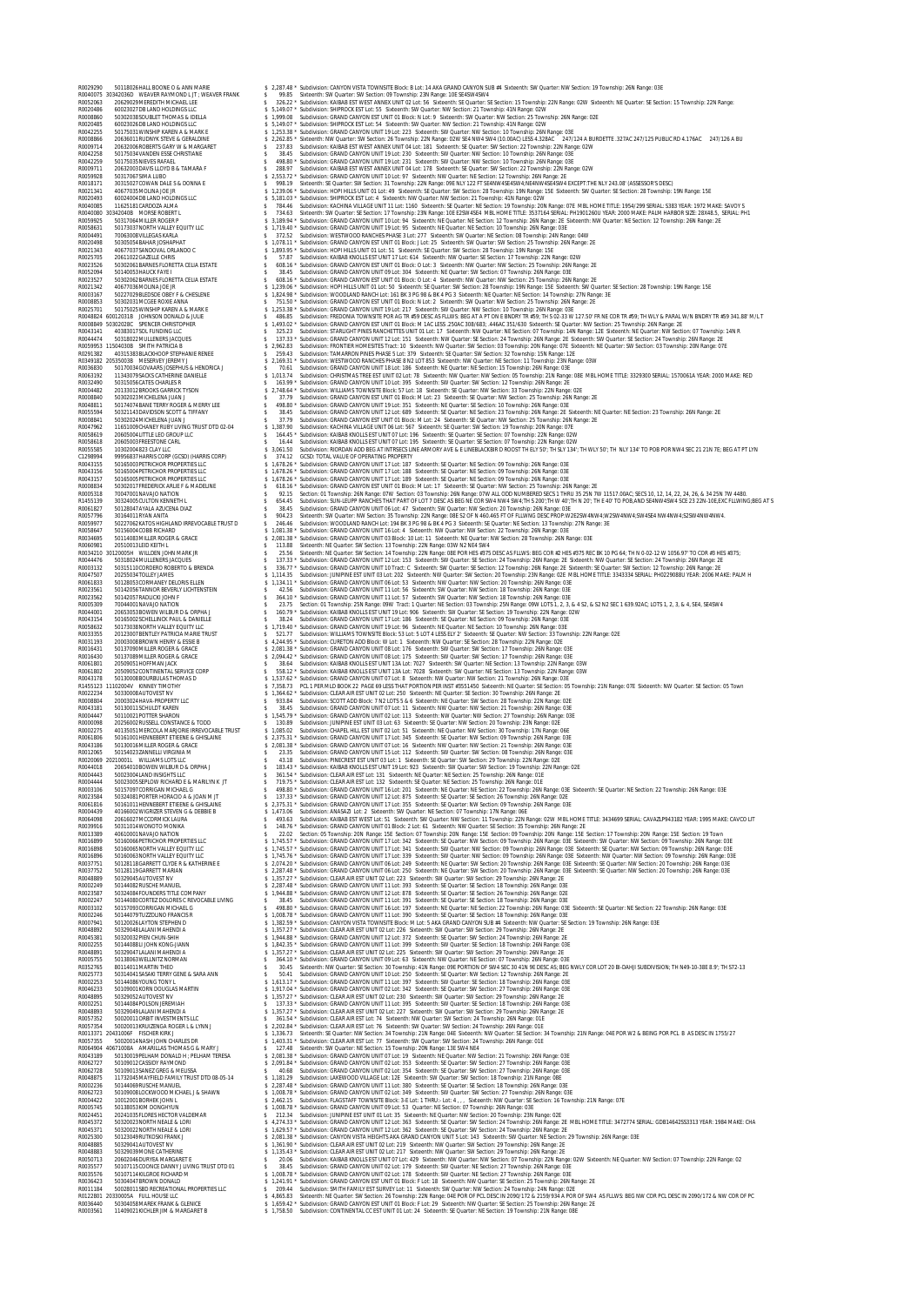R1047789 50034215D KAPADIA MOHAMMAD \$ 129.97 Subdivision: HOWARD MESA RANCH PHASE 2 UNIT 3 POR LOT 982 DESC AS 982B PER 3377227 Sixteenth: SW Quarter: NW Section: 10 Township: 25N Range: 1E Sixteenth: SE Quarter: NE S R0036439 50304057MAREK FRANK & GLENICE \$ 1,598.42 \* Subdivision: GRAND CANYON EST UNIT 01 Block: F Lot: 28 Sixteenth: NW Quarter: SE Section: 25 Township: 26N Range: 2E R0050746 50308016MCINTOSH ROGER & KELLY J \$ 148.76 \* Subdivision: GRAND CANYON UNIT 01 Block: 5 Lot: 116 Sixteenth: SW Quarter: NE Section: 35 Township: 26N Range: 2E R0013358 50319086MN & S CORPORATION \$ 1,265.95 \* Subdivision: GRAND CANYON UNIT 12 Lot: 296 Sixteenth: SE Quarter: NE Section: 24 Township: 26N Range: 2E R0013359 50319087MN & S CORPORATION \$ 1,265.95 \* Subdivision: GRAND CANYON UNIT 12 Lot: 297 Sixteenth: SE Quarter: NE Section: 24 Township: 26N Range: 2E R0036435 50304055A OSHEA MR & MRS GREGORY L & ; OSHEA \$ 1,341.43 \* Subdivision: GRAND CANYON EST UNIT 01 Block: F W2 OF LOT 26 Sixteenth: NW Quarter: SE Section: 25 Township: 26N Range: 2E R0012026 20603043HARRISON CLEO & RUTH \$ 2,346.28 \* Subdivision: KAIBAB KNOLLS EST UNIT 07 Lot: 391 Sixteenth: NW Quarter: NE Section: 07 Township: 22N Range: 02W R0057372 20243035LEONE NICOLE R \$ 417.81 Subdivision: LAKE KAIBAB PARK UNIT 02 Lot: 858 Sixteenth: SE Quarter: NW Section: 35 Township: 23N Range: 02E R0014200 20631002SAMMELS JAN WILLEM & OLIVIA ANN JT \$ 22.86 Subdivision: KAIBAB EST WEST ANNEX UNIT 04 Lot: 228 Sixteenth: SE Quarter: NW Section: 22 Township: 22N Range: 02W R0039963 50140046FEIGELMAN JULIAN \$ 1,613.17 \* Subdivision: GRAND CANYON UNIT 09 Lot: 297 Sixteenth: SW Quarter: SE Section: 07 Township: 26N Range: 03E R0011173 11118020JENKINS ALICE P REVOCABLE LIVING T \$ 2,229.95 Subdivision: CHESHIRE PARK TOWNHOMES Lot: 20 Sixteenth: NE Quarter: NE Section: 05 Township: 21N Range: 07E R0003550 20636006C LEVIN RUSSELL S \$ 138.42 Sixteenth: NW Quarter: SE Section: 26 Township: 22N Range: 02W POR DESC AS FLLWS:BEG MID-SEC COR SEC 26;TH S 01D31M05S W 651.09' TO THE TRUE POB;TH N 87D44M50S E 323.45';TH R0025314 50135026ROBINSON JESSICA \$ 1,008.78 \* Subdivision: GRAND CANYON UNIT 08 Lot: 240 Sixteenth: NE Quarter: NE Section: 17 Township: 26N Range: 03E R0025313 50135025ROBINSON JESSICA \$ 1,008.78 \* Subdivision: GRAND CANYON UNIT 08 Lot: 239 Sixteenth: NE Quarter: NE Section: 17 Township: 26N Range: 03E R0023137 50111054VAN CURON SAMUEL C & HELEN T JT \$ 2,287.48 \* Subdivision: GRAND CANYON UNIT 03 Block: 12 Lot: 18 Sixteenth: SE Quarter: NW Section: 28 Township: 26N Range: 03E R0023138 50111055HUEY RICHARD G \$ 38.45 Subdivision: GRAND CANYON UNIT 03 Block: 12 Lot: 19 Sixteenth: SE Quarter: NW Section: 28 Township: 26N Range: 03E R0044060 50108125FRANKLIN RICHARD & ROXY \$ 8,970.71 \* Subdivision: GRAND CANYON UNIT 02 Lot: 363 Sixteenth: NW Quarter: SE Section: 27 Township: 26N Range: 03E R0050730 50119001BRYAN BEVERLY J INCOME ONLY RESOUR \$ 629.49 \* Subdivision: CANYON VISTA TOWNSITE Block: O Lot: 1 AKA GRAND CANYON SUB #4 Sixteenth: SE Quarter: NE Section: 19 Township: 26N Range: 03E Sixteenth: SW Quarter: NE Section: R0049753 40608007B SAMUEL HAROLD \$ 2,458.45 \* Tract: 4 Sixteenth: SW Quarter: SE Section: 36 Township: 20N Range: 13E Tract: 4 Sixteenth: SE Quarter: SE Section: 36 Township: 20N Range: 13E PT DENNISON STATION GROUNDS R0007904 40145005CAMP RILEY J \$ 530.72 Subdivision: LAZY BEAR EST Lot: 5 Sixteenth: NW Quarter: NE Section: 07 Township: 17N Range: 06E R0061782 20509032MARTIN STEVE & VERLIE O \$ 1,161.81 \* Subdivision: KAIBAB KNOLLS EST UNIT 13A Lot: 7008 Sixteenth: NE Quarter: NE Section: 13 Township: 22N Range: 03W R0061783 20509033CONTINENTAL SERVICE CORP \$ 619.77 \* Subdivision: KAIBAB KNOLLS EST UNIT 13A Lot: 7009 Sixteenth: NE Quarter: NE Section: 13 Township: 22N Range: 03W R0061784 20509034CONTINENTAL SERVICE CORP \$ 619.77 \* Subdivision: KAIBAB KNOLLS EST UNIT 13A Lot: 7010 Sixteenth: NE Quarter: NE Section: 13 Township: 22N Range: 03W R0058131 50108044FIRST AMERICAN TITLE INSURANCE COM \$ 1,856.04 \* Subdivision: GRAND CANYON UNIT 02 Lot: 263 Sixteenth: NW Quarter: SE Section: 27 Township: 26N Range: 03E Sixteenth: SW Quarter: SE Section: 27 Township: 26N Range: 03E R0061785 20509035CONTINENTAL SERVICE CORP \$ 619.77 \* Subdivision: KAIBAB KNOLLS EST UNIT 13A Lot: 7011 Sixteenth: SW Quarter: NE Section: 13 Township: 22N Range: 03W R0060453 50159042SHEPPARD JEFFRY THOMAS \$ 1,719.40 \* Subdivision: GRAND CANYON UNIT 16 Lot: 412 Sixteenth: SW Quarter: SE Section: 22 Township: 26N Range: 03E R0010193 10810085B WIESER SANFORD S & TERRI L \$ 9,137.83 \* Subdivision: GREENLAW EST UNIT 03 NO 1' LOT 27. Sixteenth: SE Quarter: SW Section: 12 Township: 21N Range: 07E R0063969 20523017KELLER TONY L \$ 736.60 \* Subdivision: ARIZONAS JUNIPERWOOD RANCH UNIT 05 Lot: 48 AKA JUNIPER CREST AS REC BK 1 PG 10 Sixteenth: SE Quarter: SE Section: 21 Township: 22N Range: 03W R0026538 50011074CUC ADRIAN & ANDREA \$ 23.21 Subdivision: KAIBAB HIGH UNIT 02 Lot: 215 Sixteenth: SE Quarter: SE Section: 27 Township: 24N Range: 02E R0040847 50131060JMC LAND LLC \$ 38.45 Subdivision: GRAND CANYON UNIT 07 Lot: 110 Sixteenth: NE Quarter: NE Section: 21 Township: 26N Range: 03E R0209410 20202073C SLIGHT RICHARD G \$ 26.31 Sixteenth: NE Quarter: SE Section: 26 Township: 23N Range: 02E W2 E2 NE4 SE4 R0040844 50177064MICHAEL ALEXANDER SA \$ 368.20 \* Subdivision: GRAND CANYON UNIT 19 Lot: 470 Sixteenth: SW Quarter: SW Section: 10 Township: 26N Range: 03E R0026537 50011073CUC ADRIAN & ANDREA \$ 26.75 Subdivision: KAIBAB HIGH UNIT 02 Lot: 214 Sixteenth: SE Quarter: SE Section: 27 Township: 24N Range: 02E R0061787 20509037CONTINENTAL SERVICE CORP \$ 619.77 \* Subdivision: KAIBAB KNOLLS EST UNIT 13A Lot: 7013 Sixteenth: SW Quarter: NE Section: 13 Township: 22N Range: 03W R0061788 20509038MCCULLOCH RICHARD D & MARCIA C REV \$ 38.64 Subdivision: KAIBAB KNOLLS EST UNIT 13A Lot: 7014 Sixteenth: SW Quarter: NE Section: 13 Township: 22N Range: 03W R0046150 50157135SD PROPERTIES INC \$ 640.48 \* Subdivision: GRAND CANYON UNIT 16 Lot: 475 Sixteenth: NE Quarter: SE Section: 22 Township: 26N Range: 03E R0047487 40074070A E & G COZENS REVOCABLE TRUST DTD 0 \$ 2,247.70 Subdivision: PINEWOOD UNIT 14 Lot: 182 W2 OF LOT 181. Sixteenth: NE Quarter: SW Section: 14 Township: 18N Range: 07E R0038518 40308025BROWN JOHN R \$ 778.88 \* Subdivision: CLEAR CREEK PINES UNIT 03 Lot: 225 Sixteenth: SW Quarter: SE Section: 33 Township: 15N Range: 11E R0209409 20202073B SLIGHT RICHARD G \$ 26.25 Sixteenth: NE Quarter: SE Section: 26 Township: 23N Range: 02E E2 W2 NE4 SE4 R0011035 50112044CLARK ANDREW & SUZANNE \$ 38.45 Subdivision: GRAND CANYON UNIT 03 Block: 18 Lot: 21 Sixteenth: SE Quarter: SE Section: 28 Township: 26N Range: 03E R0016721 40047031KHAN ALI G & LISA LIPSON \$ 25.59 Subdivision: NORTHERN-AIRE POR OF NAVAJO ROAD LYNG ADJACENT TO LOT 146TO THE C/L OF ROAD AND BETWEEN THE EXTENSION OF THE LOT LINES TO THE C/L (ASSESSOR'S DESC). Sixteenth: N R0034174 50146009FERRA MANUEL & LOIS M \$ 1,008.78 \* Subdivision: GRAND CANYON UNIT 12 Lot: 9 Sixteenth: SE Quarter: SE Section: 19 Township: 26N Range: 03E R0061794 20509044RITCHEY JOHN W & H JEANNE \$ 38.64 Subdivision: KAIBAB KNOLLS EST UNIT 13A Lot: 7020 Sixteenth: SE Quarter: NE Section: 13 Township: 22N Range: 03W R0034173 50146008FERRA MANUEL & LOIS M \$ 1,008.78 \* Subdivision: GRAND CANYON UNIT 12 Lot: 8 Sixteenth: SE Quarter: SE Section: 19 Township: 26N Range: 03E R0011034 50112043CLARK ANDREW & SUZANNE \$ 38.45 Subdivision: GRAND CANYON UNIT 03 Block: 18 Lot: 20 Sixteenth: SE Quarter: SE Section: 28 Township: 26N Range: 03E R0011033 50112042MARTIN MARCUS T \$ 25.86 Subdivision: GRAND CANYON UNIT 03 Block: 18 Lot: 19 Sixteenth: SE Quarter: SE Section: 28 Township: 26N Range: 03E R0061790 20509040SMITH JULIE M \$ 849.63 \* Subdivision: KAIBAB KNOLLS EST UNIT 13A Lot: 7016 Sixteenth: SE Quarter: NE Section: 13 Township: 22N Range: 03W R0061791 20509041TOLMAN MARTHENE F \$ 849.63 \* Subdivision: KAIBAB KNOLLS EST UNIT 13A Lot: 7017 Sixteenth: SE Quarter: NE Section: 13 Township: 22N Range: 03W R0058125 50108038PEARLSTEIN IRV \$ 1,856.04 \* Subdivision: GRAND CANYON UNIT 02 Lot: 257 Sixteenth: NW Quarter: SE Section: 27 Township: 26N Range: 03E R0061792 20509042PEDERY CLAUDIO B & GRACITA A \$ 648.73 \* Subdivision: KAIBAB KNOLLS EST UNIT 13 Lot: 7018 Sixteenth: SE Quarter: NE Section: 13 Township: 22N Range: 03W R0062648 20535065CARTER WILLIAM D & JENNIFER L \$ 53.64 Subdivision: WESTWOOD RANCHES PHASE 8 Lot: 918 Sixteenth: NW Quarter: NW Section: 19 Township: 23N Range: 03W R0061319 50152020MCKENZIE JOHN A & BETTY \$ 114.45 Subdivision: GRAND CANYON UNIT 15 Lot: 36 Sixteenth: SW Quarter: NW Section: 08 Township: 26N Range: 03E R0055097 50122089CAPELLINO MARIANGELA \$ 1,645.65 \* Subdivision: CANYON VISTA HEIGHTS AKA GRAND CANYON UNIT 5 Lot: 89 Sixteenth: NW Quarter: NE Section: 29 Township: 26N Range: 03E Sixteenth: NE Quarter: NW Section: 29 Towns R0062645 20535062RODRIGUEZ JESUS HERRERA \$ 371.17 Subdivision: WESTWOOD RANCHES PHASE 8 Lot: 915 Sixteenth: NE Quarter: NE Section: 19 Township: 23N Range: 03W R0055095 50122087CAPELLINO MARIANGELA \$ 2,287.48 \* Subdivision: CANYON VISTA HEIGHTS AKA GRAND CANYON UNIT 5 Lot: 87 Sixteenth: NW Quarter: NE Section: 29 Township: 26N Range: 03E R0061798 20509048CONTINENTAL SERVICE CORP \$ 619.77 \* Subdivision: KAIBAB KNOLLS EST UNIT 13A Lot: 7024 Sixteenth: SW Quarter: NE Section: 13 Township: 22N Range: 03W R0061799 20509049CONTINENTAL SERVICE CORP \$ 619.77 \* Subdivision: KAIBAB KNOLLS EST UNIT 13A Lot: 7025 Sixteenth: SW Quarter: NE Section: 13 Township: 22N Range: 03W R0055093 50122085BARNES MARGARET A \$ 1,645.65 \* Subdivision: CANYON VISTA HEIGHTS AKA GRAND CANYON UNIT 5 Lot: 85 Sixteenth: NW Quarter: NE Section: 29 Township: 26N Range: 03E R0028730 50118058DEUSS FAMILY TRUST \$ 1,613.17 \* Subdivision: CANYON VISTA TOWNSITE Block: E Lot: 12 AKA GRAND CANYON SUB #4 Sixteenth: NW Quarter: NW Section: 19 Township: 26N Range: 03E **ENGINE MANUSING THE RELEASE REPORT TO A CONSUMER CONTINUES IN A CONSUMERATION OF THE RELEASE PROPERTY OF THE RELEASE PROPERTY AND A CONSUMER CONTINUES IN A CONSUMER CONTINUES IN A CONSUMER CONTINUES IN A CONSUMER CONTINU** RODAMERICAN REALESTATE INVESTIMENTS 19.1948 \* Subdivision: GRAND CANYON UNIT STATE INTERNATION AND SUBDAMERICAN REALEST SUBDAMERICAN REALEST SUBDAMERICAN REALEST SUBDAMERICAN REALEST SUBDAMERICAN REALEST SUBDAMERICAN REAL R0018964 50303070F HENTZEN GENEVIEVE \$ 1,469.67 \* Subdivision: GRAND CANYON EST UNIT 01 Block: C PT LOT 12 BEG SE COR TH N 41.73' TH W 238' TH S 41.73' TH E TO POB Sixteenth: SW Quarter: NE Section: 25 Township: 26N Range: 2 R0058165 20627033ADLER MICHAEL J \$ 173.41 Subdivision: KAIBAB EST WEST ANNEX UNIT 04 Lot: 308 Sixteenth: NE Quarter: SE Section: 22 Township: 22N Range: 02W Sixteenth: NW Quarter: SE Section: 22 Township: 22N Range R0009150 50132095KISH FRANK & VIOLET \$ 2,081.38 \* Subdivision: GRAND CANYON UNIT 07 Lot: 427 Sixteenth: SW Quarter: SE Section: 21 Township: 26N Range: 03E R0009155 50132100CULEN JOHN \$ 1,134.11 \* Subdivision: GRAND CANYON UNIT 07 Lot: 432 Sixteenth: SE Quarter: SE Section: 21 Township: 26N Range: 03E R0060022 40154029D FLOYD JOHN L TRUST DTD 06-26-17 \$ 213.36 \* Subdivision: CHAPEL VISTA UNIT 01 POR E2SW4NE4NE4 & POR LOT 29 CHAPEL VISTA UN 1 DESC AS FLLWS:BEG SE COR CHAPEL VISTA UN 1;TH N 0D37M17S E 219.50' TO TRUE POB;TH N 68D50M39S R0063539 50173046NORTH VALLEY EQUITY LLC \$ 1,719.40 Subdivision: GRAND CANYON UNIT 19 Lot: 104 Sixteenth: NE Quarter: NE Section: 10 Township: 26N Range: 03E R0025265 50131047HESKETT ALVIN JOSEPH JR & MARJORI \$ 38.45 Subdivision: GRAND CANYON UNIT 07 Lot: 97 Sixteenth: SE Quarter: NE Section: 21 Township: 26N Range: 03E R0001671 50008045JERNIGAN NANA J \$ 335.64 \* Subdivision: KAIBAB HIGH Lot: 45 Sixteenth: NE Quarter: NE Section: 27 Township: 24N Range: 02E R0030603 20508040SMITH JULIE M \$ 849.63 \* Subdivision: KAIBAB KNOLLS EST UNIT 13 Lot: 768 Sixteenth: SE Quarter: NW Section: 13 Township: 22N Range: 03W R0025261 50131043KANNENBERG DIETER & HILDE \$ 137.33 \* Subdivision: GRAND CANYON UNIT 07 Lot: 93 Sixteenth: NE Quarter: NE Section: 21 Township: 26N Range: 03E R0025264 50131046BRUCE DONALD & DIANE D \$ 38.45 Subdivision: GRAND CANYON UNIT 07 Lot: 96 Sixteenth: SE Quarter: NE Section: 21 Township: 26N Range: 03E R0026111 20612004SULLINS ROBERT \$ 2,320.06 \* Subdivision: KAIBAB KNOLLS EST UNIT 17 Lot: 452 Sixteenth: NE Quarter: NE Section: 17 Township: 22N Range: 02W R0002517 50320124WANG SY TSONG & JANG YJ \$ 790.63 \* Subdivision: GRAND CANYON UNIT 12 Lot: 602 Sixteenth: SW Quarter: SW Section: 24 Township: 26N Range: 2E R0012797 11651018BECKER OLIVERIO FAMILY TRUST DTD 0 \$ 1,533.76 Subdivision: KACHINA VILLAGE UNIT 06 Lot: 577 Sixteenth: SE Quarter: SW Section: 19 Township: 20N Range: 07E R0039899 50009065DOERING CHARLES H \$ 1,191.31 \* Subdivision: KAIBAB HIGH UNIT 03 Lot: 347 Sixteenth: SW Quarter: NW Section: 27 Township: 24N Range: 02E R0043934 50165076DETOURNAY ROGER & BERTHE \$ 137.33 \* Subdivision: GRAND CANYON UNIT 17 Lot: 260 Sixteenth: NW Quarter: NE Section: 09 Township: 26N Range: 03E R0037258 11404011PALMER JASON & JEANNE \$ 1,211.43 Subdivision: LAKE MARY MEADOWS Lot: 14 Sixteenth: NE Quarter: SE Section: 19 Township: 20N Range: 08E R0043937 50165079ACH HOLDINGS LLC \$ 1,255.32 \* Subdivision: GRAND CANYON UNIT 17 Lot: 263 Sixteenth: SW Quarter: NE Section: 09 Township: 26N Range: 03E R0009145 50132090PLUMMER LORRAINE C \$ 314.39 \* Subdivision: GRAND CANYON UNIT 07 Lot: 422 Sixteenth: SW Quarter: SE Section: 21 Township: 26N Range: 03E R0352097 2022/001E MARTIR-CORRESS MANNER STAND STATES AND A STATE ON THE SERVICES ON CONTROLLER AND A STATE ON<br>R0039432 50323055WETZEL CHIDEA (WAVIS) STATES STATES AND STATES ON A STATE ON A STATE ON A STATE ON A STATE ON<br> R0061325 40602004STEESE GERALD L& SUSAN J \$777.07 \* Subdivision: WINSLOW WEST UNIT 02 Lot: 77 Sixteenth: SE Ouarter: NE Section: 28 Township: 19N Range: 15E<br>R0049244 20654022LAWSON LAWNE K. R. REPREY MANYE \$57.87 \$ubdivisi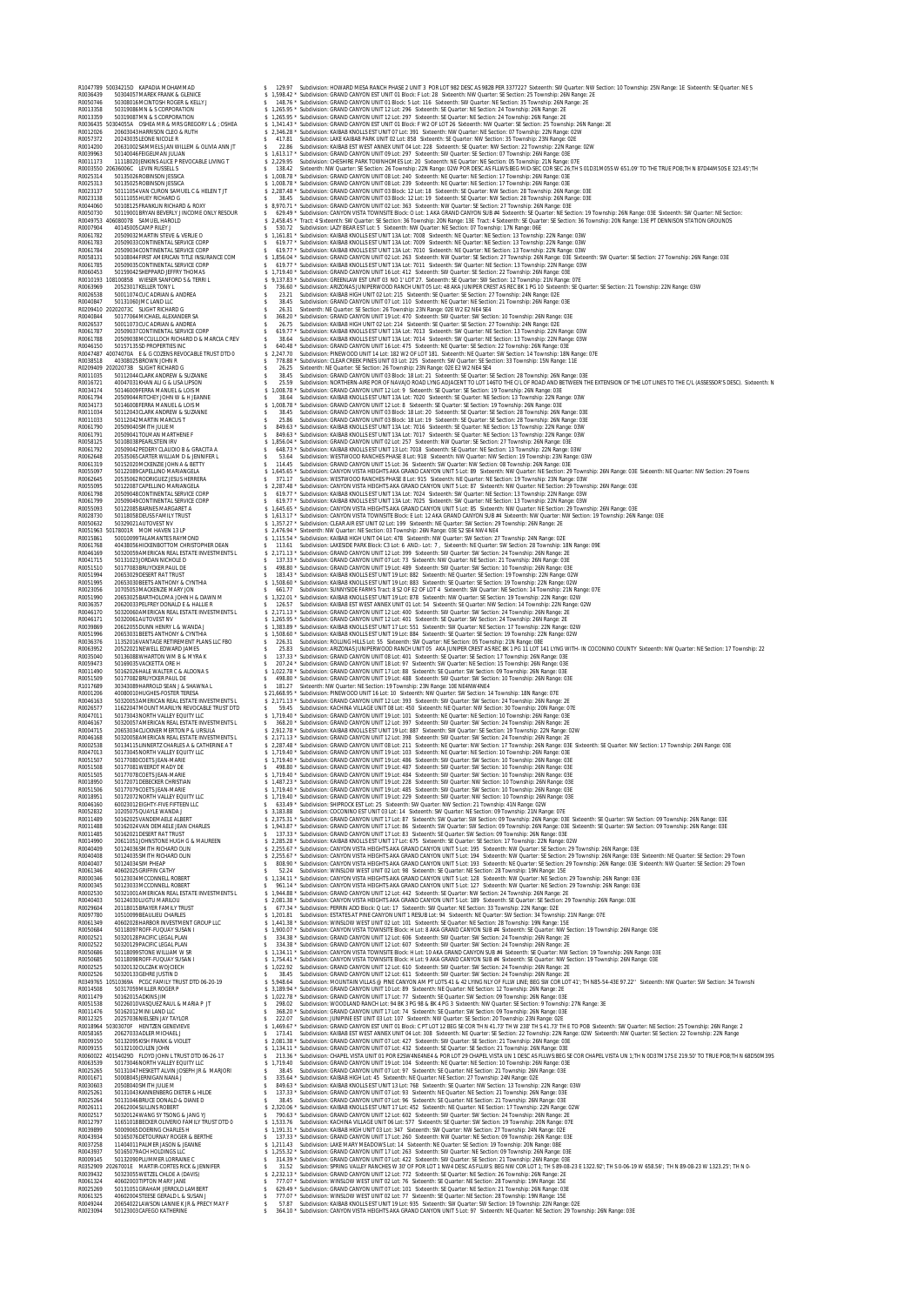**ROUND THE CONSULTION WANTER A CONTRACT 1999 SUBMINGTON CONTRACT SUBMINGTION CONSULTION CONTRACT SUBMINGTION CONTRACT SUBMINGTION CONTRACT SUBMINGTION CONTRACT SUBMINGTION CONTRACT SUBMINGTION CONTRACT SUBMINGTION CONTRAC** R0039450 50336012VILLAVICENCIO PAULINO \$ 407.90 Subdivision: HOWARD MESA RANCH PHASE 1 AMENDED UNITS 1-4 Lot: 12 UNIT 1 Quarter: NW Section: 15 Township: 25N Range: 2E R0000303 50136012RAPPE CLARISSE E \$ 38.45 Subdivision: GRAND CANYON UNIT 08 Lot: 308 Sixteenth: NW Quarter: SE Section: 17 Township: 26N Range: 03E R0043950 50165092GUSTOT ALBERT \$ 1,410.47 \* Subdivision: GRAND CANYON UNIT 17 Lot: 276 Sixteenth: SW Quarter: NE Section: 09 Township: 26N Range: 03E R0064416 50136068WHITE RICHARD HENRY \$ 490.48 \* Subdivision: GRAND CANYON UNIT 08 Lot: 381 Sixteenth: NE Quarter: SE Section: 17 Township: 26N Range: 03E R0000302 50136011RAPPE CLARISSE E \$ 38.45 Subdivision: GRAND CANYON UNIT 08 Lot: 307 Sixteenth: NW Quarter: SE Section: 17 Township: 26N Range: 03E R0000301 50136010BAUMAN CAROLE M \$ 38.45 Subdivision: GRAND CANYON UNIT 08 Lot: 306 Sixteenth: NW Quarter: SE Section: 17 Township: 26N Range: 03E R0009129 50132074PLUMLEY DOROTHY B \$ 2,081.38 \* Subdivision: GRAND CANYON UNIT 07 Lot: 406 Sixteenth: SE Quarter: SE Section: 21 Township: 26N Range: 03E R0000300 50136009BAUMAN CAROLE M \$ 38.45 Subdivision: GRAND CANYON UNIT 08 Lot: 305 Sixteenth: NW Quarter: SE Section: 17 Township: 26N Range: 03E R0027469 50107099COONCE DANNY J LIVING TRUST DTD 01 \$ 38.45 Subdivision: GRAND CANYON UNIT 02 Lot: 163 Sixteenth: SE Quarter: NE Section: 27 Township: 26N Range: 03E R0043953 50166003BLUE SKIES LAND LLC \$ 70.61 Subdivision: GRAND CANYON UNIT 18 Lot: 3 Sixteenth: SW Quarter: SW Section: 15 Township: 26N Range: 03E R0031966 50324006FRANCOIS JEAN & PAULETTE \$ 2,584.06 \* Subdivision: GRAND CANYON UNIT 12 Lot: 800 Sixteenth: NE Quarter: SE Section: 26 Township: 26N Range: 02E R0053754 50118038HELLER RONALD M \$ 1,371.39 \* Subdivision: CANYON VISTA TOWNSITE Block: B Lot: 26 AKA GRAND CANYON SUB #4 Sixteenth: NW Quarter: NW Section: 19 Township: 26N Range: 03E R0027476 50107106MAHONEY MARGARET E ESTATE \$ 1,993.05 \* Subdivision: GRAND CANYON UNIT 02 Lot: 170 Sixteenth: NE Quarter: SE Section: 27 Township: 26N Range: 03E Sixteenth: SE Quarter: NE Section: 27 Township: 26N Range: 03E ROUND ADMONDER ARA SPARTING 1 2.2000 AN ALL COMPUTER CONTROLL AND SERVE RESERVE A CONTROLL AND CONTROLL AND CONTROLL AND SERVE A CONTROLL AND CONTROLL AND CONTROLL AND CONTROLL AND CONTROLL AND CONTROLL AND CONTROLL AND R1454713 30324003S ALLEN BRANDY MARIE \$ 242.21 Subdivision: SUN-LEUPP RANCHES POR LOT 7 DESC AS POR NE4 SW4 SEC 23 22N-10E DESC AS FLLWS: BEG NW COR OF SW4; TH S 89-58-30 E 1319.09'; TH S 89-56-59 E 659.04' TPOB; TH S 89- R0026152 50010084SLAMA JOSEPH & EVELYN A \$ 903.49 \* Subdivision: KAIBAB HIGH UNIT 04 Lot: 463 Sixteenth: SW Quarter: SW Section: 27 Township: 24N Range: 02E R0013609 50162009DIVENCENZO DANIEL \$ 38.45 Subdivision: GRAND CANYON UNIT 17 Lot: 71 Sixteenth: SW Quarter: SW Section: 09 Township: 26N Range: 03E Sixteenth: SE Quarter: SW Section: 09 Township: 26N Range: 03E R0014937 50142027MARTINEZ IVAN ALFONSO \$ 38.45 Subdivision: GRAND CANYON UNIT 11 Lot: 27 Sixteenth: NW Quarter: NW Section: 18 Township: 26N Range: 03E R0026154 50010086JACKSON MARY E TRUST DTD 07-16-99 \$ 26.75 Subdivision: KAIBAB HIGH UNIT 04 Lot: 465 Sixteenth: SW Quarter: SW Section: 27 Township: 24N Range: 02E R0063581 50320105ZERRUDO CHITO D & EVA S \$ 38.45 Subdivision: GRAND CANYON UNIT 12 Lot: 583 Sixteenth: NW Quarter: SW Section: 24 Township: 26N Range: 2E R0062250 50178011E WATSON FAMILY TRUST DTD 4-8-96 \$ 3,116.92 \* Sixteenth: NE Quarter: NE Section: 03 Township: 26N Range: 03E SW4NE4NE4 R0031973 50324013BOURBULAS THOMAS D \$ 1,653.05 \* Subdivision: GRAND CANYON UNIT 12 Lot: 807 Sixteenth: NE Quarter: SE Section: 26 Township: 26N Range: 02E R0039459 50159065FONGERS JOHN H \$ 1,487.23 \* Subdivision: GRAND CANYON UNIT 16 Lot: 435 Sixteenth: SE Quarter: SE Section: 22 Township: 26N Range: 03E R0019868 50163015MELVIN SHALEEN M \$ 690.89 \* Subdivision: GRAND CANYON UNIT 17 Lot: 15 Sixteenth: SE Quarter: SE Section: 09 Township: 26N Range: 03E R0021709 50156076MCMULLAN GEORGIA H \$ 1,780.40 \* Subdivision: GRAND CANYON UNIT 16 Lot: 76 Sixteenth: NE Quarter: NW Section: 22 Township: 26N Range: 03E R0021708 50156075MCMULLAN GEORGIA H \$ 1,780.40 \* Subdivision: GRAND CANYON UNIT 16 Lot: 75 Sixteenth: NE Quarter: NW Section: 22 Township: 26N Range: 03E R0037296 40677053CHAPMAN RALPH L \$ 771.47 \* Subdivision: HOPI HILLS UNIT 01 Lot: 67 Sixteenth: SE Quarter: SW Section: 28 Township: 19N Range: 15E R0037297 40677054CHAPMAN RALPH L \$ 848.58 \* Subdivision: HOPI HILLS UNIT 01 Lot: 68 Sixteenth: SE Quarter: SW Section: 28 Township: 19N Range: 15E R0062694 20204062NIU XUECHEN \$ 150.26 Subdivision: RED LAKE EST UNIT 01 Lot: 62 Sixteenth: SE Quarter: SW Section: 01 Township: 23N Range: 02E Sixteenth: NE Quarter: SW Section: 01 Township: 23N Range: 02E R0021706 50156073HOLMES EDITH L \$ 2,169.21 \* Subdivision: GRAND CANYON UNIT 16 Lot: 73 Sixteenth: NE Quarter: NW Section: 22 Township: 26N Range: 03E R0037291 40677048CHAPMAN RALPH L \$ 848.58 \* Subdivision: HOPI HILLS UNIT 01 Lot: 62 Sixteenth: SE Quarter: SW Section: 28 Township: 19N Range: 15E R0009587 11214029BRISCOE JAMES R REVOCABLE TRUST DT \$ 4,055.47 Subdivision: UNIVERSITY HEIGHTS Lot: 336 Sixteenth: SE Quarter: SW Section: 29 Township: 21N Range: 07E R0347913 40670007C POSEN ENTERPRISES INC \$ 1,329.13 \* Tract: 2 Quarter: NE Section: 13 Township: 20N Range: 13E R0030653 50109016DISNEY PHYLLIS B \$ 1,645.65 \* Subdivision: GRAND CANYON UNIT 02 Lot: 357 Sixteenth: SW Quarter: SW Section: 27 Township: 26N Range: 03E R1378504 10914069YAVAPAI SAVINGS & LOAN ASSOCIATION \$ 1,148.47 \* Subdivision: SHADOW MOUNTAIN VILLAGE UNIT 02 Tract: A Sixteenth: NW Quarter: NE Section: 11 Township: 21N Range: 07E R0253561 50180015DEGEORGE RAYMOND NICHOLAS JR & SHE \$ 285.58 Subdivision: SOUTH RIM RANCH PHASE 4 Lot: 303 Sixteenth: NW Quarter: SW Section: 11 Township: 26N Range: 03E Sixteenth: SW Quarter: SW Section: 11 Township: 26N Range: 03E R1378505 10914070YAVAPAI SAVINGS & LOAN ASSOCIATION \$ 1,228.87 \* Subdivision: SHADOW MOUNTAIN VILLAGE UNIT 02 Tract: B Sixteenth: NW Quarter: NE Section: 11 Township: 21N Range: 07E R0039488 50147046VON MARX JAMES O \$ 4,946.81 \* Subdivision: GRAND CANYON UNIT 12 Lot: 110 Sixteenth: SW Quarter: SW Section: 19 Township: 26N Range: 03E R0063556 50147059KANNENBERG DIETER & HILDE \$ 137.33 \* Subdivision: GRAND CANYON UNIT 12 Lot: 123 Sixteenth: SW Quarter: SW Section: 19 Township: 26N Range: 03E R0007395 20609061POISSON DWIGHT M & MARY L \$ 809.19 \* Subdivision: KAIBAB KNOLLS EST UNIT 17 Lot: 565 Sixteenth: SE Quarter: NW Section: 17 Township: 22N Range: 02W R0007399 50010062PARRISH ALBERT R & PATRICIA \$ 794.72 \* Subdivision: KAIBAB HIGH UNIT 04 Lot: 441 Sixteenth: SW Quarter: SW Section: 27 Township: 24N Range: 02E R0000754 11326010G-FORCE PROPERTIES LLC \$ 311.83 Subdivision: EAGLE MOUNTAIN INDUSTRIAL PARK Lot: 1 Sixteenth: NE Quarter: SW Section: 07 Township: 21N Range: 08E R0021712 50156079CRAMER BARRY C JR \$ 640.48 \* Subdivision: GRAND CANYON UNIT 16 Lot: 79 Sixteenth: NE Quarter: NW Section: 22 Township: 26N Range: 03E R0041306 70084093RUCH SYLVIA M \$ 177.38 Subdivision: WESTWOOD RANCHES PHASE 7 Lot: 825 Sixteenth: NW Quarter: SW Section: 03 Township: 23N Range: 03W R0052434 50163024GROSJEAN EDWIN \$ 2,375.31 \* Subdivision: GRAND CANYON UNIT 17 Lot: 24 Sixteenth: SE Quarter: SE Section: 09 Township: 26N Range: 03E R0054612 50303043B FORD KENNETH A \$ 1,735.84 \* Subdivision: GRAND CANYON EST UNIT 01 Block: B S2 OF LOT 14 Sixteenth: NW Quarter: NE Section: 25 Township: 26N Range: 2E R0054611 50016010A MINER SCOTT D \$ 249.19 Sixteenth: SW Quarter: SE Section: 25 Township: 24N Range: 02E S2SW4SE4 R0029203 50111062MUEHL MICHAEL J \$ 2,081.38 \* Subdivision: GRAND CANYON UNIT 03 Block: 21 Lot: 6 Sixteenth: SE Quarter: NE Section: 28 Township: 26N Range: 03E R0029202 50111061RISKO THOMAS ; RISKO WILLIAM \$ 629.49 \* Subdivision: GRAND CANYON UNIT 03 Block: 21 Lot: 5 Sixteenth: SE Quarter: NE Section: 28 Township: 26N Range: 03E R0052430 50163020MASSEY DANIEL P \$ 1,374.06 \* Subdivision: GRAND CANYON UNIT 17 Lot: 20 Sixteenth: SE Quarter: SE Section: 09 Township: 26N Range: 03E R0011886 60025068BLACK JONATHAN K \$ 120.19 Subdivision: GATEWAY PARK MOBILE HOME Lot: 68 Sixteenth: NE Quarter: NE Section: 17 Township: 41N Range: 02W R0011405 50108141REEVES HAROLD DEAN \$ 1,645.65 \* Subdivision: GRAND CANYON UNIT 02 Lot: 400 Sixteenth: NW Quarter: SE Section: 27 Township: 26N Range: 03E Sixteenth: NE Quarter: SW Section: 27 Township: 26N Range: 03E R0052439 50317063MILLER ROGER P \$ 3,189.94 \* Subdivision: GRAND CANYON UNIT 10 Lot: 93 Sixteenth: NE Quarter: NE Section: 12 Township: 26N Range: 2E R0011882 20654031GRESHAM STEVEN J \$ 57.87 Subdivision: KAIBAB KNOLLS EST UNIT 19 Lot: 944 Sixteenth: NW Quarter: SW Section: 19 Township: 22N Range: 02E ROO41335 50319011REGAM THOMAS FROM THE SAME AND STATE IN A SAME ARREST SURFACE IN A SURFACE OWN ON TRIGATION S<br>ROM 1334 50319010HAN WAGNER HAN & MINNIE CHUNG-YUAN \$ 1,487.82 \* Subdivision: GRAND CANYON UNIT 12 Lot: 220 Sxi R0041332 50319008HAN WAGNER H \$ 2,171.13 \* Subdivision: GRAND CANYON UNIT 12 Lot: 218 Sixteenth: SE Quarter: NE Section: 24 Township: 26N Range: 2E R0041330 50319006LIU CHUN-LU \$ 1,487.82 \* Subdivision: GRAND CANYON UNIT 12 Lot: 216 Sixteenth: SE Quarter: NE Section: 24 Township: 26N Range: 2E R0334665 10520066MORGAN CLAUDIA CLODE \$ 3,004.40 Subdivision: PINNACLE PINES UNIT 1 Lot: 66 Sixteenth: NE Quarter: NE Section: 33 Township: 21N Range: 07E R0023905 20629010HUC LEVIN LLC FBO HEBREW UNION COL \$ 41.82 Subdivision: KAIBAB EST WEST ANNEX UNIT 02 Lot: 10 Sixteenth: NE Quarter: SE Section: 15 Township: 22N Range: 02W Sixteenth: SE Quarter: NE Section: 15 Township: 22N Range: R0038162 50141032DRZAL JOHN & MARY \$ 1,008.78 \* Subdivision: GRAND CANYON UNIT 09 Lot: 118 Sixteenth: SE Quarter: SE Section: 07 Township: 26N Range: 03E R0041337 50319013BOJORQUES ARMANDO \$ 38.45 Subdivision: GRAND CANYON UNIT 12 Lot: 223 Sixteenth: SE Quarter: NE Section: 24 Township: 26N Range: 2E R0020873 20005031OROZCO NORMA C \$ 699.93 Subdivision: CURETON ADD Block: F Lot: 1 Sixteenth: NE Quarter: SW Section: 28 Township: 22N Range: 02E R0054645 20248026BLUE RIBBON INDUSTRIES INC \$ 167.81 Subdivision: LAKE KAIBAB PARK UNIT 02 Lot: 711 Sixteenth: SW Quarter: SE Section: 35 Township: 23N Range: 02E R0012728 50143075REYES ROJELIO A & MARTHA C \$ 2,287.48 \* Subdivision: GRAND CANYON UNIT 11 Lot: 212 Sixteenth: SE Quarter: NE Section: 18 Township: 26N Range: 03E R0012729 50143076REYES ROJELIO A & MARTHA C \$ 2,081.38 \* Subdivision: GRAND CANYON UNIT 11 Lot: 213 Sixteenth: SE Quarter: NE Section: 18 Township: 26N Range: 03E R0026187 20318006PLEASANT MOUNTAIN INVESTMENTS LLC \$ 26.19 Sixteenth: NW Quarter: SE Section: 25 Township: 22N Range: 03E NW4 SE4 EXCPT ANY PART IN I-40 R/W AS CONVEYED BY DEED IN DKT 174/ 451 EXCPT W 657.94' THEREOF. R0012727 50143074REYES ROJELIO A & MARTHA C \$ 2,081.38 \* Subdivision: GRAND CANYON UNIT 11 Lot: 211 Sixteenth: SE Quarter: NE Section: 18 Township: 26N Range: 03E R0012724 50111038SANTOS MERELENE L & FRANCISCO \$ 1,358.21 \* Subdivision: GRAND CANYON UNIT 03 Block: 12 Lot: 2 Sixteenth: NE Quarter: NW Section: 28 Township: 26N Range: 03E R0064461 50319108YANG CHIEN-TSU \$ 38.45 Subdivision: GRAND CANYON UNIT 12 Lot: 452 Sixteenth: SW Quarter: NE Section: 24 Township: 26N Range: 2E R0062283 10702183RUIZ VICTOR R & CECILIA F \$ 2,346.74 Subdivision: SUNNYSIDE FARMS Lot: 8 Tract: 24 N2 LOT 7 Sixteenth: NW Quarter: NE Section: 14 Township: 21N Range: 07E R0043505 30188001B SAGE RONALD & JULIE \$ 926.52 Sixteenth: SW Quarter: SW Section: 27 Township: 22N Range: 08E SW4SE4SW4SW4 EXC:SLY 30' DEDICATED COUNTY RD (BURRIS LANE) R0023919 50328058AUTOVEST NV \$ 1,359.85 \* Subdivision: CLEAR AIR EST UNIT 02 Lot: 164 Sixteenth: NW Quarter: NE Section: 29 Township: 26N Range: 2E R0064462 50319109AUTOVEST NV \$ 1,265.95 \* Subdivision: GRAND CANYON UNIT 12 Lot: 463 Sixteenth: SW Quarter: NE Section: 24 Township: 26N Range: 2E R0065318 50175060GOFFIN FERNAND \$ 790.63 \* Subdivision: GRAND CANYON UNIT 19 Lot: 267 Sixteenth: NW Quarter: SW Section: 10 Township: 26N Range: 03E R0052457 80041058BARNEY ANTHONY J \$ 361.81 Subdivision: LAKE POWELL EST UNIT 05 Lot: 96 Sixteenth: SW Quarter: SW Section: 29 Township: 41N Range: 09E MBL HOME TITLE: 1419/658 SERIAL: S6291U YEAR: 1976 MAKE: OAKWOOD R0031538 20202008N HESS SCOTT & DENISE \$ 2,683.65 Sixteenth: SE Quarter: NW Section: 26 Township: 23N Range: 02E E2 NW4 Sixteenth: NE Quarter: NW Section: 26 Township: 23N Range: 02E R0043990 50320014COOK RJ \$ 137.33 \* Subdivision: GRAND CANYON UNIT 12 Lot: 337 Sixteenth: NE Quarter: SW Section: 24 Township: 26N Range: 2E R0032860 50140089WELLINGTON MARVIN J \$ 629.49 \* Subdivision: GRAND CANYON UNIT 09 Lot: 375 Sixteenth: NE Quarter: SW Section: 07 Township: 26N Range: 03E R0032865 50164048ROSENSTEIN ROBERT \$ 1,678.26 \* Subdivision: GRAND CANYON UNIT 17 Lot: 158 Sixteenth: NE Quarter: SE Section: 09 Township: 26N Range: 03E R0031533 20202002K ROSZKOWICZ RAYMOND J \$ 1,224.07 Sixteenth: SE Quarter: SE Section: 28 Township: 23N Range: 02E BEG AT SE COR SEC 28; TH S88D36M 23S W 1, 407.04' TO E R/W OF AT & SF R.R.; TH ALNG RT CURVE CONCAVE TO NE R0033713 50128010NASH OLIVER L & HOPE \$ 2,350.47 \* Subdivision: GRAND CANYON UNIT 06 Lot: 10 Sixteenth: NW Quarter: NW Section: 20 Township: 26N Range: 03E R0052459 80042001MCGEHEE KRYSTLE DONALE & ZACHARY R \$ 331.72 Subdivision: LAKE POWELL EST UNIT 04 Lot: 1 FKA CASE 3 MAP 3 AND CASE 2 MAP 85 Sixteenth: SW Quarter: SW Section: 29 Township: 41N Range: 09E MBL HOME TITLE: 3757617 SERIAL: R0032864 50140093SAXTON H J & RUTH G JT \$ 1,008.78 \* Subdivision: GRAND CANYON UNIT 09 Lot: 384 Sixteenth: NW Quarter: SW Section: 07 Township: 26N Range: 03E R0344481 50231039B CHIANTIS JOHN \$ 122.78 Subdivision: SOUTH RIM RANCH PHASE 1 POR LOT 39 BEG NW COR; TH S 89-55-23 E 365.34' TPOB;TH S 89-55-23 E 604.63'; TH S 39-29-48 E 929.93'; TH S 50-30-12 W 466.05'; TH N 39-29- R0063587 50320111CORMIER STEVEN L & PATRICIA A \$ 38.45 Subdivision: GRAND CANYON UNIT 12 Lot: 589 Sixteenth: NW Quarter: SW Section: 24 Township: 26N Range: 2E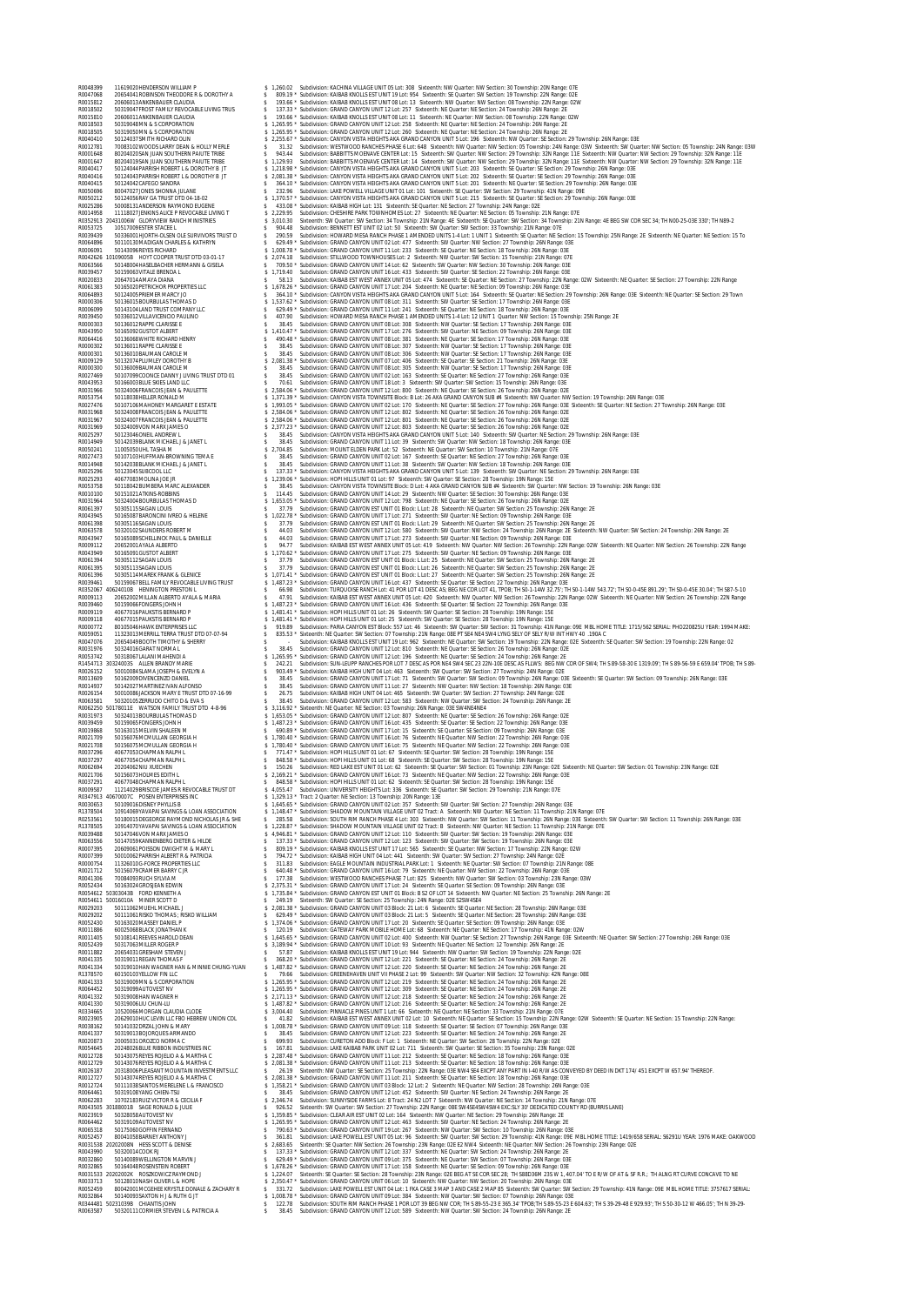R0060075 50126047VUKELICH DOROTHY S \$ 38.45 Subdivision: GRAND CANYON UNIT 06 Lot: 330 Sixteenth: SW Quarter: SE Section: 20 Township: 26N Range: 03E R0006036 50108126FRANKLIN RICHARD & ROXY \$ 1,856.04 \* Subdivision: GRAND CANYON UNIT 02 Lot: 364 Sixteenth: NW Quarter: SE Section: 27 Township: 26N Range: 03E R0008212 40054009NORTH COUNTRY INN LLC \$ 126.58 Subdivision: OAK WOOD UNIT 01 Lot: 9 Sixteenth: SW Quarter: SE Section: 15 Township: 18N Range: 07E R0035904 40202048HAAS RICHARD W TRUST DTD 12-18-18 \$ 671.75 Subdivision: PONDEROSA PARADISE Lot: 20 Sixteenth: SW Quarter: SW Section: 09 Township: 16N Range: 08E R0054664 40102064F JACKSON F RUTH \$ 1,168.54 \* Sixteenth: SW Quarter: SE Section: 06 Township: 17N Range: 06E DESC AS FLLWS:BEG SE COR LOT 14 INDIAN TRAILS SUB:TH N 89D57M E 40 FT;TH S 02D37M E 210 FTM/L;TH ALNG AN ARC R0051153 50330001AUTOVEST NV \$ 1,361.90 \* Subdivision: CLEAR AIR EST UNIT 02 Lot: 243 Sixteenth: SE Quarter: SE Section: 30 Township: 26N Range: 2E R0033729 20237001POWERS JOSEPH \$ 80.54 Subdivision: LAKE KAIBAB PARK Lot: 202 Sixteenth: SE Quarter: NW Section: 23 Township: 23N Range: 02E MBL HOME TITLE: 3300616 SERIAL: AZFL421A11548CY12 YEAR: 2004 MAKE: FLE R0032873 50164056POEPPEL CHARLES T \$ 38.45 Subdivision: GRAND CANYON UNIT 17 Lot: 166 Sixteenth: NE Quarter: SE Section: 09 Township: 26N Range: 03E R0012700 11110046BAWCOM CHARLES JAY \$ 1,866.99 Subdivision: PEAK VIEW EST UNIT 01 Lot: 46 Sixteenth: SW Quarter: NE Section: 05 Township: 21N Range: 07E R0018104 50155024HUERTA OSCAR \$ 29.56 Subdivision: GRAND CANYON UNIT 15 Lot: 104 Sixteenth: SW Quarter: SE Section: 08 Township: 26N Range: 03E R0032876 50011101MARTINI LOUISE \$ 1,505.54 \* Subdivision: KAIBAB HIGH UNIT 02 Lot: 424 Sixteenth: SE Quarter: SE Section: 27 Township: 24N Range: 02E R0028380 11666025YELLOW HOUSE LIVING TRUST DTD 10-0 \$ 12,464.44 Subdivision: FOREST HIGHLANDS AM UNIT 05 Lot: 725 Sixteenth: SE Quarter: SW Section: 18 Township: 20N Range: 07E R0010521 20606044REECE JOHN M & JEANETTE L \$ 57.87 Subdivision: KAIBAB KNOLLS EST UNIT 08 Lot: 44 Sixteenth: SE Quarter: NW Section: 08 Township: 22N Range: 02W R0045707 50157069BENNETT ROBERT BOBBY K \$ 1,253.73 \* Subdivision: GRAND CANYON UNIT 16 Lot: 173 Sixteenth: SE Quarter: NE Section: 22 Township: 26N Range: 03E R0045706 50157068PARRISH DOROTHY B \$ 2,169.21 \* Subdivision: GRAND CANYON UNIT 16 Lot: 172 Sixteenth: SE Quarter: NE Section: 22 Township: 26N Range: 03E R0051151 50329063LALANI MAHENDI A \$ 1,364.62 \* Subdivision: CLEAR AIR EST UNIT 02 Lot: 241 Sixteenth: SW Quarter: SW Section: 29 Township: 26N Range: 2E R0051150 50329062LALANI MAHENDI A \$ 1,364.62 \* Subdivision: CLEAR AIR EST UNIT 02 Lot: 240 Sixteenth: SW Quarter: SW Section: 29 Township: 26N Range: 2E R0042675 50131061JMC LAND LLC \$ 38.45 Subdivision: GRAND CANYON UNIT 07 Lot: 111 Sixteenth: NE Quarter: NE Section: 21 Township: 26N Range: 03E R0043523 50224039D HESS KENNETH A \$ 111.00 Subdivision: WOODLAND RANCH LOT 39 SE4 Sixteenth: SW Quarter: NE Section: 18 Township: 27N Range: 3E R0042676 50131062JMC LAND LLC \$ 39.57 Subdivision: GRAND CANYON UNIT 07 Lot: 112 Sixteenth: NE Quarter: NE Section: 21 Township: 26N Range: 03E R0042677 50131063BRAY GARRETT G \$ 2,081.38 \* Subdivision: GRAND CANYON UNIT 07 Lot: 113 Sixteenth: NE Quarter: NE Section: 21 Township: 26N Range: 03E R0040017 20643016GONZALEZ ARTURO \$ 104.60 Subdivision: KAIBAB EST WEST ANNEX UNIT 05 Lot: 701 Sixteenth: SE Quarter: SE Section: 27 Township: 22N Range: 02W R0051142 50329054PONCELET MICHEL \$ 1,135.43 \* Subdivision: CLEAR AIR EST UNIT 02 Lot: 232 Sixteenth: NW Quarter: SW Section: 29 Township: 26N Range: 2E R0052472 10703089A BONDERUD LLC \$ 619.70 Subdivision: SUNNYSIDE Block: 15 Lot: 14 THRU:- Lot: 16 , , Sixteenth: SE Quarter: NE Section: 14 Township: 21N Range: 07E R0027065 50121009OX HOLDINGS LLC \$ 38.45 Subdivision: CANYON VISTA TOWNSITE Block: C Lot: 9 AKA GRAND CANYON SUB #4 Sixteenth: NW Quarter: SW Section: 19 Township: 26N Range: 03E R0051143 50329055PONCELET JEAN-FRANCOIS \$ 1,135.43 \* Subdivision: CLEAR AIR EST UNIT 02 Lot: 233 Sixteenth: NW Quarter: SW Section: 29 Township: 26N Range: 2E R0064450 50029048CISNEROS JOSE A \$ 7,687.92 \* Subdivision: HOWARD MESA RANCH PHASE 2 UNIT 1 Lot: 647 Sixteenth: NW Quarter: NW Section: 19 Township: 25N Range: 01E Sixteenth: NE Quarter: NW Section: 19 Township: 25N R R0017267 50139137GREENAWALT WILLIAM & KATHLEEN A \$ 2,081.38 Subdivision: GRAND CANYON UNIT 09 Lot: 482 Sixteenth: NW Quarter: NW Section: 07 Township: 26N Range: 03E R0051149 50329061BECKMANN ERIC-MARCEL & RINGER \$ 1,667.62 \* Subdivision: CLEAR AIR EST UNIT 02 Lot: 239 Sixteenth: SW Quarter: SW Section: 29 Township: 26N Range: 2E R0055989 20254015CORRAL FRANK & ALISON \$ 431.29 Subdivision: JUNIPINE EST UNIT 03 Lot: 217 Sixteenth: SW Quarter: NW Section: 20 Township: 23N Range: 02E R0087498 30317068C PETERSON MARSHA \$ 197.81 Sixteenth: SE Quarter: SE Section: 35 Township: 22N Range: 10E THE W2 S 724' SE4SE4 R0000829 50328050MONTIGNY PIERRE & MARTHE \$ 1,563.56 \* Subdivision: CLEAR AIR EST UNIT 02 Lot: 156 Sixteenth: SW Quarter: NE Section: 29 Township: 26N Range: 2E R0006131 50010082BOSCH PAMELA ANN \$ 641.88 \* Subdivision: KAIBAB HIGH UNIT 04 Lot: 461 Sixteenth: SW Quarter: SW Section: 27 Township: 24N Range: 02E R0006135 40435005CACTUS BUSSING LLC \$ 2,997.06 Sixteenth: NE Quarter: SW Section: 28 Township: 18N Range: 09E POR SW4 DESC AS FLLWS: BEG W4 COR SEC 28; TH S 89-52-36 E 1866.35'; TH S 0-46-56 E 277.44'; TH S 89-52-36 E 4 R0042102 50108027LAWSON FRANCES L LIVING TRUST DTD \$ 2,081.38 \* Subdivision: GRAND CANYON UNIT 02 Lot: 246 Sixteenth: NE Quarter: SE Section: 27 Township: 26N Range: 03E R0008795 30166025QUAHI LIVING TRUST DTD 11-10-99 \$ 67.99 Subdivision: FERNWOOD EST UNIT 02 Lot: 49 Sixteenth: NE Quarter: SW Section: 03 Township: 22N Range: 08E R0046943 50141054OX HOLDINGS LLC \$ 38.45 Subdivision: GRAND CANYON UNIT 09 Lot: 140 Sixteenth: SE Quarter: SE Section: 07 Township: 26N Range: 03E R0042589 11325108F TIMBERLINE VILLAGE APARTMENTS LP \$ 34,202.36 \* Subdivision: COUNTRY CLUB MANOR Tract: A PT SW4 DESC AS FLLWS:BEG S4 COR SD SEC 7;TH N 89-57- 57 W 251.99'TO TPOB;TH N 89-57-57 W 445.56';TH N 02-59-31E 25.41' TH N 79-05-54 R0034958 50177046MICHAEL ALEXANDER SA \$ 1,364.39 \* Subdivision: GRAND CANYON UNIT 19 Lot: 452 Sixteenth: SE Quarter: SW Section: 10 Township: 26N Range: 03E R0034957 50177045MICHAEL ALEXANDER SA \$ 1,943.87 \* Subdivision: GRAND CANYON UNIT 19 Lot: 451 Sixteenth: SE Quarter: SW Section: 10 Township: 26N Range: 03E R0043440 50226042B SANCHEZ FRANCISCO H AKA ; SANCHEZ \$ 1,705.12 \* Subdivision: WOODLAND RANCH NE4 LOT 126 Sixteenth: SE Quarter: NE Section: 10 Township: 27N Range: 3E R0012801 70071002STUSSY JOSEPH C & DIANNA L \$ 421.87 Subdivision: WESTWOOD RANCHES PHASE 4 Lot: 394 Sixteenth: NE Quarter: NW Section: 07 Township: 24N Range: 04W R0018486 50119078CRAIG RICHARD W & ANN \$ 510.75 \* Subdivision: CANYON VISTA TOWNSITE Block: U Lot: 6 AKA GRAND CANYON SUB #4 Sixteenth: NW Quarter: NE Section: 19 Township: 26N Range: 03E R0018487 50137047CARLSON CARL R & SYLVIA M LIVING T \$ 1,613.17 \* Subdivision: GRAND CANYON UNIT 08 Lot: 133 Sixteenth: NE Quarter: SW Section: 17 Township: 26N Range: 03E Sixteenth: SE Quarter: SW Section: 17 Township: 26N Range: 03E R0056743 50140165GARCIA ANDREA \$ 38.45 Subdivision: GRAND CANYON UNIT 09 Lot: 456 Sixteenth: NW Quarter: SW Section: 07 Township: 26N Range: 03E R0044759 70084008FORTENBERRY TERRY & MARY KAY \$ 374.35 Subdivision: WESTWOOD RANCHES PHASE 7 Lot: 740 Sixteenth: SE Quarter: NE Section: 11 Township: 24N Range: 03W R0007450 10705038BELL SHERRINE KAY \$ 9,878.81 \* Subdivision: SUNNYSIDE FARMS Tract: 7 W2 OF LOT 3 Sixteenth: SW Quarter: NE Section: 14 Township: 21N Range: 07E R02036461 20012037WITE AVRIONAL RIBLE MAN S 28,483 Subdivision: SOUTH RIM RANCH PHASE SLO: 401 Sitesenth: NV Quarter: SE Section: 26 Township: 20N Range: 03E<br>R0203843 50180113COMEZ TOMAN S 284.89 Subdivision: SOUTH RIM RAN R0034967 50177055CALLAERT VICTOR & MARIE LOUISE \$ 640.48 \* Subdivision: GRAND CANYON UNIT 19 Lot: 461 Sixteenth: SW Quarter: SW Section: 10 Township: 26N Range: 03E R0032305 50165001SCHELLINCK PAUL & DANIELLE \$ 38.24 Subdivision: GRAND CANYON UNIT 17 Lot: 185 Sixteenth: SE Quarter: NE Section: 09 Township: 26N Range: 03E R0034966 50177054CIRILLO MICHAEL \$ 1,487.23 \* Subdivision: GRAND CANYON UNIT 19 Lot: 460 Sixteenth: SE Quarter: SW Section: 10 Township: 26N Range: 03E R0034965 50177053CIRILLO MICHAEL \$ 1,487.23 \* Subdivision: GRAND CANYON UNIT 19 Lot: 459 Sixteenth: SE Quarter: SW Section: 10 Township: 26N Range: 03E R1298477 50031015C GEHRE JUSTIN D \$ 181.19 Subdivision: HOWARD MESA RANCH PHASE 3 UNITS 2 & 3 POR 448 DESC AS 448C INST #3440454 Sixteenth: NW Quarter: NW Section: 03 Township: 24N Range: 02E Sixteenth: SW Quarter: R0065684 40045035DUCHARME JOE TRUST DTD 12-10-15 \$ 25.59 Subdivision: NORTHERN-AIRE POR OF HOPI ROAD LYNG ADJACENT TO LOT 58 TO THE C/L OF ROAD AND THE ELY 1/2 OF THAT PORTION LYNG BETWEEN LOTS 58 & 59. (ASSESSOR'S DESC). Sixteen R0033650 50164023ROBYNS MARIE-ANNE \$ 790.63 \* Subdivision: GRAND CANYON UNIT 17 Lot: 133 Sixteenth: NW Quarter: SE Section: 09 Township: 26N Range: 03E R0023849 20206044C DYER JAMES WAYNE JR & MARGARET A \$ 667.24 Subdivision: LAKE KAIBAB RANCHES PART OF W2 SW4 NW4 AKA W2 LOT 16 DESC AS FLLWS: BEG W4 COR SEC 13; TH N 01-27-41 E 662.87' TO TPOB; TH N 01-27-41 E 657.39'; TH S 89-21-30 R0053262 50107079COATES VINCENT K & SOCORRO T \$ 1,645.65 \* Subdivision: GRAND CANYON UNIT 02 Lot: 93 Sixteenth: SE Quarter: NE Section: 27 Township: 26N Range: 03E R1378590 60150123GREENEHAVEN DEVELOPMENT CORPORATIO \$ 736.61 Subdivision: GREENEHAVEN UNIT VII PHASE 2 Lot: 119 Sixteenth: SW Quarter: NW Section: 32 Township: 42N Range: 08E R0044787 50020006MACK DUANE P \$ 2,202.84 \* Subdivision: CLEAR AIR EST Lot: 69 Sixteenth: NW Quarter: SW Section: 24 Township: 26N Range: 01E R0034974 50177062MICHAEL ALEXANDER SA \$ 1,487.23 \* Subdivision: GRAND CANYON UNIT 19 Lot: 468 Sixteenth: SW Quarter: SW Section: 10 Township: 26N Range: 03E R0031463 20612039WATSON JAY D \$ 475.74 \* Subdivision: KAIBAB KNOLLS EST UNIT 17 Lot: 519 Sixteenth: SW Quarter: NE Section: 17 Township: 22N Range: 02W R0032795 30151007F BRANTLEY STEPHEN \$ 4,694.85 Sixteenth: SW Quarter: SW Section: 33 Township: 23N Range: 08E POR OF SW4 SW4 DESC AS FOLLOWS COMMENCE AT S4 CORNER OF SAID SEC 33 TH N89D57'55 W ALNG THE S SEC LN A DIST R0034973 50177061MICHAEL ALEXANDER SA \$ 1,943.87 \* Subdivision: GRAND CANYON UNIT 19 Lot: 467 Sixteenth: SW Quarter: SW Section: 10 Township: 26N Range: 03E R0031462 20612038WATSON JAY D \$ 475.74 \* Subdivision: KAIBAB KNOLLS EST UNIT 17 Lot: 518 Sixteenth: SW Quarter: NE Section: 17 Township: 22N Range: 02W R0034972 50177060MICHAEL ALEXANDER SA \$ 1,487.23 \* Subdivision: GRAND CANYON UNIT 19 Lot: 466 Sixteenth: SW Quarter: SW Section: 10 Township: 26N Range: 03E R0029151 50160040PETRICHOR PROPERTIES LLC \$ 1,583.02 \* Subdivision: GRAND CANYON UNIT 17 Lot: 316 Sixteenth: NE Quarter: NW Section: 09 Township: 26N Range: 03E Sixteenth: NW Quarter: NW Section: 09 Township: 26N Range: 03E R1298000 11265024MUELLER CARL GUSTAV III & DEBORAH \$ 36.36 Subdivision: CEDAR RIDGE AT PRESIDIO Lot: 24 Sixteenth: NE Quarter: SE Section: 19 Township: 21N Range: 07E R0063032 80040027BEGAY GAIL \$ 270.72 Subdivision: LAKE POWELL EST UNIT 05 Lot: 72 Sixteenth: SW Quarter: SW Section: 29 Township: 41N Range: 09E MBL HOME TITLE: 1275/481 SERIAL: 4731470S208 YEAR: 1973 MAKE: WE R1378124 60102012D WOOD DESIGN USA LLC \$ 22.57 Sixteenth: SW Quarter: SE Section: 32 Township: 42N Range: 02W S 28' OF POR SE4 DESC AS FLLWS: BEG PT 282' S4 COR SEC 32; TH S 82'; TH E 85'; TH N 82'; TH W 85' TO TPOB. (A R1378125 60102012E CLUFF JACOB S \$ 439.81 Sixteenth: SW Quarter: SE Section: 32 Township: 42N Range: 02W POR SE4 DESC AS FLLWS: BEG PT 282' N OF S4 COR SEC 32; TH E 85' TO TPOB; TH S 82'; TH E TO CENTER LINE HWY 89 R0024707 50131064HANCOCK WILLENE M \$ 2,081.38 \* Subdivision: GRAND CANYON UNIT 07 Lot: 114 Sixteenth: NE Quarter: NE Section: 21 Township: 26N Range: 03E R1378123 60102012C WOOD DESIGN USA LLC \$ 425.02 Sixteenth: SW Quarter: SE Section: 32 Township: 42N Range: 02W N 54' OF POR SE4 DESC AS FLLWS: BEG AT A PT 282' N S4 COR SEC 32; TH S 82'; TH E 85'; TH N 82'; TH W 85' TO T R0055420 20317016A BOUCHER MICHAEL D & MARGARITA R \$ 537.43 Sixteenth: NE Quarter: NE Section: 26 Township: 22N Range: 03E BEG S 494FT FR NW COR E2 NE4; TH E 660FT; TH S 660FT; TH W 660FT; TH N 660FT TO POB BEG S 494FT FR NE CO R0018035 50141019DAOUD SAAD SALEM \$ 1,218.98 \* Subdivision: GRAND CANYON UNIT 09 Lot: 105 Sixteenth: NE Quarter: SE Section: 07 Township: 26N Range: 03E R0033657 10038006B DOMINGUEZ MANUEL GILBERT \$ 1,316.05 Subdivision: FLAGSTAFF TOWNSITE Block: 2X N 56 FT OF W2 LOT 10 AND N 56 FT LOTS 11 & 12 Sixteenth: SW Quarter: SE Section: 16 Township: 21N Range: 07E R0092403 30163044A WILSON KATRINKA L JT ; WILSON KERS \$ 684.86 Sixteenth: SW Quarter: SE Section: 25 Township: 22N Range: 08E POR PCL 1 IN 3065515 IN W2SW4SE4 DESC AS FLLWS: BEG NW PCL COR PCL 1 BEING CNTR-S 1/16 COR SEC 25; TH N 88-5 R0024716 50113065BERGH ROBERT L JR \$ 137.33 \* Subdivision: GRAND CANYON UNIT 03 Block: 6 Lot: 6 Sixteenth: NW Quarter: SW Section: 28 Township: 26N Range: 03E R0263812 50180082RECTOR BRIAN & JENNA \$ 283.56 Subdivision: SOUTH RIM RANCH PHASE 5 Lot: 370 Sixteenth: SE Quarter: SE Section: 24 Township: 26N Range: 03E Sixteenth: NE Quarter: NE Section: 25 Township: 26N Range: 03E R0060813 50136093HICHENS SONIA A \$ 1,432.18 \* Subdivision: GRAND CANYON UNIT 08 Lot: 406 Sixteenth: SE Quarter: SE Section: 17 Township: 26N Range: 03E R0021203 50139122SWATSEK FAMILY TRUST \$ 1,613.17 \* Subdivision: GRAND CANYON UNIT 09 Lot: 467 Sixteenth: SW Quarter: NW Section: 07 Township: 26N Range: 03E R0133440 20614012L SEWELL DAVID \$ 371.27 Sixteenth: SE Quarter: SE Section: 10 Township: 22N Range: 02W N2SE4SE4 LYNG E OF C/L OF DOUBLE A RANCH ROAD EXCEPT: N 334.22' THEREOF WHICH LIES E OF DOUBLE A RANCH ROAD R0017192 20603008HARRISON CLEO & RUTH \$ 2,285.28 \* Subdivision: KAIBAB KNOLLS EST UNIT 07 Lot: 328 Sixteenth: SW Quarter: NE Section: 07 Township: 22N Range: 02W Sixteenth: NW Quarter: SE Section: 07 Township: 22N Range: 02 R0181470 20407281O'HARA SHAWN C \$ 645.23 Subdivision: TOWNHOMES AT FLAGSTAFF MEADOWS Lot: 45 Sixteenth: SE Quarter: NE Section: 01 Township: 21N Range: 05E R0043484 60004022A JESSOP DOROTHY E \$ 340.15 Subdivision: FREDONIA TOWNSITE Block: 10 PT LOT 4 BEG AT A PT 100' W OF SE COR LOT 4; TH W 11.115'; TH N 264'; TH E 111.115'; TH S 164'; TH W 100'; TH S 100' TO POB (.4 R0065276 11409224MUECKE CARL MARSHALL \$ 1,427.18 Subdivision: CONTINENTAL CC EST UNIT 01 Tract: F Sixteenth: NE Quarter: NE Section: 19 Township: 21N Range: 08E R0004380 50157008BEDOUIN INVESTMENTS LLC \$ 640.48 \* Subdivision: GRAND CANYON UNIT 16 Lot: 112 Sixteenth: NW Quarter: NE Section: 22 Township: 26N Range: 03E R0004381 50157009BEDOUIN INVESTMENTS LLC \$ 640.48 \* Subdivision: GRAND CANYON UNIT 16 Lot: 113 Sixteenth: SW Quarter: NE Section: 22 Township: 26N Range: 03E R0045644 50110136MAHUNA TJ DOWDY & TARYN \$ 1,432.45 \* Subdivision: GRAND CANYON UNIT 02 Lot: 483 Sixteenth: NE Quarter: SW Section: 27 Township: 26N Range: 03E R0051095 20239036MUNOZ ANTONIO C & PATRICIA R \$ 174.86 Subdivision: LAKE KAIBAB PARK Lot: 81 Sixteenth: NE Quarter: NE Section: 22 Township: 23N Range: 02E MBL HOME TITLE: 3609505 SERIAL: AZ297904 YEAR: 1979 MAKE: MANUFACTURED R0021217 20610033COTE DAVID \$ 57.87 Subdivision: KAIBAB KNOLLS EST UNIT 17 Lot: 649 Sixteenth: SE Quarter: SW Section: 17 Township: 22N Range: 02W R0023872 50018013LUTZ HORST R & ELEONORE \$ 71.46 Subdivision: CLEAR AIR EST Lot: 13 Sixteenth: SW Quarter: SW Section: 23 Township: 26N Range: 01E R0036705 10328068DAVIS JAMES \$ 1,078.85 Subdivision: UNIVERSITY MEADOWS CONDOS Lot: 68 Sixteenth: SE Quarter: NW Section: 21 Township: 21N Range: 07E DESC: TOGETHER WITH AN UNDIVIDED 1/136 INTEREST IN & TO THE R0016351 30317059WALKER ROBERT ALLEN \$ 339.49 Sixteenth: SW Quarter: NE Section: 29 Township: 22N Range: 11E GLO LOT 2 R0042166 50333058MENZIES LEON \$ 2,085.24 \* Subdivision: CLEAR AIR EST UNIT 02 Lot: 490 Sixteenth: NW Quarter: SW Section: 30 Township: 26N Range: 2E R0003043 50131005HOGAN BRIAN \$ 142.17 \* Subdivision: GRAND CANYON UNIT 07 Lot: 45 Sixteenth: NW Quarter: NE Section: 21 Township: 26N Range: 03E R0042168 50333062MENZIES LEON \$ 2,085.24 \* Subdivision: CLEAR AIR EST UNIT 02 Lot: 494 Sixteenth: SW Quarter: SW Section: 30 Township: 26N Range: 2E R0054151 20608055CREATIVE INVESTMENT SOLUTIONS LP \$ 2,320.06 \* Subdivision: KAIBAB KNOLLS EST UNIT 08 Lot: 175 Sixteenth: SE Quarter: SE Section: 08 Township: 22N Range: 02W R0004376 50157004WINEMAN KIMBERLY ELAINE \$ 1,517.60 \* Subdivision: GRAND CANYON UNIT 16 Lot: 108 Sixteenth: NW Quarter: NE Section: 22 Township: 26N Range: 03E R0045680 50157042BARCLAY WALLACE G \$ 137.33 \* Subdivision: GRAND CANYON UNIT 16 Lot: 146 Sixteenth: SW Quarter: NE Section: 22 Township: 26N Range: 03E R0043020 40440001R OWENS-SINGER SUE ANN \$ 68.19 Subdivision: TALL PINE EST PT OF LOT 1 & 2 DESC AS FLLWS:BEG SW COR LOT 2 TH N 00-46-00 W ALNG W LINE LOT 2 170.08';TH N 89-11-01 E 331.34' TO THE POB;TH N 00-48-59 W 313';TH R0059833 50304071B MCMILLEN BARRY \$ 1,493.02 \* Subdivision: GRAND CANYON EST UNIT 01 Block: G S4 OF LOT 13 Sixteenth: SW Quarter: SE Section: 25 Township: 26N Range: 2E R0059836 50304073B DICIANNI DONALD S \$ 27.23 Subdivision: GRAND CANYON EST UNIT 01 Block: G W2 LOT 15 Sixteenth: SW Quarter: SE Section: 25 Township: 26N Range: 2E R0033206 20647028CONTINENTAL SERVICE CORP \$ 21.65 Subdivision: KAIBAB EST WEST ANNEX UNIT 05 Lot: 488 Sixteenth: SE Quarter: NE Section: 27 Township: 22N Range: 02W R0059835 50304073A DICIANNI NICK & DOROTHY \$ 415.38 \* Subdivision: GRAND CANYON EST UNIT 01 Block: G E2 LOT 15 Sixteenth: SW Quarter: SE Section: 25 Township: 26N Range: 2E R0015015 50126042CLAUS DOROTHY C \$ 1,432.18 \* Subdivision: GRAND CANYON UNIT 06 Lot: 325 Sixteenth: NW Quarter: SE Section: 20 Township: 26N Range: 03E Sixteenth: SW Quarter: SE Section: 20 Township: 26N Range: 03E R0015496 20653046GAULDEN REVOCABLE LIVING TRUST DTD \$ 2,426.33 \* Subdivision: KAIBAB KNOLLS EST UNIT 19 Lot: 899 Sixteenth: SE Quarter: SE Section: 19 Township: 22N Range: 02W R0191298 20327002B VAN LAMBSON CURTIS \$ 797.53 Sixteenth: NW Quarter: NE Section: 33 Township: 22N Range: 04E BEG E 1/16 COR SECS 24 & 33; TH S 00-05-25 W 349.18' TO POB; TH S 00-05-25 W 109.14'; TH N 90-00-00 W 959.60' R0059830 50304069MAREK FRANK & GLENICE \$ 1,071.41 \* Subdivision: GRAND CANYON EST UNIT 01 Block: G Lot: 11 Sixteenth: SW Quarter: SE Section: 25 Township: 26N Range: 2E R0020387 11122014GILLILAND REX & TRACIE L \$ 278.11 Subdivision: LOCKETT PARK Lot: 14 Sixteenth: NW Quarter: SW Section: 04 Township: 21N Range: 07E R0023417 50020004ARIZONA LAND RESEARCH CORP \$ 2,202.84 \* Subdivision: CLEAR AIR EST Lot: 67 Sixteenth: SW Quarter: SW Section: 24 Township: 26N Range: 01E R0026921 20140023GAMBEL GROVE LLC \$ 622.15 Subdivision: OAKDALE Lot: 24 Sixteenth: NW Quarter: SW Section: 33 Township: 22N Range: 03E R0043006 50129074LUCERO LAURA C \$ 808.90 \* Subdivision: GRAND CANYON UNIT 06 Lot: 177 Sixteenth: SW Quarter: NE Section: 20 Township: 26N Range: 03E R0179193 20614012M SEWELL DAVID \$ 337.63 Sixteenth: SE Quarter: SE Section: 10 Township: 22N Range: 2W N 334.22' OF N2SE4SE4 LYNG E OF DOUBLE A RANCH ROAD MEAS ALNG E LINE LESS POR TO COUNTY 3185666 MBL HOME TITL R0059825 50304064B ZIB LLC \$ 1,558.66 \* Subdivision: GRAND CANYON EST UNIT 01 Block: G PT LOT 6 BEG SW COR TH N 0DEG 27M IN 25SEC E ALNG W LINE 60.60' TH N 89DEG 48MIN 52SEC E 18 2' TO E LINE TH S 0DEG 07MIN 25SEC R0059824 50304064A ZIB LLC \$ 1,558.66 \* Subdivision: GRAND CANYON EST UNIT 01 Block: G LOT 6 (1.122AC) LESS .500AC Sixteenth: SW Quarter: SE Section: 25 Township: 26N Range: 2E R0015486 50156129LEWIS PETER L & MARGARET L \$ 1,060.95 \* Subdivision: GRAND CANYON UNIT 16 Lot: 249 Sixteenth: SW Quarter: NW Section: 22 Township: 26N Range: 03E Sixteenth: NW Quarter: SW Section: 22 Township: 26N Range: 03E R0023429 80038043TYLER NELLIE \$ 279.80 Subdivision: LAKE POWELL EST UNIT 03 Lot: 43 Sixteenth: NW Quarter: SW Section: 29 Township: 41N Range: 09E MBL HOME TITLE: 877/873 SERIAL: 126S1073AU YEAR: 1972 MAKE: DAHL R0059861 30308006F GARCIA ANTHONY RUDOLPH & JENNIFER \$ 100.29 Sixteenth: SE Quarter: NE Section: 06 Township: 21N Range: 09E W2N2W2W2SE4NE4 R0015482 50156125BRAUN GLENN J \$ 640.48 \* Subdivision: GRAND CANYON UNIT 16 Lot: 245 Sixteenth: SE Quarter: NW Section: 22 Township: 26N Range: 03E Sixteenth: NE Quarter: SW Section: 22 Township: 26N Range: 03E R0005682 50008022ANDREWS KIRK T & SYLVIA \$ 26.75 Subdivision: KAIBAB HIGH Lot: 22 Sixteenth: NW Quarter: NE Section: 27 Township: 24N Range: 02E R0015481 50156124BRAUN GLENN J \$ 640.48 \* Subdivision: GRAND CANYON UNIT 16 Lot: 244 Sixteenth: SE Quarter: NW Section: 22 Township: 26N Range: 03E Sixteenth: NE Quarter: SW Section: 22 Township: 26N Range: 03E R0005681 50008021ANDREWS KIRK & SYLVIA \$ 258.31 Subdivision: KAIBAB HIGH Lot: 21 Sixteenth: NE Quarter: NE Section: 27 Township: 24N Range: 02E R0005684 50008024PORRAS JOSEPH L & ROSIE B \$ 26.75 Subdivision: KAIBAB HIGH Lot: 24 Sixteenth: NW Quarter: NE Section: 27 Township: 24N Range: 02E R0026932 20140035AJA BENITO HERBERT \$ 110.61 Subdivision: OAKDALE Lot: 36 Sixteenth: NW Quarter: SW Section: 33 Township: 22N Range: 03E R0024752 50126023HAN WAGNER H \$ 1,382.59 \* Subdivision: GRAND CANYON UNIT 06 Lot: 274 Sixteenth: NE Quarter: SE Section: 20 Township: 26N Range: 03E Sixteenth: SE Quarter: SE Section: 20 Township: 26N Range: 03E R0047880 20128010CALVILLO DEBRA E \$ 400.30 Subdivision: WILLIAMS TOWNSITE Block: 41 S2 LOT 16; W2 LOT 17 Sixteenth: SW Quarter: NW Section: 33 Township: 22N Range: 02E Sixteenth: SE Quarter: NW Section: 33 Township: R0024762 50126033PARRISH ROBERT L & DOROTHY B JT \$ 1,645.65 \* Subdivision: GRAND CANYON UNIT 06 Lot: 284 Sixteenth: NW Quarter: SE Section: 20 Township: 26N Range: 03E R0054169 40678036TORRES HELEN S \$ 118.96 \* Subdivision: HOPI HILLS UNIT 01 Lot: 164 Sixteenth: SW Quarter: SE Section: 28 Township: 19N Range: 15E R0054168 40678035TORRES HELEN S \$ 118.96 \* Subdivision: HOPI HILLS UNIT 01 Lot: 163 Sixteenth: SW Quarter: SE Section: 28 Township: 19N Range: 15E R0018086 20608033CARRANZA REYNA \$ 57.87 Subdivision: KAIBAB KNOLLS EST UNIT 08 Lot: 137 Sixteenth: SW Quarter: SE Section: 08 Township: 22N Range: 02W R0035401 50108075GUERIN ARMAND A & BARBARA J \$ 1,613.17 \* Subdivision: GRAND CANYON UNIT 02 Lot: 294 Sixteenth: SW Quarter: SE Section: 27 Township: 26N Range: 03E R0033223 20648010AYALA RAFAEL & MARIA DEL CARMEN \$ 160.05 \* Subdivision: KAIBAB EST WEST ANNEX UNIT 05 Lot: 624 Sixteenth: SW Quarter: NE Section: 27 Township: 22N Range: 02W R0033228 20648015GONZALES ALONSO & GRISELDA \$ 224.01 \* Subdivision: KAIBAB EST WEST ANNEX UNIT 05 Lot: 629 Sixteenth: SW Quarter: NE Section: 27 Township: 22N Range: 02W R0032379 50319084MN & S CORPORATION \$ 1,265.95 \* Subdivision: GRAND CANYON UNIT 12 Lot: 294 Sixteenth: SE Quarter: NE Section: 24 Township: 26N Range: 2E R0058529 30139001T STROUD DONALD R JR \$ 344.17 Sixteenth: NW Quarter: SE Section: 28 Township: 24N Range: 08E NW4NW4SE4 R0036733 50113002PASKUS STEPHEN \$ 1,856.04 \* Subdivision: GRAND CANYON UNIT 03 Block: 3 Lot: 2 Sixteenth: SW Quarter: NW Section: 28 Township: 26N Range: 03E Sixteenth: NW Quarter: SW Section: 28 Township: 26N Range: R0047863 50161012COONCE DANNY J LIVING TRUST DTD 01 \$ 38.45 Subdivision: GRAND CANYON UNIT 17 Lot: 376 Sixteenth: NE Quarter: SW Section: 09 Township: 26N Range: 03E R0047864 50161013COONCE DANNY J LIVING TRUST DTD 01 \$ 38.45 Subdivision: GRAND CANYON UNIT 17 Lot: 377 Sixteenth: NE Quarter: SW Section: 09 Township: 26N Range: 03E R0025611 11506008B SMYER ROXANE \$ 4,845.32 Sixteenth: SW Quarter: NW Section: 28 Township: 20N Range: 07E DESC AS FLLWS: COMM FOR REF AT THE W4 COR OF SEC 28; TH N 89-46-38 E 335'; TH N 00-23-57 W 230'; TH N 00-23-5 R0026944 10803158THCOU THOMAS Y \$ 1,992.41 Subdivision: GREENLAW EST UNIT 06 Lot: 35 Sixteenth: SE Quarter: NW Section: 12 Township: 21N Range: 07E R0352854 60121047MILLET SHANON & CONNIE \$ 176.22 Sixteenth: NE Quarter: SW Section: 22 Township: 39N Range: 01W BEG C4 SEC 22; TH S 0-17-36 W 1039.33'; TH N 59-54-49 W 559.82'; TH N 0-17-36 E 761.94'; TH S 89-37-2 E 485.8 R0018093 20608040BROWN BARBARA J \$ 1,044.71 \* Subdivision: KAIBAB KNOLLS EST UNIT 08 Lot: 144 Sixteenth: SE Quarter: SE Section: 08 Township: 22N Range: 02W